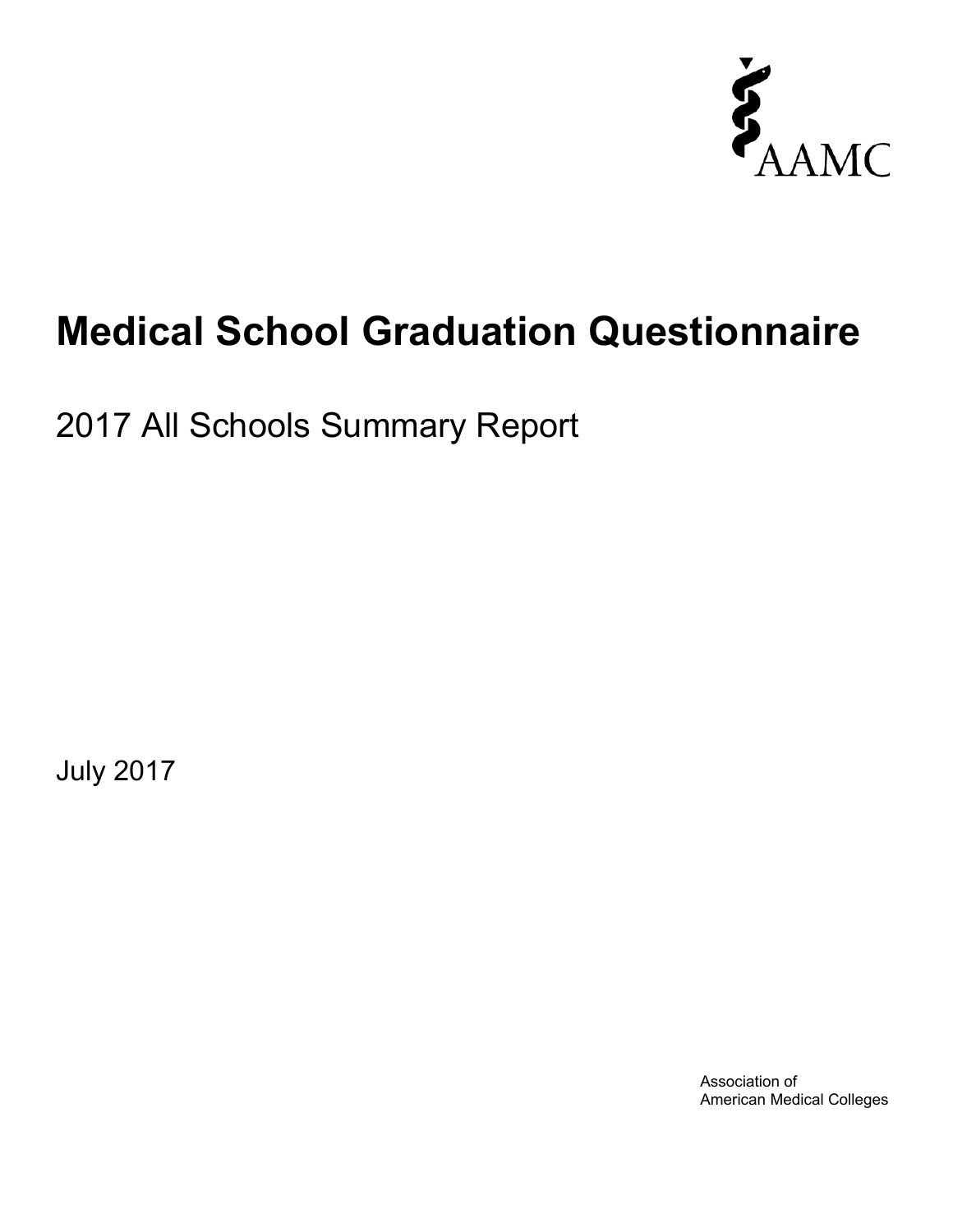# **Table of Contents**

|                                                               | Page |
|---------------------------------------------------------------|------|
| <b>Executive Summary</b>                                      | 1    |
| Demographic Data                                              | 5    |
| Overall Satisfaction with Medical Education                   | 6    |
| <b>Basic Science Education</b>                                | 6    |
| <b>Clinical Experiences</b>                                   | 9    |
| <b>Quality of Clerkships</b>                                  | 9    |
| <b>Core Clerkship Activities</b>                              | 11   |
| Preparedness for Residency                                    | 18   |
| <b>Veterans Affairs</b>                                       | 19   |
| Electives                                                     | 19   |
| <b>Benefits of Diversity</b>                                  | 20   |
| <b>Educational Environment</b>                                | 21   |
| <b>Learning Environment Scales</b>                            | 21   |
| Professionalism of Faculty                                    | 21   |
| Personal and Professional Development                         | 24   |
| <b>Personal Characteristics</b>                               | 24   |
| <b>Tolerance for Ambiguity Scale</b>                          | 24   |
| Interpersonal Reactivity Index                                | 24   |
| <b>Oldenburg Burnout Inventory for Medical Students Scale</b> | 25   |
| <b>Career Plans and Interests</b>                             | 25   |
| <b>Career Activities</b>                                      | 25   |
| Area of Practice (Specialty Choice)                           | 26   |
| <b>Work Location</b>                                          | 29   |
| Plans to Serve Underserved Areas/Populations                  | 31   |
| <b>Student Affairs and School Services</b>                    | 32   |
| <b>Offices of the Deans</b>                                   | 32   |
| Student Support, Services, and Facilities                     | 33   |
| <b>Mistreatment Policies</b>                                  | 35   |
| <b>Behaviors Experienced During Medical School</b>            | 35   |
| <b>Financing of Education</b>                                 | 41   |
| <b>Background Information</b>                                 | 44   |
| Gender Identity                                               | 44   |
| <b>Sexual Orientation</b>                                     | 44   |
| <b>Control of Medical School</b>                              | 44   |
| Region of Medical School                                      | 44   |
| References                                                    | 45   |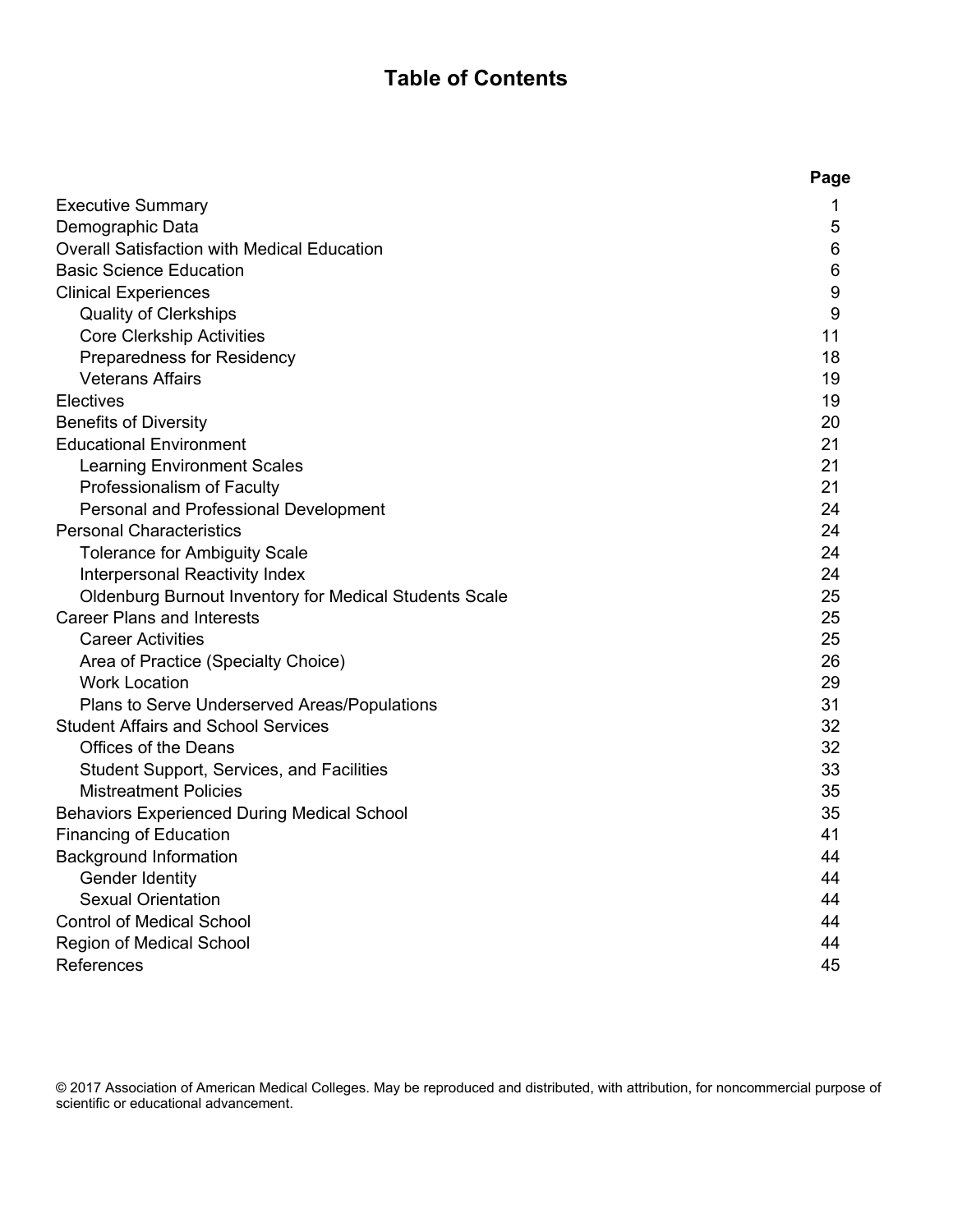### **2017 AAMC Medical School Graduation Questionnaire All Schools Summary Report & Individual School Report**

#### **Executive Summary**

#### **Background**

The *All Schools Summary Report* of the 2017 Medical School Graduation Questionnaire provides aggregate data from graduates of the 140 U.S. medical schools accredited by the Liaison Committee on Medical Education (LCME) with 2016-2017 graduates. The *All Schools Summary Report* is made available to the public. In addition, each accredited medical school receives separately an *Individual School Report* showing data from its graduating students who responded to the Graduation Questionnaire, with comparisons to the national data. By request, regional and clinical campuses under the aegis of an accredited institution are also issued campus reports if there are five or more student respondents from the campus. Eighty-one percent (15,609) of 2017 medical school graduates (19,242) participated in the 2017 Graduation Questionnaire.

The Graduation Questionnaire (GQ) was established in 1978 as a method for the Association of American Medical Colleges (AAMC), medical schools, and other organizations to identify and address issues critical to the future of medical education and the well-being of medical students. These issues include: students' satisfaction with their educational program's ability to prepare them for residency; students' career and specialty plans; the costs of medical education; and students' experiences of mistreatment in the learning environment. Since its inception, the GQ has been a tool used by medical schools, faculty, students, researchers, and the LCME for benchmarking and improving medical education.

The attached report displays five years of data, 2013 through 2017, where comparable data are available.

#### **Methodology**

The data in the 2017 GQ *All Schools Summary Report* reflect the responses of 15,609 graduates of the 140 U.S. medical schools that graduated students in the 2016-2017 academic year. According to the AAMC Student Records System (SRS) as of July 14, 2017, these 15,609 respondents represent 81.1 percent of the 19,242 medical students who graduated from July 1, 2016 through June 30, 2017. Survey data for participating individuals may not be comparable to data for nonparticipants. The 2017 results include responses from the first graduating classes at four institutions: Central Michigan University College of Medicine, Frank H. Netter MD School of Medicine at Quinnipiac University, University of Arizona College of Medicine-Phoenix, and University of California, Riverside School of Medicine.

The 2017 GQ was open for participation from February 14, 2017 through June 9, 2017. The initial participants were individuals with expected graduation dates between July 1, 2016 and June 30, 2017 as identified by SRS data and confirmed by medical school personnel in January 2017. While the survey was open, medical schools could request changes to the list of eligible participants to reflect changes in expected graduation status. Through a variety of measures, medical schools independently encouraged graduating students to participate. The AAMC also sent email invitations and monthly reminders to eligible students.

Percentages displayed in the reports may not sum to 100 due to rounding or to collection formats permitting more than one response. Where the reports appear to have missing columns, rows, or blank spaces within rows, these correspond to unavailable data for a particular survey item in a given year, usually due to changes in when the survey item was offered, or to alterations to the item affecting the comparability of the data. These are to be distinguished from data with a displayed percent of '0.0', which correspond to real survey response options that were selected by no, or very few, respondents.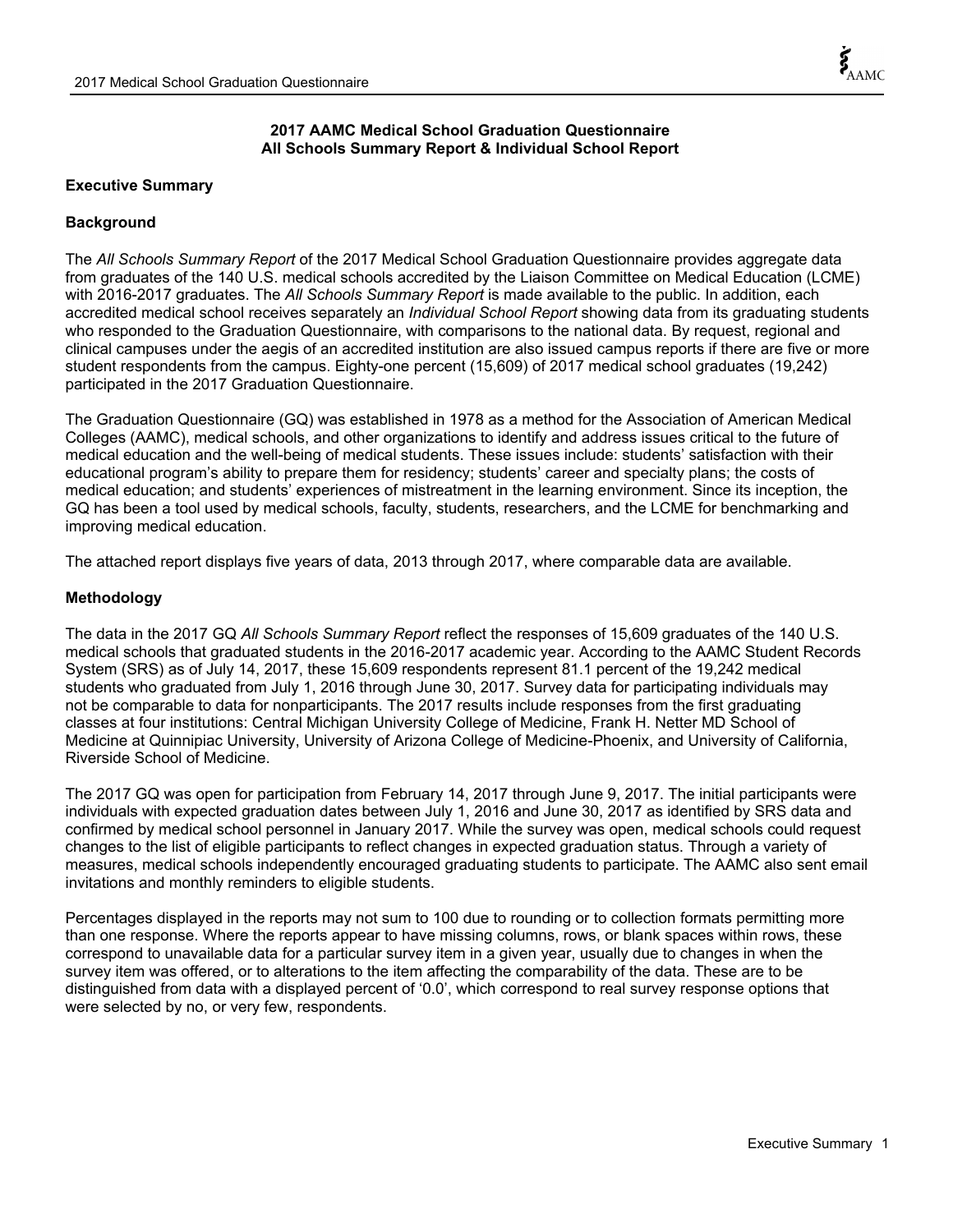### **GQ Content Changes**

The questions "What sex were you assigned at birth?" and "What is your current gender identity?" were introduced to the GQ in 2016. In 2016, respondents to the second question could choose using one of six options: "Male," "Female," Trans male/Trans man," Trans female/Trans woman," "Genderqueer/Gender non-conforming," or "Different identity." In the 2017 GQ, the response options remained the same but were no longer exclusive, and respondents were able to "select all that apply" (as stated in the question instructions).

The data displayed at Q61 ("Gender Identity") in the 2017 *All Schools Summary Report* are derived from aggregated responses to the two questions. Although the 2017 and 2016 data collections differed slightly, as described above, the derived data reported at Q61 have been determined to be comparable. Consequently, the national report displays both 2017 and 2016 data regarding self-reported gender identity.

#### **Selected Findings**

#### *Graduates Report Satisfaction with Their Medical School Education and Development as Physicians*

Ninety percent of medical school graduates who responded to the 2017 GQ either agreed or strongly agreed with the statement, "Overall, I am satisfied with the quality of my medical education." The 2017 graduates also affirmed their readiness for the next phase of their training, with ninety percent stating they agreed or strongly agreed they "have acquired the clinical skills required to begin a residency program." These results are consistent with what medical school graduates have reported in recent years.

Ninety-two percent of 2017 GQ respondents agreed or strongly agreed that "My medical school has done a good job of fostering and nurturing my development as a future physician," and seventy-four percent agreed or strongly agreed with the statement, "My medical school has done a good job of fostering and nurturing my development as a person."

#### *Percentage of Students Reporting Clinical Observation and Feedback Continues to Increase*

In 2017, there were small increases in the percentages of graduating medical students who reported that, during core clerkships, they were observed taking patient histories and performing patient exams. Similar increases were also seen in the number of graduates who confirmed that they received mid-clerkship feedback. These increases were seen in all six core clerkships and extend the gains previously observed in 2015 and 2016.

#### *Graduates Report Higher Approval with Electives Advice*

Compared to recent classes, medical school graduates who responded to the 2017 GQ were more favorable toward the process for choosing electives. Seventy-one percent said they agree (45.3%) or strongly agree (26.1%) that they "received appropriate guidance in the selection of electives." These ratings have been increasingly positive each of the past five years. While more than twenty percent of GQ respondents indicated dissatisfaction with electives guidance in 2013, that number has dropped to eleven percent in 2017.

#### *Veterans Affairs and Global Health Experiences See Slight Declines*

The share of respondents to the 2017 GQ who indicated they had a training experience at a Veterans Affairs medical facility was just under fifty-nine percent. This represents a slight decline over the past 5 years: in 2013, the share was about sixty-three percent.

Participation in global health experiences has also exhibited marginal decreases in recent years. These experiences were reported by twenty-seven percent of respondents to the 2017 GQ. As a comparison, thirty percent of respondents in 2013 reported having had a global health experience.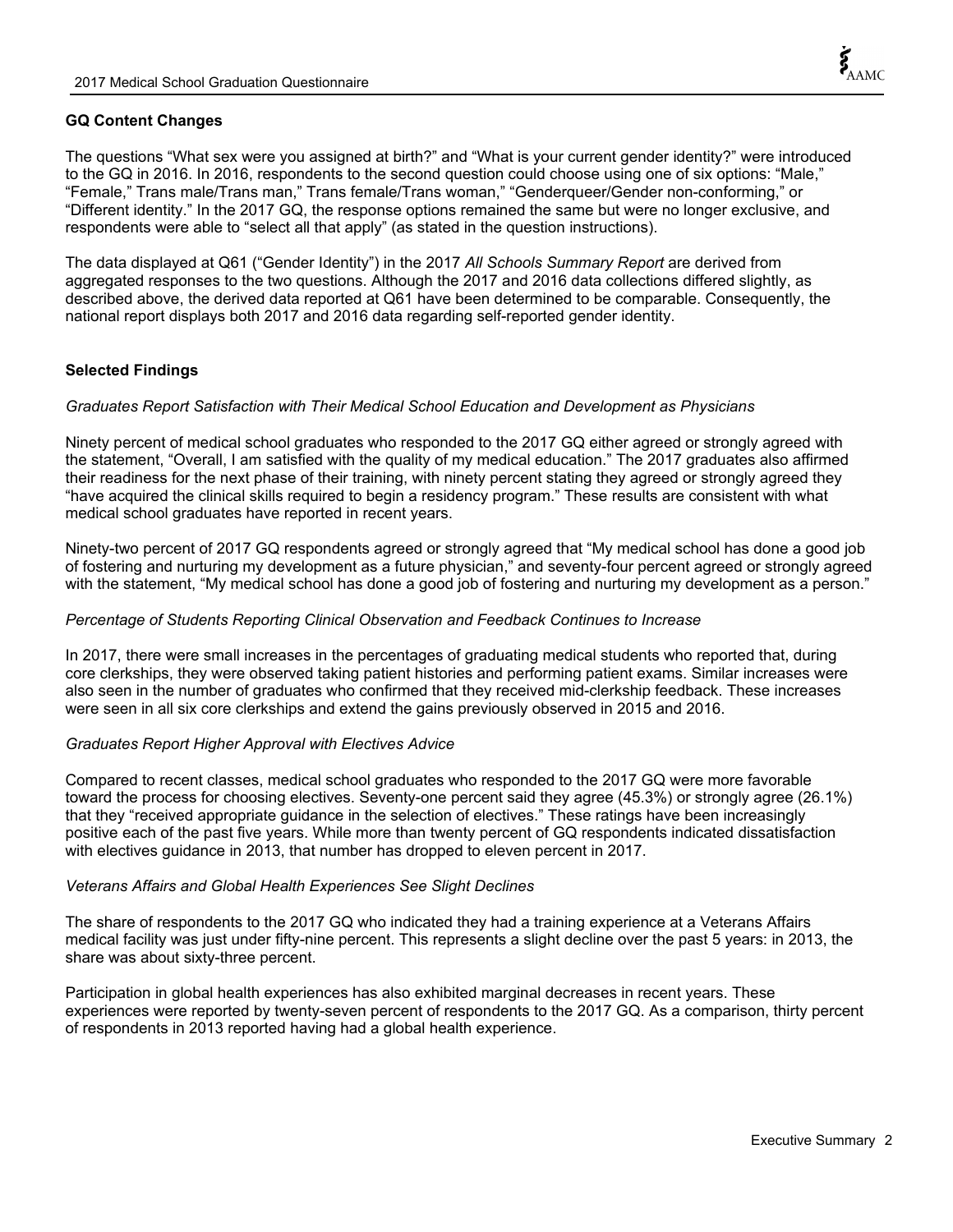## *Student Diversity Enhances Training, More Graduates Agree*

The educational benefits of student diversity have been increasingly confirmed by medical school graduates of recent years. Thirty-one percent of respondents to the 2017 GQ said they "strongly agree" that "the diversity within my medical school class enhanced my training and skills to work with individuals from different backgrounds." As a comparison, in 2013, respondents who strongly agreed totaled 22 percent.

## *Medical School Debt Stays Constant, and Total Education Debt Rises*

Twenty-seven percent of respondents to the 2017 GQ reported graduating with no medical school debt. For those with debt, the median medical school debt reported was \$180,000, the same as in 2016 and in 2015. For total education debt, the sum of premedical education debt and medical school debt, the median reported by indebted students was \$195,000, an increase of 2.7 percent over what was reported in 2016 (\$190,000). Nearly forty-six percent of those carrying debt said they plan to enter a loan forgiveness program; of these, most identified the Department of Education's Public Loan Forgiveness Program (73.2%) in their plans.

#### *Debt Holds Less Influence over Specialty Choice*

The percentage of medical school graduates who said their education debt affected their choice of medical specialty has decreased continuously the past five years. In 2017, nearly fifty-five percent of respondents to the GQ said that debt had "no influence" on specialty choice. Less than twenty-two percent allowed that debt had either a "strong" (6.2%) or "moderate" (15.3%) influence. By contrast, in 2013 nearly twenty-eight percent of graduates said debt had a strong (8.8%) or moderate (19.0%) influence on their specialty choice.

The strongest influence on specialty choice, according to 2017 medical school graduates, was "Fit with personality, interests, and skills" as eighty-seven percent indicated that this had a strong influence. Similarly, "Content of specialty" was endorsed by nearly eighty-two percent of respondents as having a strong influence. These have been the most frequently cited influences on specialty choice by each of the past five classes of medical school graduates.

#### *Plans to Serve the Underserved See an Increase*

The percentage of medical school graduates who "plan to care primarily for an underserved population" increased in 2017, to more than a third (33.4%) of GQ respondents, up from thirty percent in 2016 and twenty-seven percent in 2014. The share of new graduates who "plan to work primarily in an underserved area" also increased slightly. Among 2017 GQ respondents, over twenty-five percent said they planned to work in underserved areas, up from twenty-three percent in 2016 and twenty-two percent in 2015.

#### *Awareness of Mistreatment Policies and Procedures Continues to Climb*

Ninety-seven percent of respondents to the 2017 GQ said they were aware their "school has policies regarding the mistreatment of medical students." This is up one point from 2016 (95.7%), but more than nine points compared to 2013 (88.2%). Moreover, when asked about the procedures at their school for reporting mistreatment, eighty-six percent of 2017 graduates said they know about such procedures, up nearly four points from 2016 (82.3%) and fourteen points compared to 2013 (71.7%).

#### *Medical School Graduates Self-Report Their Marital Status, Gender, Sexual Orientation*

Just under one quarter of U.S. medical school graduates reported being legally married (24.6%). Fewer than one in ten (8.9%) reported having dependents other than a spouse, and the median number of dependents reported was one. A small number of individuals (0.3%) self-identified as having a current gender identity that was different from the sex they were assigned at birth. Separately, medical school graduates who identified as "heterosexual or straight" were 94.3 percent of respondents, those who identified as "gay or lesbian" were 3.4 percent of respondents, and those who identified as "bisexual" were 2.3 percent.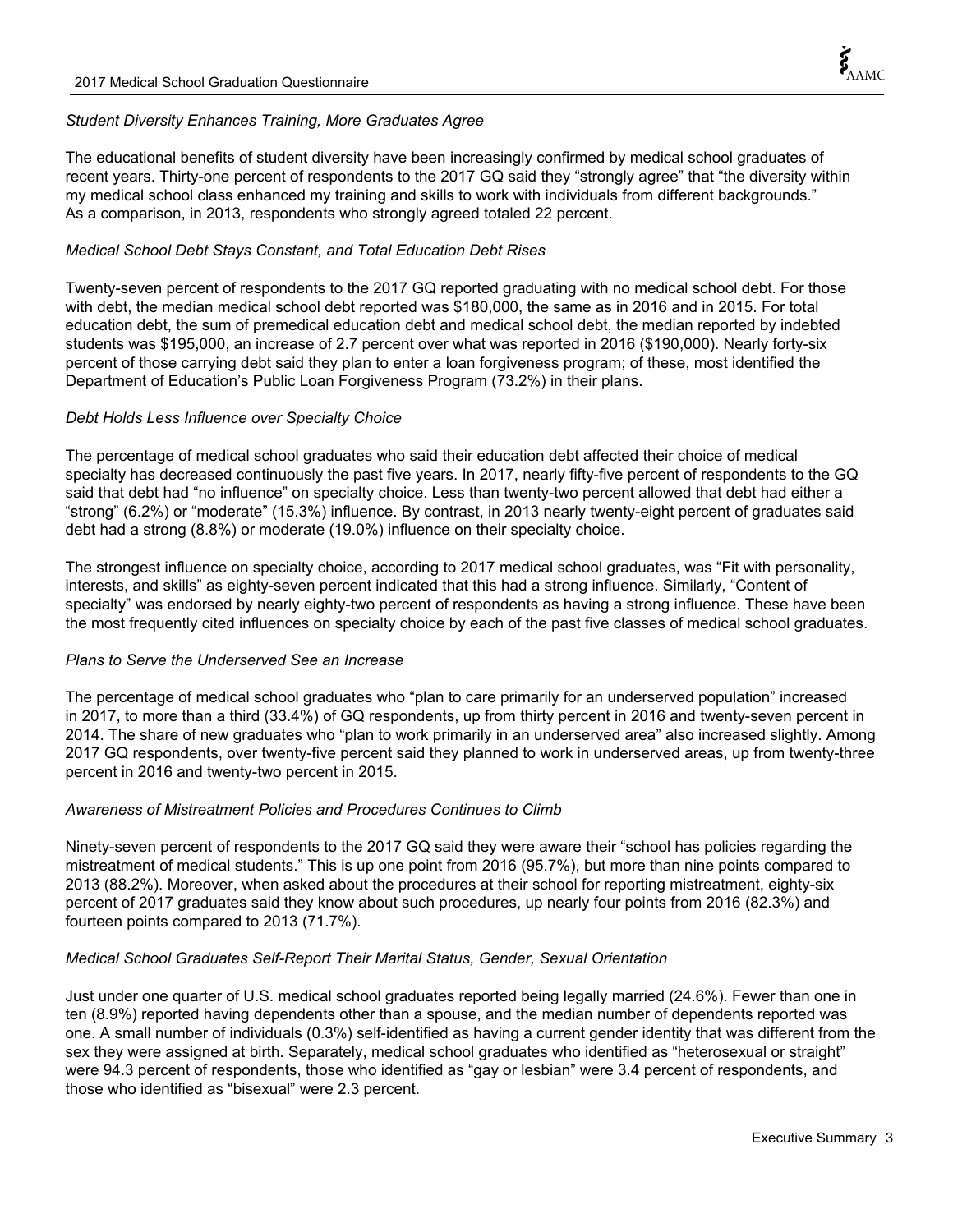Copies of the GQ survey are available at www.aamc.org/gq.

# **Providing Feedback**

For inquiries or feedback regarding the GQ surveys or reports, contact gq@aamc.org.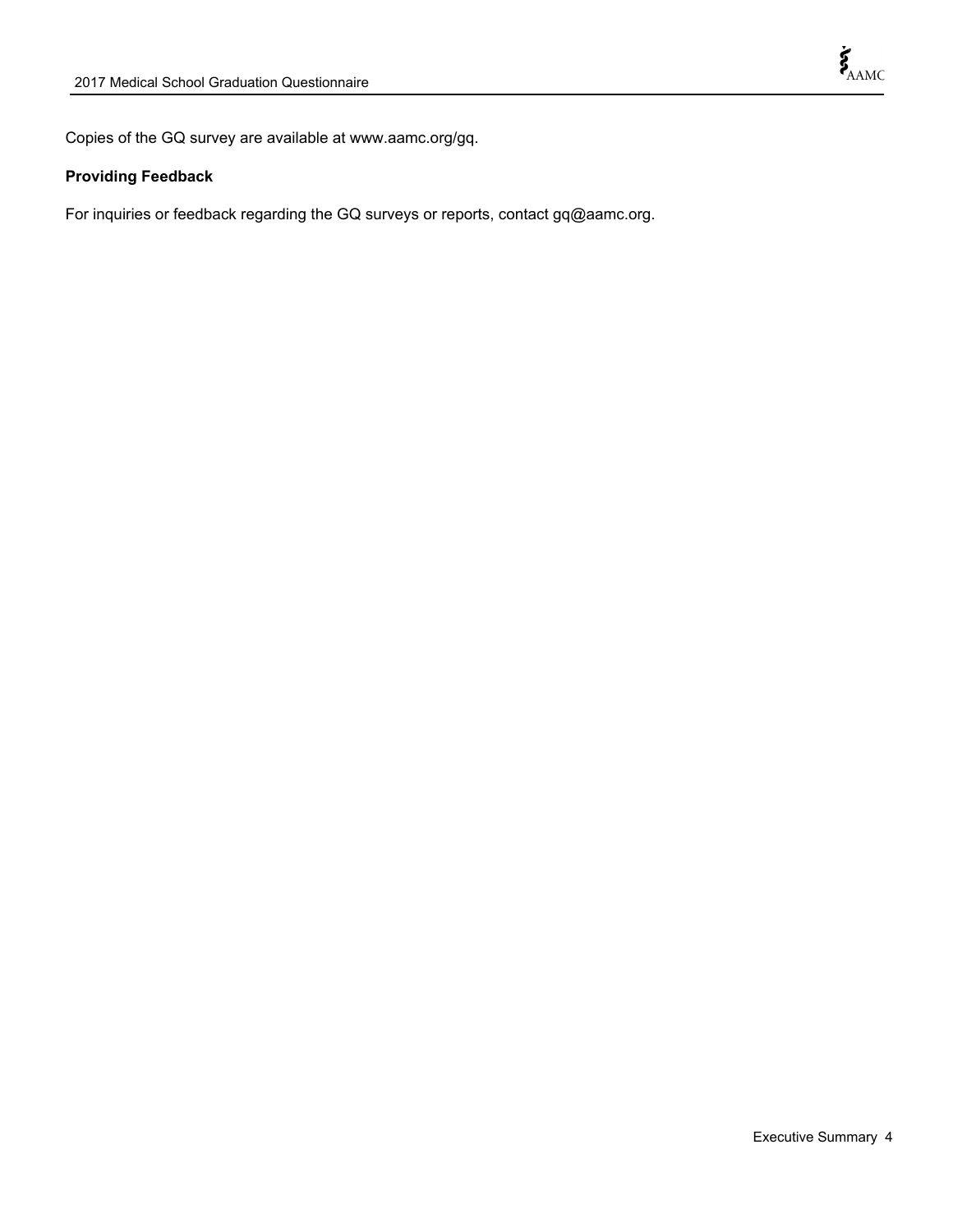2017 Medical School Graduation Questionnaire

|    |                                                              |         |                | <b>All Schools</b> |                |                |
|----|--------------------------------------------------------------|---------|----------------|--------------------|----------------|----------------|
|    |                                                              | 2013    | 2014           | 2015               | 2016           | 2017           |
|    | Total number of students who responded to the questionnaire: | 14,836  | 14,877         | 14,939             | 15,232         | 15,609         |
| 1. | Sex:                                                         |         |                |                    |                |                |
|    | Note: The data are from other AAMC data sources.             |         |                |                    |                |                |
|    |                                                              | Percent | <b>Percent</b> | Percent            | Percent        | <b>Percent</b> |
|    | Male                                                         | 50.6    | 51.3           | 50.9               | 52.2           | 51.3           |
|    | Female                                                       | 49.4    | 48.7           | 49.1               | 47.8           | 48.7           |
|    | Number of respondents                                        | 14,836  | 14,877         | 14,939             | 15,232         | 15,609         |
| 2. | Age at graduation:                                           |         |                |                    |                |                |
|    | Note: The data are from other AAMC data sources.             |         |                |                    |                |                |
|    |                                                              | Percent | Percent        | Percent            | <b>Percent</b> | Percent        |
|    | Under 24                                                     | 0.3     | 0.3            | 0.5                | 0.3            | 0.3            |
|    | 24 through 26                                                | 44.0    | 43.4           | 42.1               | 41.8           | 40.0           |
|    | 27 through 29                                                | 39.4    | 39.2           | 40.3               | 40.4           | 42.2           |
|    | 30 through 32                                                | 10.9    | 11.6           | 11.3               | 11.5           | 11.8           |
|    | Over 32                                                      | 5.4     | 5.5            | 5.8                | 6.0            | 5.6            |
|    | Number of respondents                                        | 14,836  | 14,877         | 14,939             | 15,232         | 15,609         |

#### **How do you self-identify? 3.**

**Note: The data are from other AAMC data sources. Percentages may not sum to 100% as multiple responses were allowed. Race/ethnicity data are only displayed for U.S. citizens and permanent residents. Prior-year data have been refreshed using the current methodology and thus may differ from data shown in previous reports.**

|                                           | Percent | Percent | Percent | Percent | Percent |
|-------------------------------------------|---------|---------|---------|---------|---------|
| American Indian or Alaska Native          | 0.6     | 0.7     | 0.7     | 0.8     | 0.8     |
| Asian                                     | 21.6    | 21.8    | 21.9    | 23.4    | 22.9    |
| <b>Black or African American</b>          | 5.9     | 5.9     | 5.6     | 6.3     | 6.2     |
| Hispanic, Latino, or of Spanish origin    | 7.0     | 7.4     | 7.5     | 8.2     | 8.4     |
| Native Hawaiian or Other Pacific Islander | 0.2     | 0.2     | 0.1     | 0.3     | 0.3     |
| White                                     | 66.7    | 66.1    | 67.2    | 69.0    | 65.0    |
| Other                                     | 2.7     | 2.7     | 2.8     | 0.4     | 2.9     |
| Non-US citizen and Non-permanent resident | 2.1     | 2.0     | 1.9     | 1.9     | 1.6     |
| Number of respondents                     | 14.826  | 14.840  | 14.882  | 15.062  | 15.464  |

#### **4. What is your current marital status?**

|                                      | Percent | Percent | Percent | Percent | Percent |
|--------------------------------------|---------|---------|---------|---------|---------|
| Single (never legally married)       |         |         |         | 72.7    | 73.9    |
| Legally married                      |         |         |         | 25.7    | 24.6    |
| Common law or civil union            |         |         |         | 0.4     | 0.4     |
| <b>Divorced</b>                      |         |         |         | 1.0     | 0.9     |
| Separated, but still legally married |         |         |         | 0.1     | 0.2     |
| Widowed                              |         |         |         | 0.1     | 0.0     |
| Number of respondents                |         |         |         | 13.866  | 14.360  |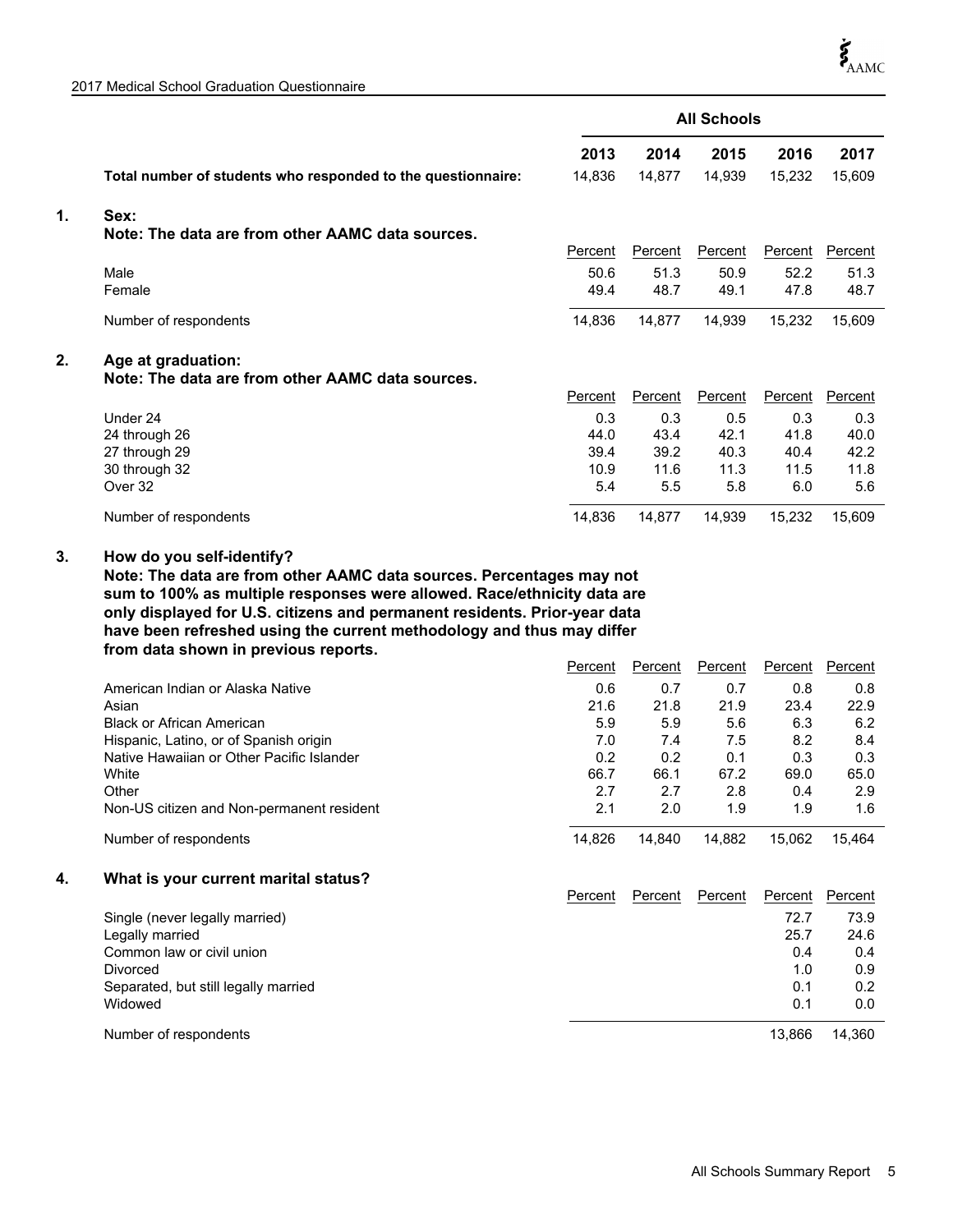|    |                                                                                     |                |         | <b>All Schools</b> |                |             |
|----|-------------------------------------------------------------------------------------|----------------|---------|--------------------|----------------|-------------|
|    |                                                                                     | 2013           | 2014    | 2015               | 2016           | 2017        |
| 5. | How many dependents do you have (not including a spouse/partner)?                   |                |         |                    |                |             |
|    |                                                                                     | <b>Percent</b> | Percent | Percent            | <b>Percent</b> | Percent     |
|    | None<br>One                                                                         |                |         |                    | 90.8<br>5.3    | 91.1<br>5.4 |
|    | Two                                                                                 |                |         |                    | 2.8            | 2.6         |
|    | Three<br>Four or more                                                               |                |         |                    | 0.8<br>0.4     | 0.7<br>0.2  |
|    | Number of respondents                                                               |                |         |                    | 13,857         | 14,349      |
| 6. | Type of degree program:<br>Note: The data are from the AAMC Student Records System. |                |         |                    |                |             |
|    |                                                                                     | Percent        | Percent | Percent            | Percent        | Percent     |
|    | <b>MD</b>                                                                           | 90.9           | 90.9    | 90.3               | 90.5           | 90.5        |
|    | Joint BA/MD                                                                         | 2.8            | 2.9     | 3.1                | 3.2            | 2.7         |
|    | Joint MD/MBA                                                                        | 0.6            | 0.5     | 0.6                | 0.7            | 0.8         |
|    | Joint MD/MPH                                                                        | 1.4            | 1.1     | 1.6                | 1.4            | 1.8         |
|    | Joint MD/PhD                                                                        | 3.2            | 3.2     | 3.2                | 3.2            | 3.1         |
|    | Joint MD/Other                                                                      | 1.2            | 1.3     | 1.1                | 1.0            | 1.2         |
|    | Number of respondents                                                               | 14,836         | 14,877  | 14,939             | 15,232         | 15,609      |

#### **7. Please indicate the extent to which you agree with the following statement:**

|                                                                  |      |                      | <b>Percentage of Respondents Selecting Each Rating</b> |         |       |                   |        |
|------------------------------------------------------------------|------|----------------------|--------------------------------------------------------|---------|-------|-------------------|--------|
|                                                                  |      | Strongly<br>disagree | Disagree                                               | Neutral | Agree | Strongly<br>agree | Count  |
| Overall, I am satisfied with the quality of my medical education |      |                      |                                                        |         |       |                   |        |
| All Medical Schools                                              | 2017 | 0.8                  | 3.0                                                    | 6.2     | 50.2  | 39.7              | 15.589 |
| All Medical Schools                                              | 2016 | 1.0                  | 2.8                                                    | 6.1     | 50.3  | 39.8              | 15.213 |
| All Medical Schools                                              | 2015 | 0.8                  | 2.6                                                    | 5.7     | 49.2  | 41.7              | 14.842 |
| All Medical Schools                                              | 2014 | 0.7                  | 2.6                                                    | 5.3     | 51.0  | 40.4              | 14.865 |
| All Medical Schools                                              | 2013 | 1.0                  | 3.0                                                    | 6.9     | 47.6  | 41.6              | 13,353 |

#### **8. Based on your experiences, indicate whether you agree or disagree with the following statements about medical school:**

|                                                                              |      |                      | <b>Percentage of Respondents Selecting Each Rating</b> |         |       |                   |        |
|------------------------------------------------------------------------------|------|----------------------|--------------------------------------------------------|---------|-------|-------------------|--------|
|                                                                              |      | Strongly<br>disagree | <b>Disagree</b>                                        | Neutral | Agree | Strongly<br>agree | Count  |
| Basic science coursework had sufficient illustrations of clinical relevance. |      |                      |                                                        |         |       |                   |        |
| All Medical Schools                                                          | 2017 | 1.0                  | 7.6                                                    | 13.9    | 53.1  | 24.4              | 15,329 |
| All Medical Schools                                                          | 2016 | 1.4                  | 7.8                                                    | 12.6    | 54.0  | 24.2              | 14,932 |
| All Medical Schools                                                          | 2015 | 1.1                  | 7.4                                                    | 13.2    | 55.1  | 23.2              | 14.653 |
| All Medical Schools                                                          | 2014 | 1.3                  | 8.7                                                    | 14.6    | 55.2  | 20.2              | 14.495 |
| All Medical Schools                                                          | 2013 | 2.4                  | 10.5                                                   | 16.8    | 46.1  | 24.1              | 14,772 |
| Required clinical experiences integrated basic science content.              |      |                      |                                                        |         |       |                   |        |
| All Medical Schools                                                          | 2017 | 0.7                  | 4.6                                                    | 14.0    | 55.0  | 25.7              | 15,257 |
| All Medical Schools                                                          | 2016 | 0.9                  | 5.1                                                    | 13.2    | 55.7  | 25.1              | 14.861 |
| All Medical Schools                                                          | 2015 | 0.7                  | 5.1                                                    | 14.7    | 55.9  | 23.5              | 14.552 |
| All Medical Schools                                                          | 2014 | 0.7                  | 5.0                                                    | 14.8    | 57.9  | 21.6              | 14,415 |
| All Medical Schools                                                          | 2013 | 1.6                  | 10.6                                                   | 22.8    | 48.7  | 16.3              | 14,438 |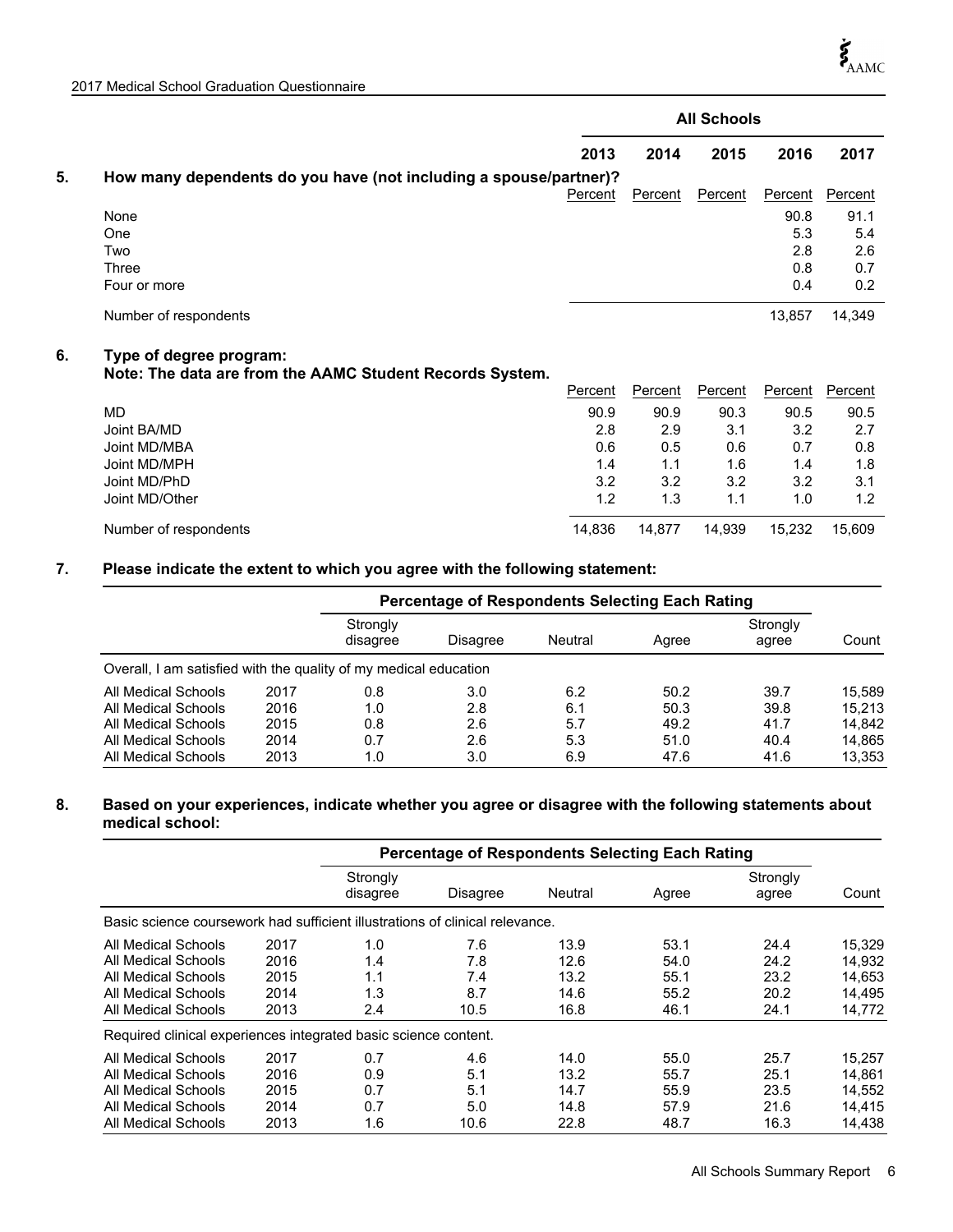## **9. How well did your study of the following sciences basic to medicine prepare you for clinical clerkships and electives?**

**Note: Respondents had the option to select "Not applicable"; these data are not included in the report calculations and counts.**

|                                                               |      |      | <b>Percentage of Respondents Selecting Each Rating</b> |      |           |        |
|---------------------------------------------------------------|------|------|--------------------------------------------------------|------|-----------|--------|
|                                                               |      | Poor | Fair                                                   | Good | Excellent | Count  |
| Biochemistry                                                  |      |      |                                                        |      |           |        |
| All Medical Schools                                           | 2017 | 10.1 | 27.0                                                   | 40.9 | 22.0      | 15,109 |
| All Medical Schools                                           | 2016 | 10.5 | 27.1                                                   | 40.1 | 22.3      | 14,710 |
| All Medical Schools                                           | 2015 | 9.5  | 27.2                                                   | 41.0 | 22.3      | 14,428 |
| All Medical Schools                                           | 2014 | 10.3 | 28.7                                                   | 40.9 | 20.1      | 14,434 |
| All Medical Schools                                           | 2013 | 11.8 | 30.4                                                   | 38.7 | 19.1      | 14,351 |
| Biostatistics and epidemiology                                |      |      |                                                        |      |           |        |
| All Medical Schools                                           | 2017 | 6.7  | 23.7                                                   | 43.3 | 26.3      | 15,241 |
| <b>All Medical Schools</b>                                    | 2016 | 7.0  | 23.7                                                   | 43.6 | 25.8      | 14,818 |
| All Medical Schools                                           | 2015 | 6.5  | 24.3                                                   | 44.2 | 25.0      | 14,545 |
| <b>All Medical Schools</b>                                    | 2014 | 6.9  | 25.3                                                   | 44.1 | 23.7      | 14,528 |
| <b>All Medical Schools</b>                                    | 2013 | 8.0  | 26.9                                                   | 42.3 | 22.9      | 14,393 |
| Genetics                                                      |      |      |                                                        |      |           |        |
| All Medical Schools                                           | 2017 | 4.6  | 23.1                                                   | 48.5 | 23.8      | 15,210 |
| All Medical Schools                                           | 2016 | 4.8  | 23.7                                                   | 47.1 | 24.5      | 14,833 |
| <b>All Medical Schools</b>                                    | 2015 | 4.8  | 23.1                                                   | 48.7 | 23.4      | 14,556 |
| All Medical Schools                                           | 2014 | 5.2  | 25.0                                                   | 48.5 | 21.4      | 14,520 |
| All Medical Schools                                           | 2013 | 6.3  | 26.7                                                   | 46.4 | 20.5      | 14,387 |
| Gross anatomy                                                 |      |      |                                                        |      |           |        |
| All Medical Schools                                           | 2017 | 3.0  | 10.4                                                   | 34.3 | 52.3      | 15,308 |
| All Medical Schools                                           | 2016 | 2.7  | 9.6                                                    | 33.6 | 54.1      | 14,910 |
| All Medical Schools                                           | 2015 | 2.8  | 9.5                                                    | 34.5 | 53.2      | 14,625 |
| All Medical Schools                                           | 2014 | 2.7  | 9.9                                                    | 35.5 | 52.0      | 14,623 |
| All Medical Schools                                           | 2013 | 2.7  | 10.1                                                   | 35.6 | 51.6      | 14,544 |
| Immunology                                                    |      |      |                                                        |      |           |        |
| All Medical Schools                                           | 2017 | 3.1  | 14.9                                                   | 46.3 | 35.7      | 15,244 |
| All Medical Schools                                           | 2016 | 3.6  | 15.8                                                   | 45.8 | 34.8      | 14,831 |
| All Medical Schools                                           | 2015 | 4.0  | 15.5                                                   | 46.5 | 34.0      | 14,559 |
| All Medical Schools                                           | 2014 | 3.3  | 15.9                                                   | 47.0 | 33.8      | 14,545 |
| All Medical Schools                                           | 2013 | 4.5  | 17.9                                                   | 46.2 | 31.5      | 14,488 |
| Introduction to Clinical Medicine/Introduction to the Patient |      |      |                                                        |      |           |        |
| All Medical Schools                                           | 2017 | 1.7  | 7.3                                                    | 29.4 | 61.6      | 15,101 |
| All Medical Schools                                           | 2016 | 1.8  | 6.9                                                    | 29.9 | 61.4      | 14,712 |
| All Medical Schools                                           | 2015 | 1.8  | 6.9                                                    | 30.2 | 61.1      | 14,438 |
| <b>All Medical Schools</b>                                    | 2014 | 1.8  | 7.6                                                    | 31.5 | 59.1      | 14,439 |
| All Medical Schools                                           | 2013 | 2.1  | 8.1                                                    | 31.5 | 58.3      | 14,337 |
| Microanatomy/Histology                                        |      |      |                                                        |      |           |        |
| All Medical Schools                                           | 2017 | 6.1  | 21.4                                                   | 42.7 | 29.8      | 15,198 |
| All Medical Schools                                           | 2016 | 6.0  | 20.7                                                   | 43.0 | 30.2      | 14,800 |
| <b>All Medical Schools</b>                                    | 2015 | 5.5  | 20.5                                                   | 44.0 | 30.0      | 14,522 |
| All Medical Schools                                           | 2014 | 5.8  | 22.3                                                   | 44.4 | 27.5      | 14,532 |
| All Medical Schools                                           | 2013 | 6.5  | 23.2                                                   | 44.7 | 25.6      | 14,433 |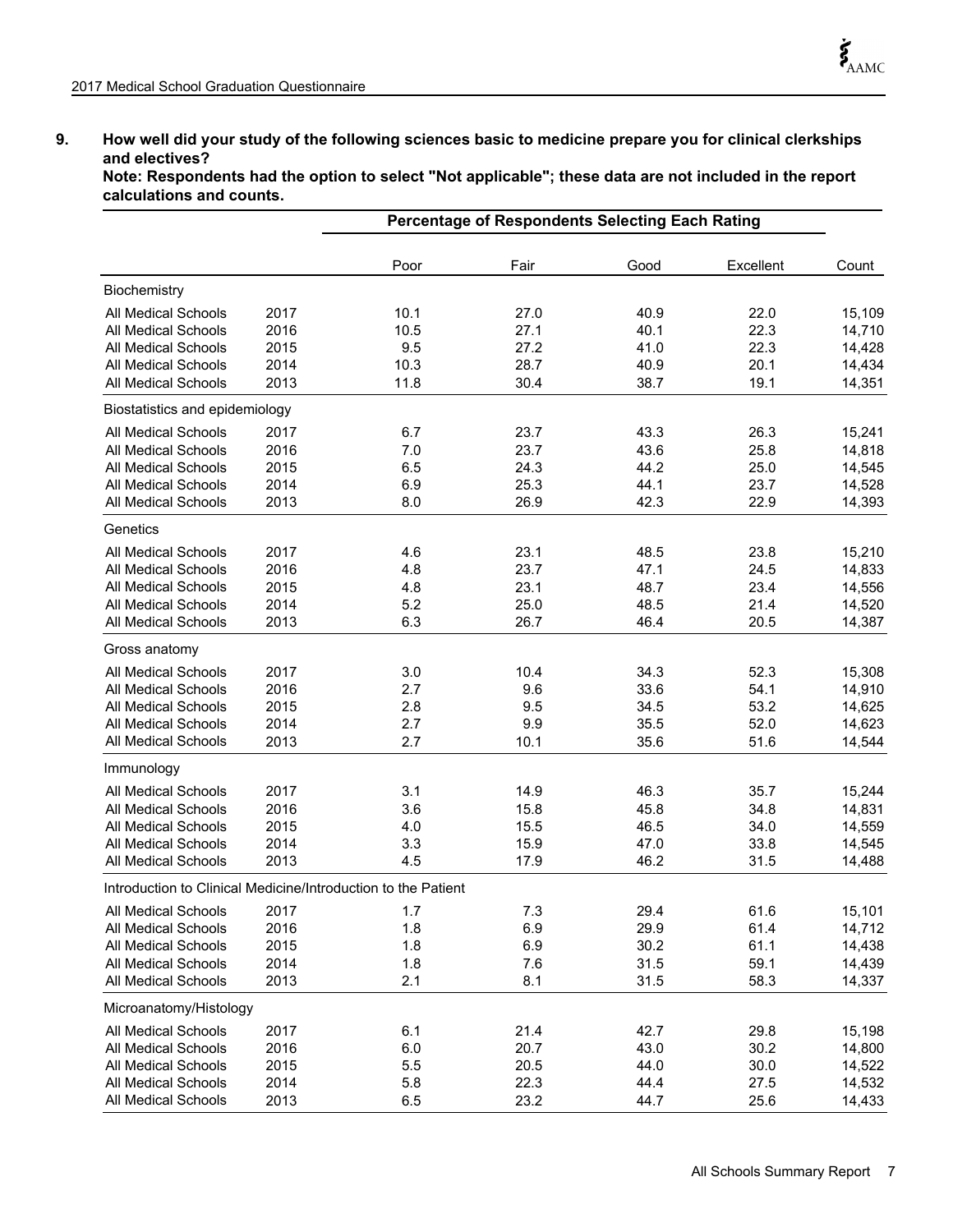#### **9. How well did your study of the following sciences basic to medicine prepare you for clinical clerkships and electives?**

**Note: Respondents had the option to select "Not applicable"; these data are not included in the report calculations and counts. (Continued)**

|                            |      |      | <b>Percentage of Respondents Selecting Each Rating</b> |      |           |        |
|----------------------------|------|------|--------------------------------------------------------|------|-----------|--------|
|                            |      | Poor | Fair                                                   | Good | Excellent | Count  |
| Microbiology               |      |      |                                                        |      |           |        |
| All Medical Schools        | 2017 | 3.3  | 12.8                                                   | 41.3 | 42.6      | 15,272 |
| All Medical Schools        | 2016 | 4.0  | 13.1                                                   | 41.0 | 41.9      | 14,866 |
| <b>All Medical Schools</b> | 2015 | 3.5  | 13.4                                                   | 41.9 | 41.2      | 14,592 |
| All Medical Schools        | 2014 | 3.6  | 13.6                                                   | 43.0 | 39.8      | 14,587 |
| All Medical Schools        | 2013 | 4.5  | 14.9                                                   | 42.6 | 37.9      | 14,497 |
| Neuroscience               |      |      |                                                        |      |           |        |
| <b>All Medical Schools</b> | 2017 | 4.0  | 12.2                                                   | 38.1 | 45.7      | 15,266 |
| All Medical Schools        | 2016 | 3.4  | 11.7                                                   | 38.3 | 46.5      | 14,883 |
| <b>All Medical Schools</b> | 2015 | 3.1  | 11.5                                                   | 39.6 | 45.8      | 14,622 |
| <b>All Medical Schools</b> | 2014 | 3.3  | 12.4                                                   | 40.6 | 43.7      | 14,599 |
| <b>All Medical Schools</b> | 2013 | 4.1  | 14.0                                                   | 39.4 | 42.5      | 14,499 |
| Pathology                  |      |      |                                                        |      |           |        |
| <b>All Medical Schools</b> | 2017 | 2.5  | 11.9                                                   | 39.8 | 45.8      | 15,222 |
| <b>All Medical Schools</b> | 2016 | 2.5  | 10.7                                                   | 39.3 | 47.5      | 14,833 |
| All Medical Schools        | 2015 | 2.4  | 11.0                                                   | 39.5 | 47.1      | 14,554 |
| <b>All Medical Schools</b> | 2014 | 2.2  | 11.2                                                   | 39.2 | 47.4      | 14,547 |
| <b>All Medical Schools</b> | 2013 | 2.5  | 11.9                                                   | 39.2 | 46.4      | 14,466 |
| Pharmacology               |      |      |                                                        |      |           |        |
| <b>All Medical Schools</b> | 2017 | 6.3  | 16.8                                                   | 39.4 | 37.5      | 15,281 |
| <b>All Medical Schools</b> | 2016 | 6.3  | 16.1                                                   | 39.6 | 38.1      | 14,905 |
| All Medical Schools        | 2015 | 5.7  | 16.4                                                   | 40.3 | 37.6      | 14,616 |
| <b>All Medical Schools</b> | 2014 | 6.1  | 16.2                                                   | 39.7 | 38.0      | 14,606 |
| All Medical Schools        | 2013 | 7.8  | 17.8                                                   | 38.2 | 36.1      | 14,519 |
| Physiology                 |      |      |                                                        |      |           |        |
| <b>All Medical Schools</b> | 2017 | 1.7  | 7.5                                                    | 37.3 | 53.5      | 15,249 |
| All Medical Schools        | 2016 | 1.6  | 7.5                                                    | 37.1 | 53.8      | 14,842 |
| All Medical Schools        | 2015 | 1.8  | 7.4                                                    | 37.3 | 53.6      | 14,561 |
| All Medical Schools        | 2014 | 1.8  | 7.9                                                    | 37.0 | 53.4      | 14,549 |
| <b>All Medical Schools</b> | 2013 | 2.0  | 9.3                                                    | 38.2 | 50.5      | 14,465 |
| <b>Behavioral science</b>  |      |      |                                                        |      |           |        |
| All Medical Schools        | 2017 | 2.2  | 11.5                                                   | 44.6 | 41.7      | 15,095 |
| All Medical Schools        | 2016 | 2.4  | 12.1                                                   | 44.0 | 41.5      | 14,737 |
| All Medical Schools        | 2015 | 2.3  | 12.3                                                   | 45.4 | 40.0      | 14,392 |
| All Medical Schools        | 2014 | 2.8  | 13.5                                                   | 46.5 | 37.2      | 14,394 |
| All Medical Schools        | 2013 | 3.1  | 14.2                                                   | 45.5 | 37.2      | 14,262 |
| Pathophysiology of disease |      |      |                                                        |      |           |        |
| <b>All Medical Schools</b> | 2017 | 1.2  | 5.3                                                    | 34.3 | 59.2      | 15,117 |
| All Medical Schools        | 2016 | 1.1  | 5.0                                                    | 34.2 | 59.7      | 14,719 |
| All Medical Schools        | 2015 | 1.0  | 5.2                                                    | 34.7 | 59.1      | 14,414 |
| All Medical Schools        | 2014 | 1.0  | 5.0                                                    | 35.1 | 58.9      | 14,383 |
| All Medical Schools        | 2013 | 1.5  | 6.4                                                    | 36.6 | 55.6      | 14,216 |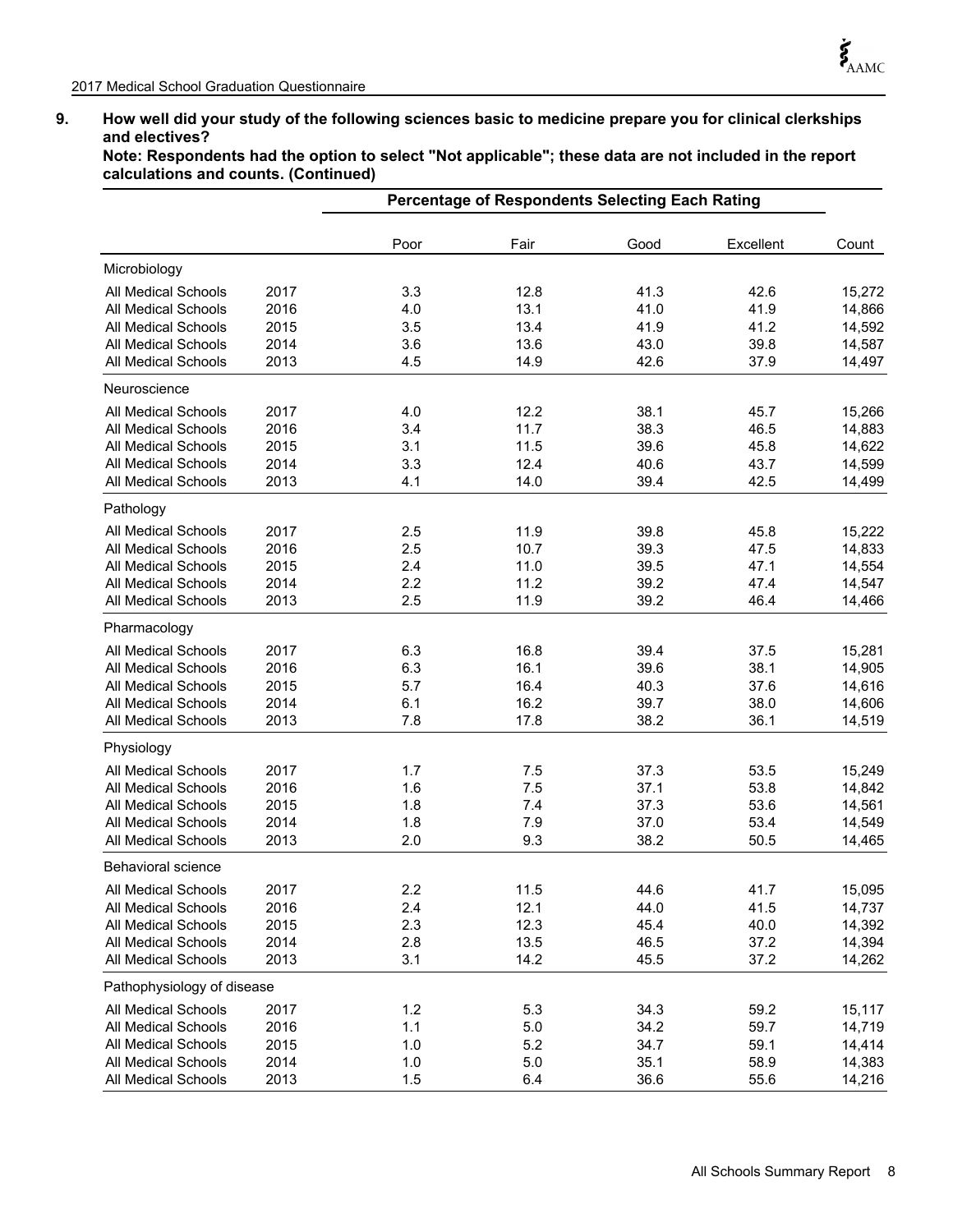**10. Rate the quality of your educational experiences in the following clerkships. If you participated in an integrated clerkship, please answer this question in terms of your educational experience in each discipline. If you had no clinical experiences in the discipline, select ''Not applicable.'' Note: ''Not applicable'' responses are not included in the report calculations and counts.**

|                                      |      |      | Percentage of Respondents Selecting Each Rating |      |           |        |
|--------------------------------------|------|------|-------------------------------------------------|------|-----------|--------|
|                                      |      | Poor | Fair                                            | Good | Excellent | Count  |
| <b>Emergency Medicine</b>            |      |      |                                                 |      |           |        |
| All Medical Schools                  | 2017 | 3.1  | 9.2                                             | 32.1 | 55.5      | 10,996 |
| <b>All Medical Schools</b>           | 2016 | 2.8  | 9.5                                             | 31.7 | 56.0      | 10,580 |
| <b>All Medical Schools</b>           | 2015 | 3.1  | 9.6                                             | 32.5 | 54.8      | 10,344 |
| <b>All Medical Schools</b>           | 2014 | 3.0  | 9.5                                             | 33.7 | 53.8      | 10,211 |
| All Medical Schools                  | 2013 | 3.8  | 11.1                                            | 32.3 | 52.8      | 10,197 |
| <b>Family Medicine</b>               |      |      |                                                 |      |           |        |
| All Medical Schools                  | 2017 | 3.7  | 10.6                                            | 33.1 | 52.6      | 14,690 |
| <b>All Medical Schools</b>           | 2016 | 3.8  | 11.6                                            | 32.8 | 51.8      | 14,359 |
| <b>All Medical Schools</b>           | 2015 | 4.1  | 11.9                                            | 33.7 | 50.3      | 14,125 |
| <b>All Medical Schools</b>           | 2014 | 4.4  | 12.4                                            | 34.6 | 48.6      | 13,740 |
| <b>All Medical Schools</b>           | 2013 | 4.9  | 13.1                                            | 34.9 | 47.1      | 13,915 |
| Internal Medicine                    |      |      |                                                 |      |           |        |
| All Medical Schools                  | 2017 | 1.7  | 7.0                                             | 28.4 | 62.8      | 15,354 |
| <b>All Medical Schools</b>           | 2016 | 2.0  | 6.7                                             | 28.8 | 62.6      | 14,947 |
| <b>All Medical Schools</b>           | 2015 | 1.7  | 6.7                                             | 29.4 | 62.2      | 14,694 |
| <b>All Medical Schools</b>           | 2014 | 1.7  | 6.7                                             | 29.9 | 61.8      | 14,354 |
| <b>All Medical Schools</b>           | 2013 | 1.9  | 7.2                                             | 29.1 | 61.8      | 14,469 |
| Neurology                            |      |      |                                                 |      |           |        |
| <b>All Medical Schools</b>           | 2017 | 6.1  | 17.3                                            | 36.1 | 40.6      | 13,715 |
| <b>All Medical Schools</b>           | 2016 | 6.9  | 17.0                                            | 36.7 | 39.4      | 13,511 |
| <b>All Medical Schools</b>           | 2015 | 6.3  | 18.0                                            | 37.6 | 38.2      | 13,002 |
| <b>All Medical Schools</b>           | 2014 | 6.9  | 19.9                                            | 38.3 | 35.0      | 12,807 |
| All Medical Schools                  | 2013 | 7.7  | 20.7                                            | 37.1 | 34.5      | 12,788 |
| Obstetrics-Gynecology/Women's Health |      |      |                                                 |      |           |        |
| <b>All Medical Schools</b>           | 2017 | 6.5  | 14.0                                            | 33.9 | 45.5      | 15,361 |
| All Medical Schools                  | 2016 | 7.0  | 14.4                                            | 34.8 | 43.9      | 14,957 |
| All Medical Schools                  | 2015 | 6.6  | 14.5                                            | 34.8 | 44.1      | 14,686 |
| All Medical Schools                  | 2014 | 6.6  | 14.7                                            | 36.1 | 42.5      | 14,357 |
| All Medical Schools                  | 2013 | 7.7  | 15.9                                            | 35.0 | 41.5      | 14,462 |
| Pediatrics                           |      |      |                                                 |      |           |        |
| All Medical Schools                  | 2017 | 3.2  | 10.5                                            | 33.7 | 52.6      | 15,364 |
| All Medical Schools                  | 2016 | 3.0  | 10.4                                            | 32.3 | 54.3      | 14,941 |
| All Medical Schools                  | 2015 | 3.1  | 9.8                                             | 33.5 | 53.6      | 14,694 |
| <b>All Medical Schools</b>           | 2014 | 3.0  | 10.3                                            | 34.5 | 52.1      | 14,365 |
| All Medical Schools                  | 2013 | 3.2  | 10.6                                            | 34.4 | 51.9      | 14,474 |
| Psychiatry                           |      |      |                                                 |      |           |        |
| <b>All Medical Schools</b>           | 2017 | 2.9  | 9.8                                             | 34.1 | 53.2      | 15,349 |
| <b>All Medical Schools</b>           | 2016 | 3.1  | 10.4                                            | 34.6 | 51.9      | 14,939 |
| <b>All Medical Schools</b>           | 2015 | 3.2  | 11.0                                            | 35.6 | 50.2      | 14,670 |
| All Medical Schools                  | 2014 | 3.6  | 11.9                                            | 37.9 | 46.7      | 14,343 |
| All Medical Schools                  | 2013 | 3.2  | 12.4                                            | 36.9 | 47.4      | 14,452 |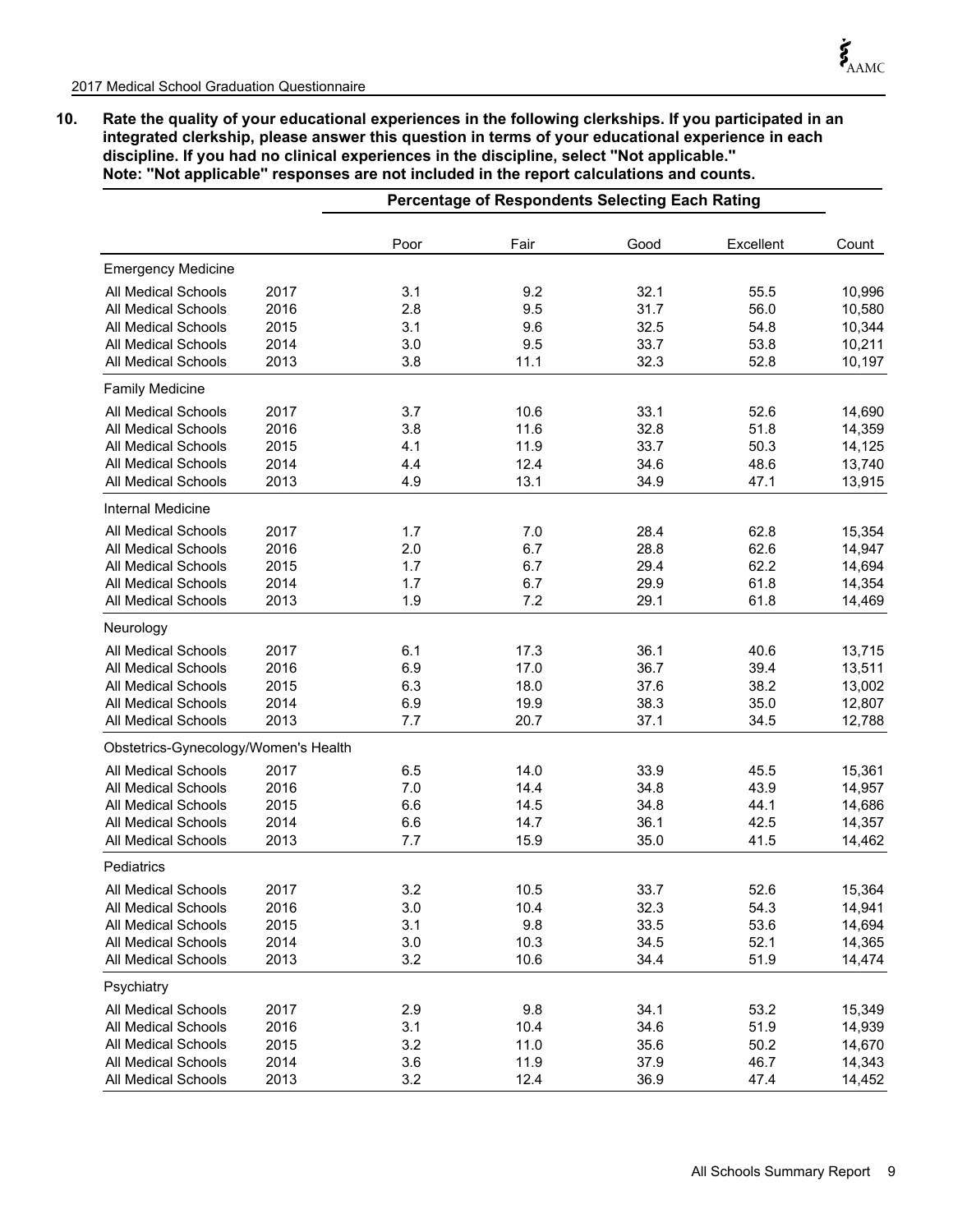**10. Rate the quality of your educational experiences in the following clerkships. If you participated in an integrated clerkship, please answer this question in terms of your educational experience in each discipline. If you had no clinical experiences in the discipline, select ''Not applicable.'' Note: ''Not applicable'' responses are not included in the report calculations and counts. (Continued)**

|                     |      |      | <b>Percentage of Respondents Selecting Each Rating</b> |      |           |        |
|---------------------|------|------|--------------------------------------------------------|------|-----------|--------|
|                     |      | Poor | Fair                                                   | Good | Excellent | Count  |
| Surgery             |      |      |                                                        |      |           |        |
| All Medical Schools | 2017 | 5.1  | 12.5                                                   | 34.7 | 47.7      | 15,357 |
| All Medical Schools | 2016 | 4.9  | 11.9                                                   | 35.2 | 48.0      | 14.937 |
| All Medical Schools | 2015 | 4.5  | 12.1                                                   | 35.5 | 47.9      | 14.674 |
| All Medical Schools | 2014 | 4.3  | 12.3                                                   | 38.3 | 45.0      | 14.342 |
| All Medical Schools | 2013 | 4.9  | 12.8                                                   | 35.9 | 46.4      | 14.463 |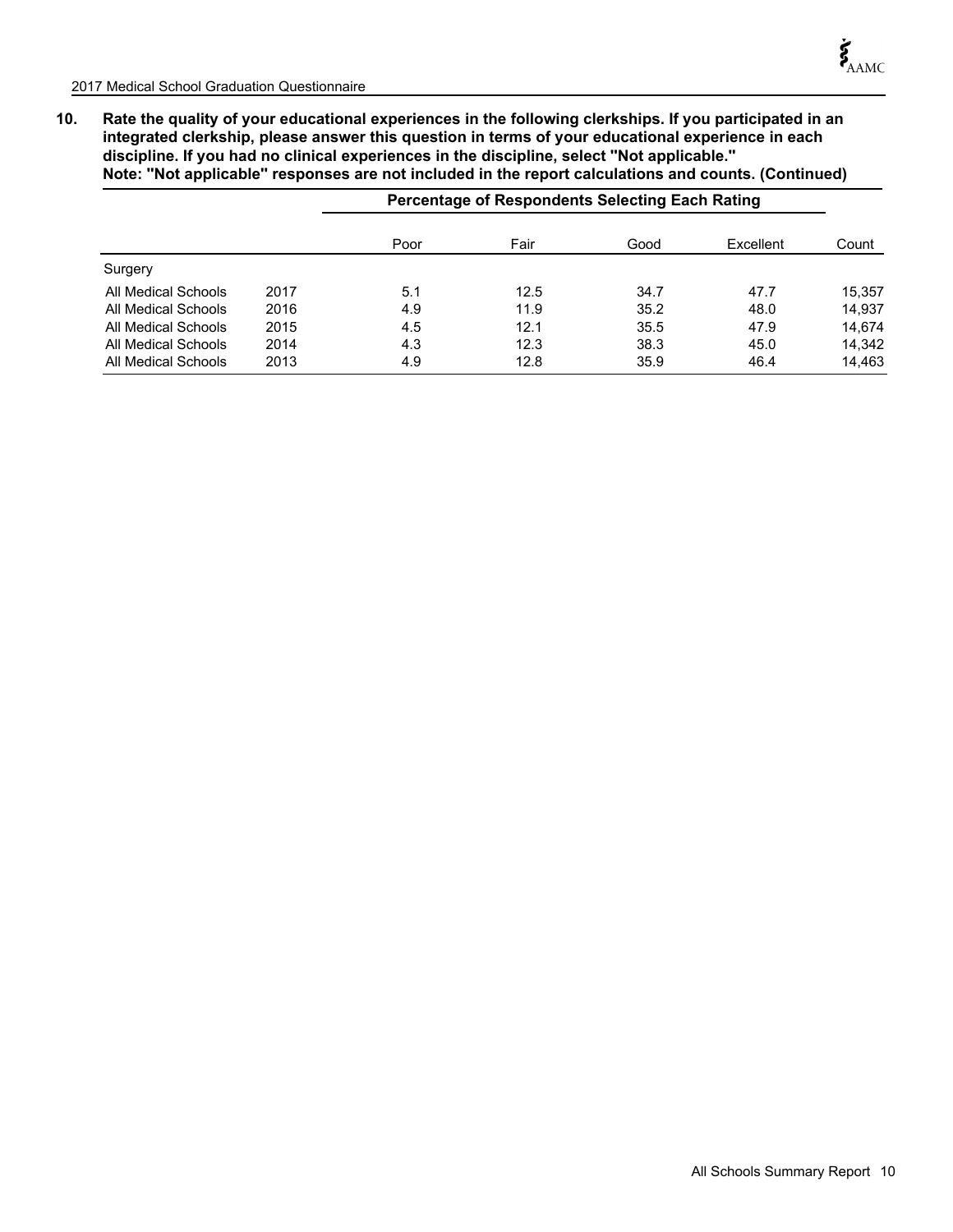2017 Medical School Graduation Questionnaire

|                                                                                                            |         |         | <b>All Schools</b> |         |                       |
|------------------------------------------------------------------------------------------------------------|---------|---------|--------------------|---------|-----------------------|
|                                                                                                            | 2013    | 2014    | 2015               | 2016    | 2017                  |
| <b>Clerkship Experiences: Family Medicine</b>                                                              |         |         |                    |         |                       |
|                                                                                                            | Percent | Percent | Percent            | Percent | Percent               |
| Family Medicine: Were you observed taking the relevant portions of the patient history?                    |         |         |                    |         |                       |
| Yes                                                                                                        |         | 85.8    | 87.3               | 88.9    | 90.0                  |
| No                                                                                                         |         | 14.2    | 12.7               | 11.1    | 10.0                  |
| Number of respondents                                                                                      |         | 13,669  | 14,068             | 14,279  | 14,626                |
|                                                                                                            | Percent | Percent | Percent            | Percent | Percent               |
|                                                                                                            |         |         |                    |         |                       |
| Family Medicine: Were you observed performing the relevant portions of the physical or mental status exam? |         |         |                    |         |                       |
| Yes                                                                                                        |         | 88.3    | 89.3               | 90.9    |                       |
| No                                                                                                         |         | 11.7    | 10.7               | 9.1     | 91.7<br>8.3           |
| Number of respondents                                                                                      |         | 13,621  | 14,027             | 14,223  |                       |
|                                                                                                            | Percent | Percent | Percent            | Percent |                       |
| Family Medicine: Were you provided with mid-clerkship feedback?                                            |         |         |                    |         | 14,563                |
| Yes                                                                                                        |         | 93.3    | 94.0               | 94.8    | 95.0                  |
| No                                                                                                         |         | 6.7     | 6.0                | 5.2     | <b>Percent</b><br>5.0 |

|                                                                           |      | <b>Percentage of Respondents Selecting Each Rating</b> |          |         |       |                   |        |  |
|---------------------------------------------------------------------------|------|--------------------------------------------------------|----------|---------|-------|-------------------|--------|--|
|                                                                           |      | Strongly<br>disagree                                   | Disagree | Neutral | Agree | Strongly<br>agree | Count  |  |
| Family Medicine: Faculty provided effective teaching during the clerkship |      |                                                        |          |         |       |                   |        |  |
| All Medical Schools                                                       | 2017 | 1.7                                                    | 3.8      | 9.3     | 36.4  | 48.9              | 14.546 |  |
| All Medical Schools                                                       | 2016 | 1.7                                                    | 3.9      | 9.1     | 36.8  | 48.5              | 14.195 |  |
|                                                                           |      |                                                        |          |         | 37.0  | 48.1              | 13,993 |  |
| All Medical Schools                                                       | 2015 | 1.9                                                    | 4.0      | 9.0     |       |                   |        |  |

**Family Medicine: Residents provided effective teaching during the clerkship Note: Respondents had the option to select "Not applicable"; these data are not included in the report calculations and counts.**

| All Medical Schools | 2017 |     | 4.0 |      | 31.6 | 53.0 | 7.715 |
|---------------------|------|-----|-----|------|------|------|-------|
| All Medical Schools | 2016 |     | 3.8 | 9.7  | 33.5 | 51.0 | 7.460 |
| All Medical Schools | 2015 | 1.8 | 4.5 | 10.6 | 33.8 | 49.3 | 7.310 |
| All Medical Schools | 2014 | 2.5 | 5.1 | 11.0 | 33.5 | 47.9 | 6.969 |
| All Medical Schools | 2013 | 3.3 | 6.4 | 11.0 | 37.5 | 41.8 | 9.319 |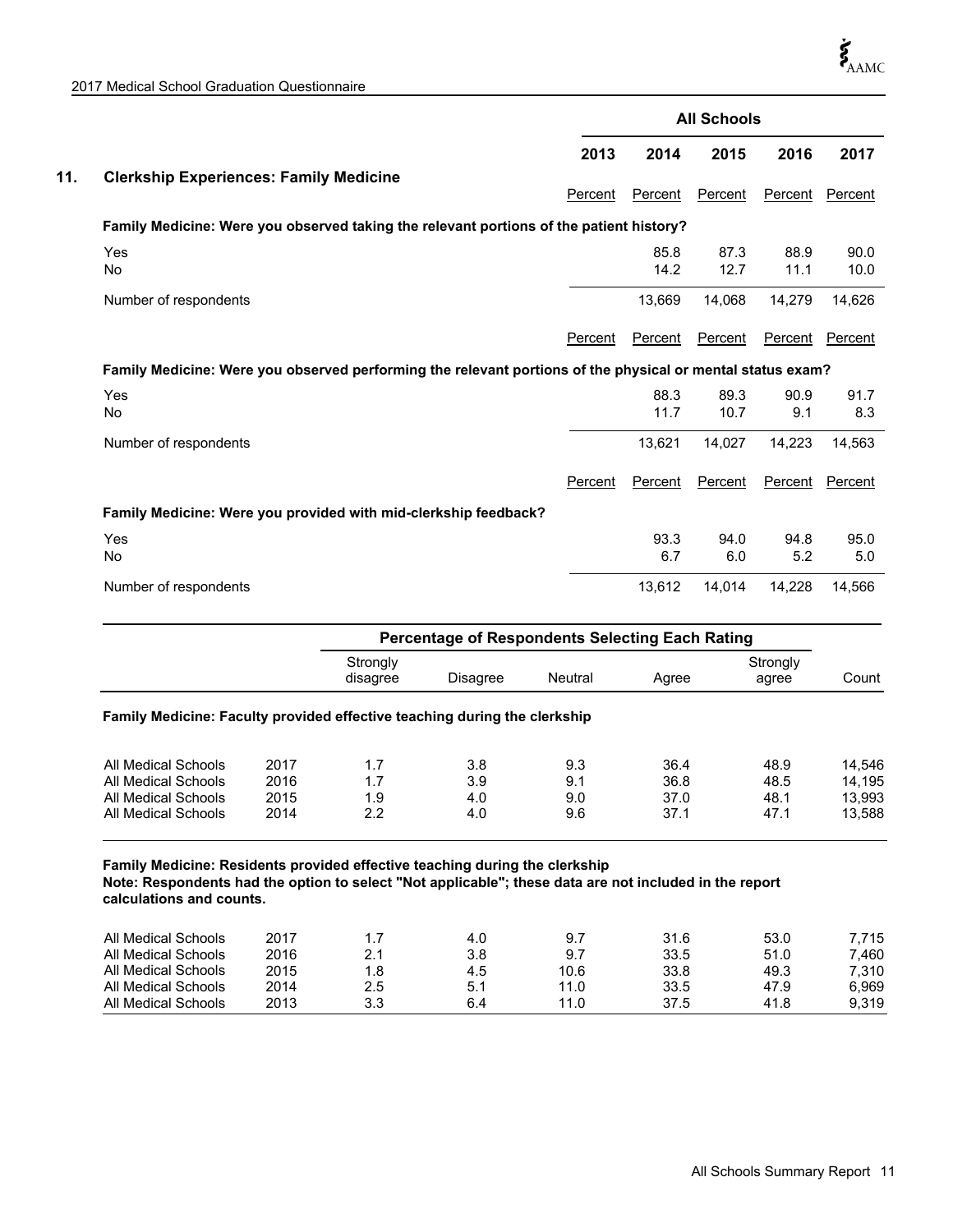2017 Medical School Graduation Questionnaire

|                                                                                                              |                      |                                                 |         | <b>All Schools</b> |             |                   |             |  |  |  |
|--------------------------------------------------------------------------------------------------------------|----------------------|-------------------------------------------------|---------|--------------------|-------------|-------------------|-------------|--|--|--|
|                                                                                                              |                      |                                                 | 2013    | 2014               | 2015        | 2016              | 2017        |  |  |  |
| <b>Clerkship Experiences: Internal Medicine</b>                                                              |                      |                                                 | Percent | Percent            | Percent     | Percent           | Percent     |  |  |  |
| Internal Medicine: Were you observed taking the relevant portions of the patient history?                    |                      |                                                 |         |                    |             |                   |             |  |  |  |
| Yes<br><b>No</b>                                                                                             |                      |                                                 |         | 91.5<br>8.5        | 91.5<br>8.5 | 92.7<br>7.3       | 93.4<br>6.6 |  |  |  |
| Number of respondents                                                                                        |                      |                                                 |         | 14,264             | 14,618      | 14,861            | 15,275      |  |  |  |
|                                                                                                              |                      |                                                 | Percent | Percent            | Percent     | Percent           | Percent     |  |  |  |
| Internal Medicine: Were you observed performing the relevant portions of the physical or mental status exam? |                      |                                                 |         |                    |             |                   |             |  |  |  |
| Yes<br><b>No</b>                                                                                             |                      |                                                 |         | 92.8<br>7.2        | 92.9<br>7.1 | 93.8<br>6.2       | 94.3<br>5.7 |  |  |  |
| Number of respondents                                                                                        |                      |                                                 |         | 14,209             | 14,570      | 14,796            | 15,206      |  |  |  |
|                                                                                                              |                      |                                                 | Percent | Percent            | Percent     | Percent           | Percent     |  |  |  |
| Internal Medicine: Were you provided with mid-clerkship feedback?                                            |                      |                                                 |         |                    |             |                   |             |  |  |  |
| Yes<br><b>No</b>                                                                                             |                      |                                                 |         | 96.8<br>3.2        | 97.2<br>2.8 | 97.7<br>2.3       | 98.0<br>2.0 |  |  |  |
| Number of respondents                                                                                        |                      |                                                 |         | 14,199             | 14,559      | 14,803            | 15,210      |  |  |  |
|                                                                                                              |                      | Percentage of Respondents Selecting Each Rating |         |                    |             |                   |             |  |  |  |
|                                                                                                              | Strongly<br>disagree | <b>Disagree</b>                                 | Neutral | Agree              |             | Strongly<br>agree | Count       |  |  |  |

#### **Internal Medicine: Faculty provided effective teaching during the clerkship**

| All Medical Schools<br>All Medical Schools<br>All Medical Schools | 2017<br>2016<br>2015 | 0.8<br>0.9 | 1.6<br>1.9 | 5.0<br>4.9<br>4.9 | 30.0<br>29.8<br>30.5 | 62.6<br>62.7<br>62.0 | 15.182<br>14.735<br>14.518 |
|-------------------------------------------------------------------|----------------------|------------|------------|-------------------|----------------------|----------------------|----------------------------|
| All Medical Schools                                               | 2014                 | 1.0        | 1.8        | 4.4               | 29.9                 | 62.9                 | 14.168                     |

**Internal Medicine: Residents provided effective teaching during the clerkship Note: Respondents had the option to select "Not applicable"; these data are not included in the report calculations and counts.**

| All Medical Schools | 2017 | 0.8 |     | 4.6 | 25.2 | 67.7 | 14.574 |
|---------------------|------|-----|-----|-----|------|------|--------|
| All Medical Schools | 2016 | 0.9 | 1.6 | 4.2 | 25.4 | 67.9 | 14.159 |
| All Medical Schools | 2015 | 0.9 | 1.9 | 4.2 | 26.0 | 67.0 | 14.002 |
| All Medical Schools | 2014 | 1.1 | 2.0 | 4.2 | 26.6 | 66.2 | 13.711 |
| All Medical Schools | 2013 | 1.5 | 2.6 | 5.8 | 31.4 | 58.7 | 13.858 |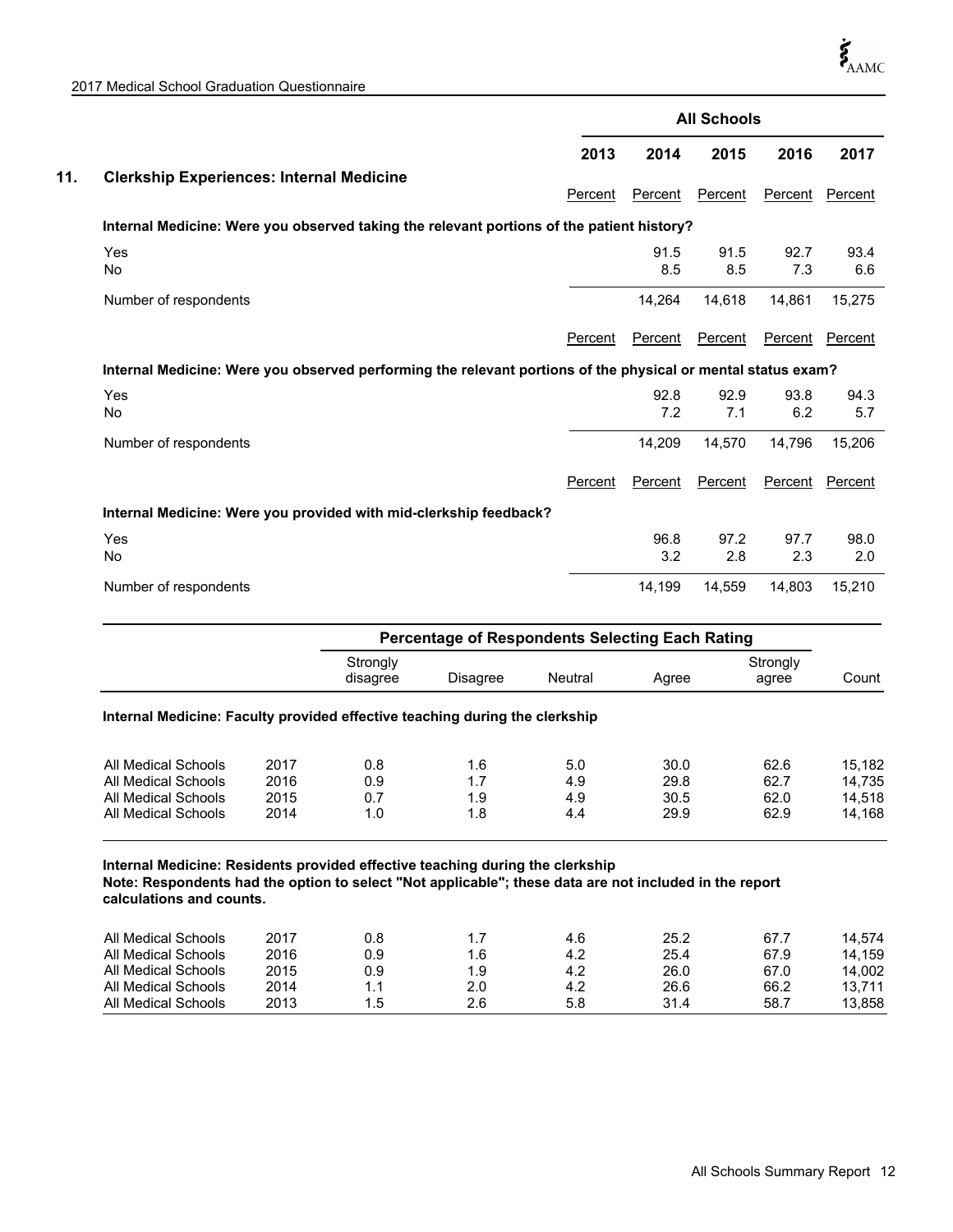|                                                                                                      |                      |                                                 |                | <b>All Schools</b> |              |                   |              |  |  |  |
|------------------------------------------------------------------------------------------------------|----------------------|-------------------------------------------------|----------------|--------------------|--------------|-------------------|--------------|--|--|--|
|                                                                                                      |                      |                                                 | 2013           | 2014               | 2015         | 2016              | 2017         |  |  |  |
| <b>Clerkship Experiences: Neurology</b>                                                              |                      |                                                 | Percent        | Percent            | Percent      | Percent           | Percent      |  |  |  |
| Neurology: Were you observed taking the relevant portions of the patient history?                    |                      |                                                 |                |                    |              |                   |              |  |  |  |
| Yes<br>No                                                                                            |                      |                                                 |                | 76.1<br>23.9       | 78.7<br>21.3 | 81.4<br>18.6      | 82.9<br>17.1 |  |  |  |
| Number of respondents                                                                                |                      |                                                 |                | 12,716             | 12,964       | 13,458            | 13,653       |  |  |  |
|                                                                                                      |                      |                                                 | Percent        | Percent            | Percent      | Percent           | Percent      |  |  |  |
| Neurology: Were you observed performing the relevant portions of the physical or mental status exam? |                      |                                                 |                |                    |              |                   |              |  |  |  |
| Yes<br><b>No</b>                                                                                     |                      |                                                 |                | 86.5<br>13.5       | 87.7<br>12.3 | 89.5<br>10.5      | 90.9<br>9.1  |  |  |  |
| Number of respondents                                                                                |                      |                                                 |                | 12,686             | 12,933       | 13,406            | 13,607       |  |  |  |
|                                                                                                      |                      |                                                 | Percent        | Percent            | Percent      | Percent           | Percent      |  |  |  |
| Neurology: Were you provided with mid-clerkship feedback?                                            |                      |                                                 |                |                    |              |                   |              |  |  |  |
| Yes<br>No                                                                                            |                      |                                                 |                | 83.7<br>16.3       | 85.4<br>14.6 | 87.4<br>12.6      | 88.5<br>11.5 |  |  |  |
| Number of respondents                                                                                |                      |                                                 |                | 12,675             | 12,915       | 13,414            | 13,596       |  |  |  |
|                                                                                                      |                      | Percentage of Respondents Selecting Each Rating |                |                    |              |                   |              |  |  |  |
|                                                                                                      | Strongly<br>disagree | <b>Disagree</b>                                 | <b>Neutral</b> | Agree              |              | Strongly<br>agree | Count        |  |  |  |

#### **Neurology: Faculty provided effective teaching during the clerkship**

| All Medical Schools | 2017 | 1.8 | 4.8 | 12.9 | 37.3 | 43.2 | 13.574 |
|---------------------|------|-----|-----|------|------|------|--------|
| All Medical Schools | 2016 | 2.0 | 5.4 | 12.8 | 37.4 | 42.3 | 13.348 |
| All Medical Schools | 2015 | 1.9 | 5.2 | 12.7 | 39.0 | 41.3 | 12.885 |
| All Medical Schools | 2014 | 2.3 | 5.8 | 13.1 | 38.8 | 40.1 | 12.622 |

#### **Neurology: Residents provided effective teaching during the clerkship Note: Respondents had the option to select "Not applicable"; these data are not included in the report calculations and counts.**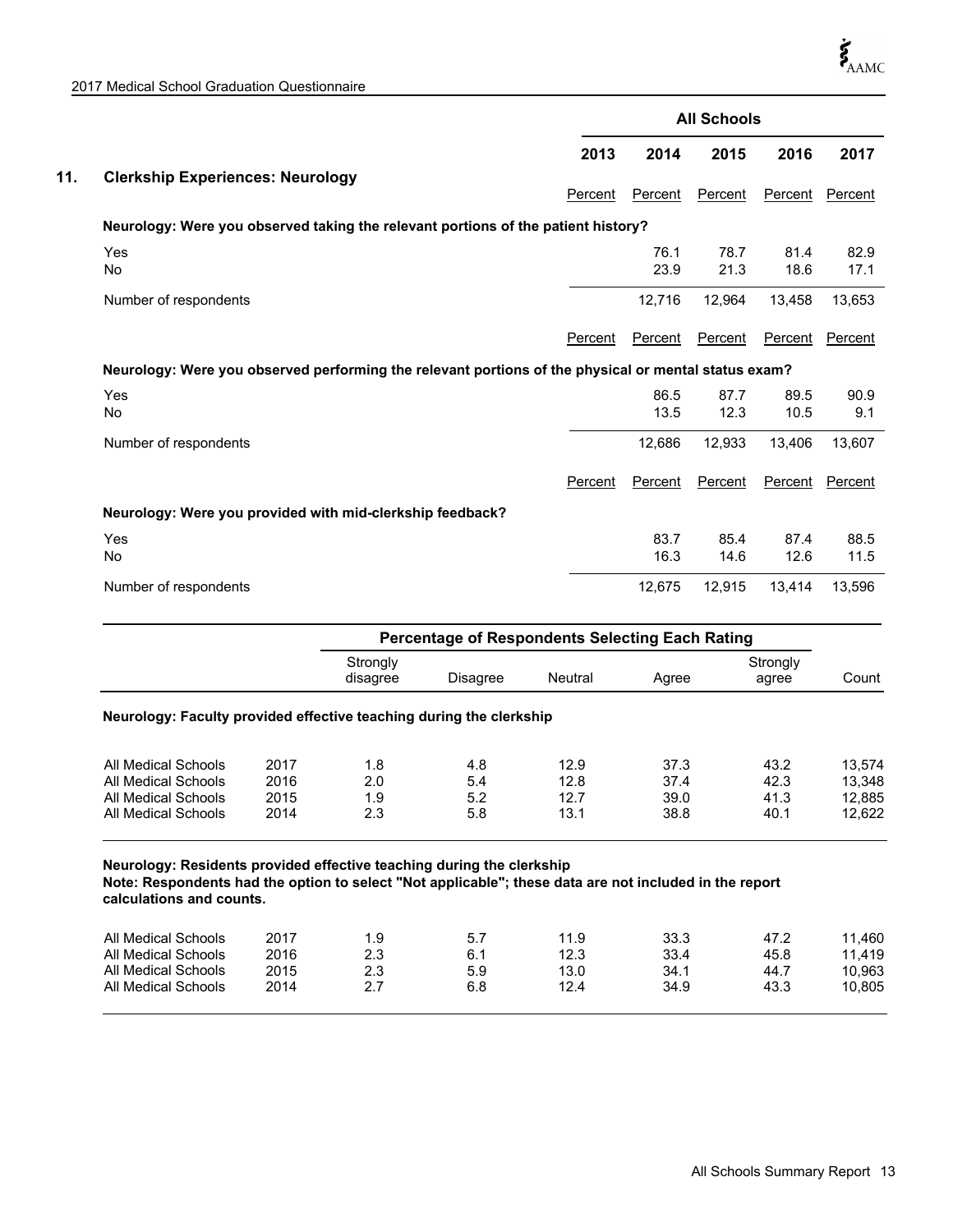|                                                             |                                                                                                              | <b>All Schools</b> |              |              |              |  |  |
|-------------------------------------------------------------|--------------------------------------------------------------------------------------------------------------|--------------------|--------------|--------------|--------------|--|--|
|                                                             | 2013                                                                                                         | 2014               | 2015         | 2016         | 2017         |  |  |
| Clerkship Experiences: Obstetrics-Gynecology/Women's Health | Percent                                                                                                      | Percent            | Percent      | Percent      | Percent      |  |  |
|                                                             | Obstetrics-Gynecology/Women's Health: Were you observed taking the relevant portions of the patient history? |                    |              |              |              |  |  |
| Yes<br><b>No</b>                                            |                                                                                                              | 77.9<br>22.1       | 78.9<br>21.1 | 81.8<br>18.2 | 83.3<br>16.7 |  |  |
| Number of respondents                                       |                                                                                                              | 14,230             | 14,601       | 14.845       | 15,257       |  |  |
|                                                             | Percent                                                                                                      | Percent            | Percent      | Percent      | Percent      |  |  |
| mental status exam?                                         | Obstetrics-Gynecology/Women's Health: Were you observed performing the relevant portions of the physical or  |                    |              |              |              |  |  |
| Yes<br><b>No</b>                                            |                                                                                                              | 88.7<br>11.3       | 88.8<br>11.2 | 90.1<br>9.9  | 91.0<br>9.0  |  |  |
| Number of respondents                                       |                                                                                                              | 14,195             | 14,570       | 14,797       | 15,205       |  |  |
|                                                             |                                                                                                              |                    |              |              |              |  |  |
|                                                             | Percent                                                                                                      | Percent            | Percent      | Percent      |              |  |  |
|                                                             | Obstetrics-Gynecology/Women's Health: Were you provided with mid-clerkship feedback?                         |                    |              |              | Percent      |  |  |
| Yes<br><b>No</b>                                            |                                                                                                              | 91.1<br>8.9        | 92.3<br>7.7  | 93.2<br>6.8  | 93.6<br>6.4  |  |  |

|                                                                                                | <b>Percentage of Respondents Selecting Each Rating</b> |          |         |       |                   |       |  |
|------------------------------------------------------------------------------------------------|--------------------------------------------------------|----------|---------|-------|-------------------|-------|--|
|                                                                                                | Strongly<br>disagree                                   | Disagree | Neutral | Aaree | Strongly<br>agree | Count |  |
| Obstetrics-Gynecology/Women's Health: Faculty provided effective teaching during the clerkship |                                                        |          |         |       |                   |       |  |

| 2015<br>39.3<br>36.9<br>All Medical Schools<br>6.8<br>2.9<br>14.2 | All Medical Schools<br>All Medical Schools | 2017<br>2016 | 2.8<br>2.9 | 6.7<br>6.4 | 13.8<br>14.0 | 38.4<br>39.5 | 38.3<br>37.2 | 15.193<br>14.777 |
|-------------------------------------------------------------------|--------------------------------------------|--------------|------------|------------|--------------|--------------|--------------|------------------|
|                                                                   | All Medical Schools                        | 2014         | 3.0        | 6.9        | 13.2         | 39.5         | 37.4         | 14.529<br>14.169 |

**Obstetrics-Gynecology/Women's Health: Residents provided effective teaching during the clerkship Note: Respondents had the option to select "Not applicable"; these data are not included in the report calculations and counts.**

| All Medical Schools | 2017 | 4.8 | 7.9 | 12.1 | 32.6 | 42.7 | 13.603 |
|---------------------|------|-----|-----|------|------|------|--------|
| All Medical Schools | 2016 | 5.1 | 77  | 12.3 | 32.6 | 42.3 | 13.377 |
| All Medical Schools | 2015 | 5.1 | 8.0 | 11.6 | 33.3 | 41.9 | 13.203 |
| All Medical Schools | 2014 | 5.2 | 8.5 | 12.0 | 34.4 | 39.9 | 12.854 |
| All Medical Schools | 2013 | 6.3 | 9.2 | 13.2 | 34.5 | 36.8 | 13.316 |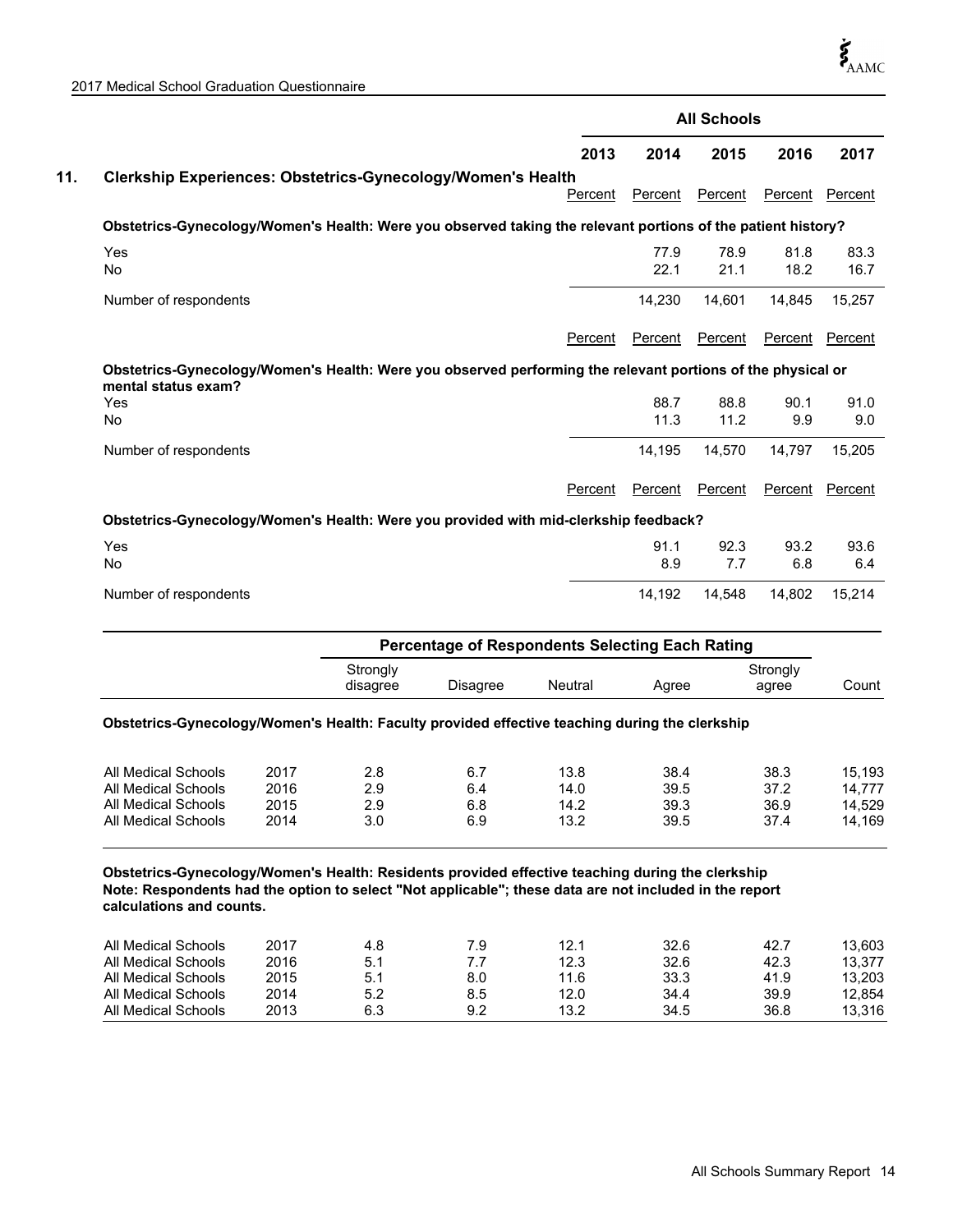| 2017 Medical School Graduation Questionnaire |  |  |
|----------------------------------------------|--|--|
|----------------------------------------------|--|--|

|                                                                                                       |         |              | <b>All Schools</b> |             |             |
|-------------------------------------------------------------------------------------------------------|---------|--------------|--------------------|-------------|-------------|
|                                                                                                       | 2013    | 2014         | 2015               | 2016        | 2017        |
| <b>Clerkship Experiences: Pediatrics</b>                                                              | Percent | Percent      | Percent            | Percent     | Percent     |
| Pediatrics: Were you observed taking the relevant portions of the patient history?                    |         |              |                    |             |             |
| Yes<br><b>No</b>                                                                                      |         | 89.0<br>11.0 | 90.0<br>10.0       | 91.4<br>8.6 | 92.2<br>7.8 |
| Number of respondents                                                                                 |         | 14,247       | 14,618             | 14,847      | 15,274      |
|                                                                                                       | Percent | Percent      | Percent            | Percent     | Percent     |
| Pediatrics: Were you observed performing the relevant portions of the physical or mental status exam? |         |              |                    |             |             |
| Yes<br><b>No</b>                                                                                      |         | 91.3<br>8.7  | 91.9<br>8.1        | 92.8<br>7.2 | 93.5<br>6.5 |
| Number of respondents                                                                                 |         | 14,199       | 14,579             | 14,794      | 15,220      |
|                                                                                                       | Percent | Percent      | Percent            | Percent     | Percent     |
| Pediatrics: Were you provided with mid-clerkship feedback?                                            |         |              |                    |             |             |
| Yes<br><b>No</b>                                                                                      |         | 95.0<br>5.0  | 95.2<br>4.8        | 96.0<br>4.0 | 96.3<br>3.7 |
| Number of respondents                                                                                 |         | 14,198       | 14,571             | 14,808      | 15,210      |

|                                                                      |      |                      | <b>Percentage of Respondents Selecting Each Rating</b> |         |       |                   |        |  |  |
|----------------------------------------------------------------------|------|----------------------|--------------------------------------------------------|---------|-------|-------------------|--------|--|--|
|                                                                      |      | Strongly<br>disagree | <b>Disagree</b>                                        | Neutral | Agree | Strongly<br>agree | Count  |  |  |
| Pediatrics: Faculty provided effective teaching during the clerkship |      |                      |                                                        |         |       |                   |        |  |  |
| All Medical Schools                                                  | 2017 | 1.1                  | 2.7                                                    | 8.1     | 36.4  | 51.8              | 15.197 |  |  |
| All Medical Schools                                                  | 2016 | 1.2                  | 2.8                                                    | 7.6     | 35.6  | 52.9              | 14.765 |  |  |
|                                                                      | 2015 | 1.1                  | 2.9                                                    | 7.7     | 35.5  | 52.8              | 14.536 |  |  |
| All Medical Schools                                                  |      |                      |                                                        |         |       |                   | 14.170 |  |  |

**Pediatrics: Residents provided effective teaching during the clerkship Note: Respondents had the option to select "Not applicable"; these data are not included in the report calculations and counts.**

| All Medical Schools | 2017 | 8.ا | 4.1 |     | 32.5 | 52.9 | 13.783 |
|---------------------|------|-----|-----|-----|------|------|--------|
| All Medical Schools | 2016 | 2.0 | 3.6 | 8.6 | 32.4 | 53.4 | 13.536 |
| All Medical Schools | 2015 | 1.6 | 4.0 | 8.9 | 32.7 | 52.7 | 13.318 |
| All Medical Schools | 2014 | 1.8 | 4.3 | 8.6 | 34.6 | 50.7 | 13.079 |
| All Medical Schools | 2013 | 2.3 | 41  | 8.2 | 35.9 | 49.5 | 13.457 |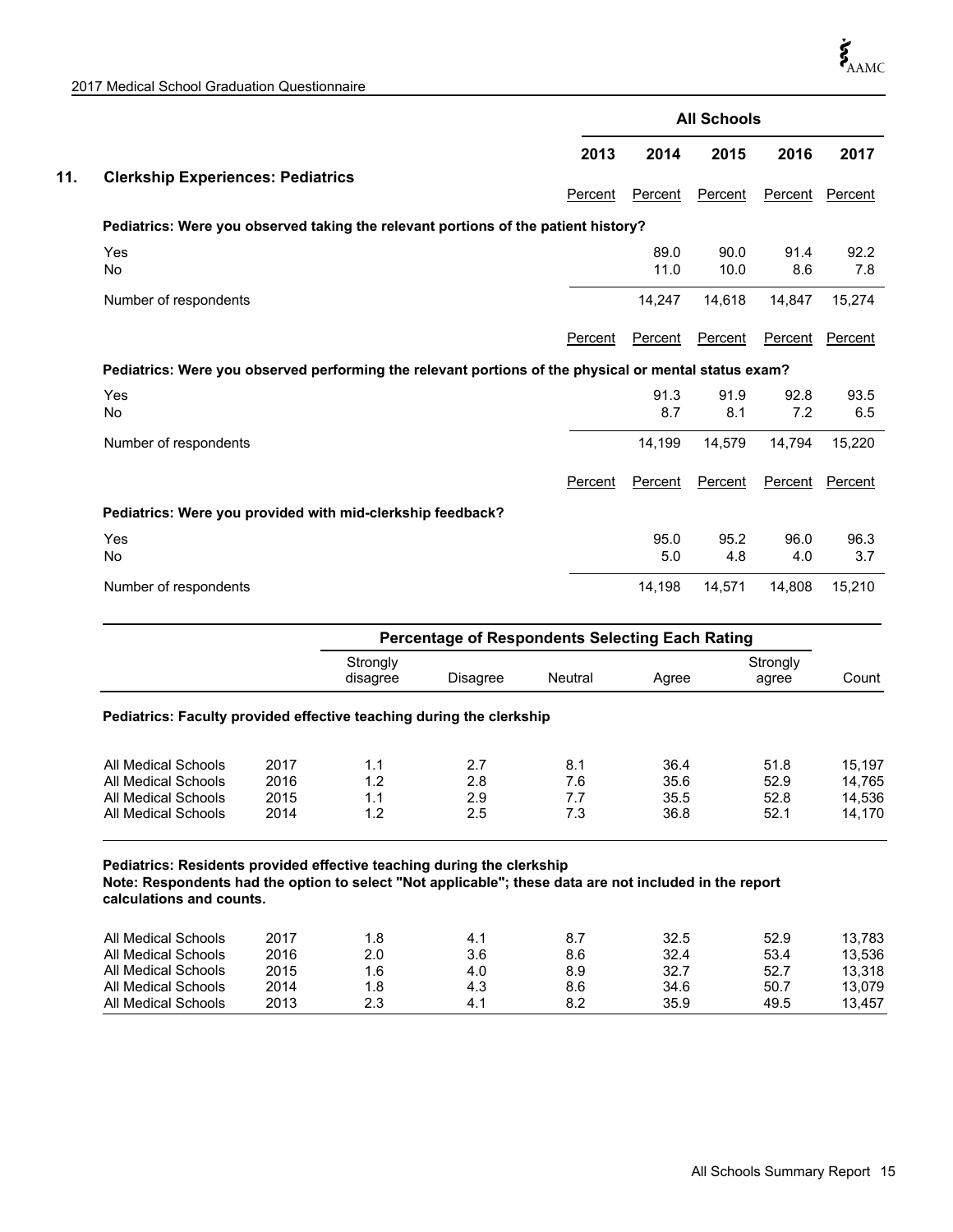| 2017 Medical School Graduation Questionnaire |  |
|----------------------------------------------|--|
|----------------------------------------------|--|

|     |                                                                                                       |         |              | <b>All Schools</b> |             |             |
|-----|-------------------------------------------------------------------------------------------------------|---------|--------------|--------------------|-------------|-------------|
|     |                                                                                                       | 2013    | 2014         | 2015               | 2016        | 2017        |
| 11. | <b>Clerkship Experiences: Psychiatry</b>                                                              | Percent | Percent      | Percent            | Percent     | Percent     |
|     | Psychiatry: Were you observed taking the relevant portions of the patient history?                    |         |              |                    |             |             |
|     | Yes<br><b>No</b>                                                                                      |         | 89.0<br>11.0 | 90.4<br>9.6        | 91.7<br>8.3 | 92.5<br>7.5 |
|     | Number of respondents                                                                                 |         | 14,224       | 14,603             | 14,843      | 15,257      |
|     |                                                                                                       | Percent | Percent      | Percent            | Percent     | Percent     |
|     | Psychiatry: Were you observed performing the relevant portions of the physical or mental status exam? |         |              |                    |             |             |
|     | Yes<br><b>No</b>                                                                                      |         | 87.6<br>12.4 | 89.1<br>10.9       | 90.6<br>9.4 | 91.5<br>8.5 |
|     | Number of respondents                                                                                 |         | 14,176       | 14,568             | 14,787      | 15,212      |
|     |                                                                                                       | Percent | Percent      | Percent            | Percent     | Percent     |
|     | Psychiatry: Were you provided with mid-clerkship feedback?                                            |         |              |                    |             |             |
|     | Yes<br><b>No</b>                                                                                      |         | 90.7<br>9.3  | 91.9<br>8.1        | 93.4<br>6.6 | 93.9<br>6.1 |
|     | Number of respondents                                                                                 |         | 14,171       | 14,549             | 14,799      | 15,206      |

|                                                                      |      |                      | <b>Percentage of Respondents Selecting Each Rating</b> |                |       |                   |        |  |  |
|----------------------------------------------------------------------|------|----------------------|--------------------------------------------------------|----------------|-------|-------------------|--------|--|--|
|                                                                      |      | Strongly<br>disagree | Disagree                                               | <b>Neutral</b> | Agree | Strongly<br>agree | Count  |  |  |
| Psychiatry: Faculty provided effective teaching during the clerkship |      |                      |                                                        |                |       |                   |        |  |  |
| All Medical Schools                                                  | 2017 | 1.4                  | 3.5                                                    | 9.3            | 37.7  | 48.2              | 15.164 |  |  |
|                                                                      | 2016 | 1.5                  | 3.8                                                    | 9.8            | 37.3  | 47.6              | 14.748 |  |  |
| All Medical Schools                                                  |      |                      |                                                        |                |       |                   |        |  |  |
| All Medical Schools                                                  | 2015 | 1.4                  | 4.0                                                    | 10.3           | 37.9  | 46.4              | 14.519 |  |  |

**Psychiatry: Residents provided effective teaching during the clerkship Note: Respondents had the option to select "Not applicable"; these data are not included in the report calculations and counts.**

| All Medical Schools | 2017 | 1.6 | 4.4 | 11 1 | 34.9 | 48.1 | 11.890 |
|---------------------|------|-----|-----|------|------|------|--------|
| All Medical Schools | 2016 | 2.0 | 5.0 | 11.8 | 35.2 | 46.0 | 11.628 |
| All Medical Schools | 2015 |     | 5.5 | 11.7 | 36.1 | 44.5 | 11.461 |
| All Medical Schools | 2014 | 2.2 | 6.2 | 12.6 | 36.6 | 42.3 | 11.250 |
| All Medical Schools | 2013 | 2.3 | 5.2 | 10.6 | 37.9 | 44.0 | 12.456 |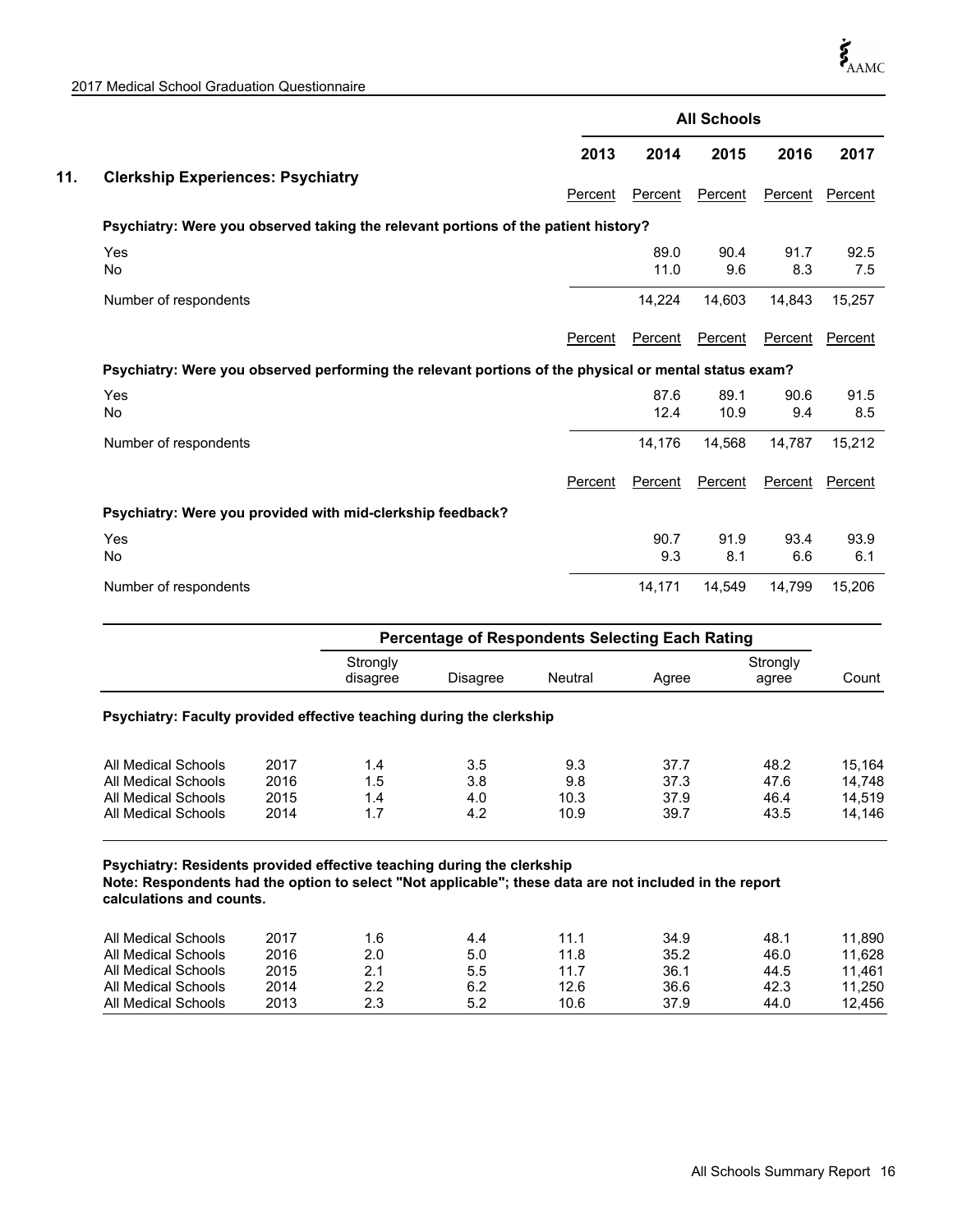| 2017 Medical School Graduation Questionnaire |  |
|----------------------------------------------|--|
|----------------------------------------------|--|

|                       |                                                                                                    |         |              | <b>All Schools</b> |              |              |
|-----------------------|----------------------------------------------------------------------------------------------------|---------|--------------|--------------------|--------------|--------------|
|                       |                                                                                                    | 2013    | 2014         | 2015               | 2016         | 2017         |
|                       | <b>Clerkship Experiences: Surgery</b>                                                              | Percent | Percent      | Percent            | Percent      | Percent      |
|                       | Surgery: Were you observed taking the relevant portions of the patient history?                    |         |              |                    |              |              |
| Yes<br>No             |                                                                                                    |         | 66.4<br>33.6 | 68.7<br>31.3       | 72.4<br>27.6 | 74.4<br>25.6 |
| Number of respondents |                                                                                                    |         | 14,198       | 14,568             | 14,819       | 15,234       |
|                       |                                                                                                    | Percent | Percent      | Percent            | Percent      | Percent      |
|                       | Surgery: Were you observed performing the relevant portions of the physical or mental status exam? |         |              |                    |              |              |
| Yes<br>No             |                                                                                                    |         | 74.9<br>25.1 | 76.6<br>23.4       | 78.8<br>21.2 | 80.4<br>19.6 |
| Number of respondents |                                                                                                    |         | 14,176       | 14,542             | 14,784       | 15,194       |
|                       |                                                                                                    | Percent | Percent      | Percent            | Percent      | Percent      |
|                       | Surgery: Were you provided with mid-clerkship feedback?                                            |         |              |                    |              |              |
| Yes<br><b>No</b>      |                                                                                                    |         | 88.4<br>11.6 | 89.3<br>10.7       | 91.2<br>8.8  | 92.0<br>8.0  |
| Number of respondents |                                                                                                    |         | 14,178       | 14,544             | 14,792       | 15,205       |

|                                                                   |      |                      | Percentage of Respondents Selecting Each Rating |         |       |                   |        |  |
|-------------------------------------------------------------------|------|----------------------|-------------------------------------------------|---------|-------|-------------------|--------|--|
|                                                                   |      | Strongly<br>disagree | <b>Disagree</b>                                 | Neutral | Agree | Strongly<br>agree | Count  |  |
| Surgery: Faculty provided effective teaching during the clerkship |      |                      |                                                 |         |       |                   |        |  |
| All Medical Schools                                               | 2017 | 3.3                  | 7.8                                             | 15.0    | 38.1  | 35.8              | 15,169 |  |
| All Medical Schools                                               | 2016 | 3.4                  | 7.3                                             | 14.2    | 38.3  | 36.7              | 14.733 |  |
|                                                                   | 2015 | 3.3                  | 7.9                                             | 14.5    | 38.5  | 35.9              | 14,502 |  |
| All Medical Schools                                               |      |                      |                                                 |         | 38.7  | 34.9              | 14,153 |  |

**Surgery: Residents provided effective teaching during the clerkship Note: Respondents had the option to select "Not applicable"; these data are not included in the report calculations and counts.**

| All Medical Schools | 2017 | 3.3 | 6.1 | 11.0 | 32.2 | 47.4 | 13.946 |
|---------------------|------|-----|-----|------|------|------|--------|
| All Medical Schools | 2016 | 3.1 | 5.9 | 10.7 | 32.5 | 47.8 | 13.716 |
| All Medical Schools | 2015 | 3.3 | 6.4 | 10.8 | 32.3 | 47.2 | 13.578 |
| All Medical Schools | 2014 | 3.6 | 6.6 | 10.5 | 33.9 | 45.3 | 13.192 |
| All Medical Schools | 2013 | 4.3 | 6.5 | 11.8 | 34.9 | 42.5 | 13.436 |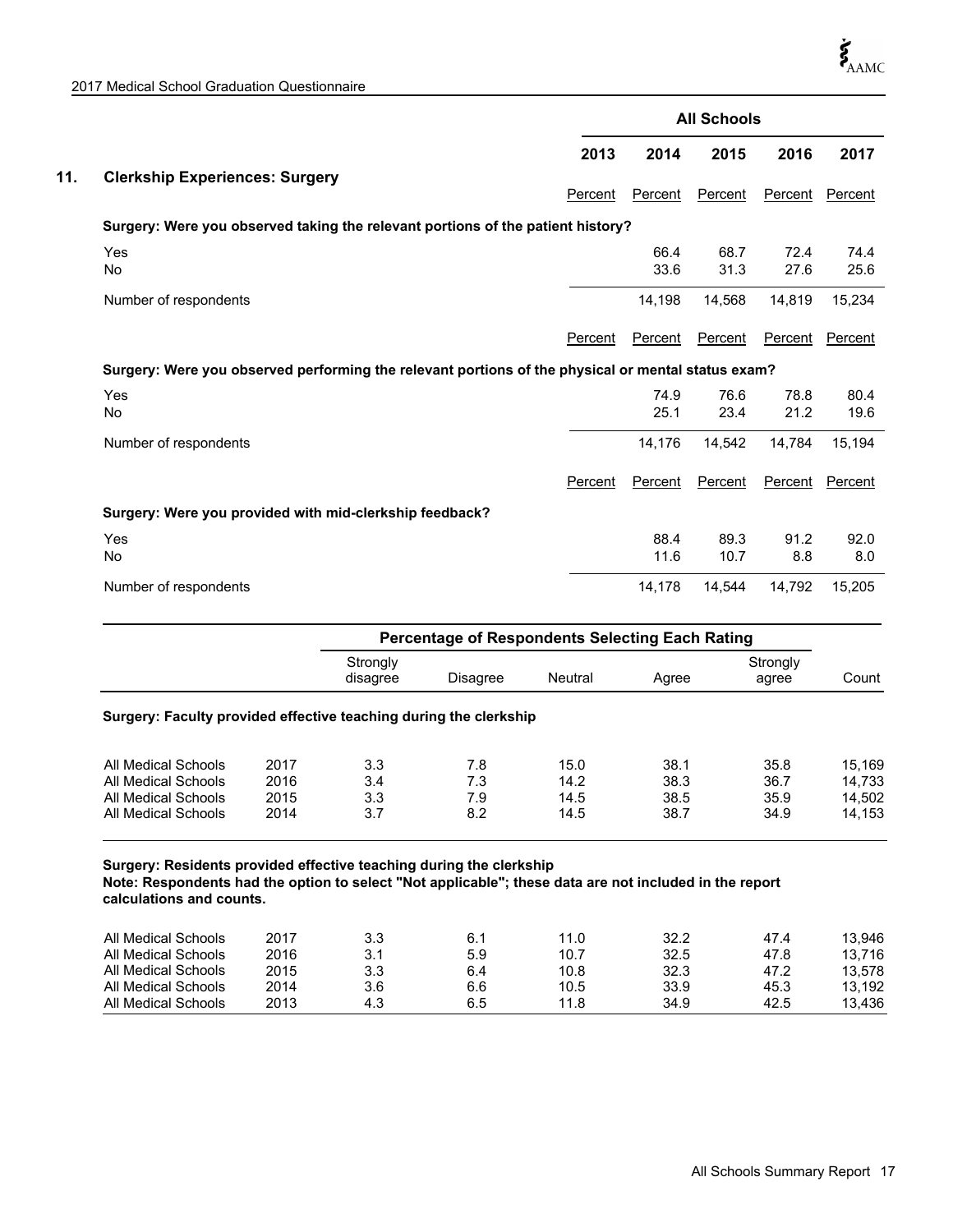#### **12. Indicate whether you agree or disagree with the following statements about your preparedness for beginning a residency program:**

| <b>Percentage of Respondents Selecting Each Rating</b>                                                                                                                              |                                                                                               |                      |          |         |       |                   |        |  |  |  |
|-------------------------------------------------------------------------------------------------------------------------------------------------------------------------------------|-----------------------------------------------------------------------------------------------|----------------------|----------|---------|-------|-------------------|--------|--|--|--|
|                                                                                                                                                                                     |                                                                                               | Strongly<br>disagree | Disagree | Neutral | Agree | Strongly<br>agree | Count  |  |  |  |
| I am confident that I have acquired the clinical skills required to begin a residency program.                                                                                      |                                                                                               |                      |          |         |       |                   |        |  |  |  |
| <b>All Medical Schools</b>                                                                                                                                                          | 2017                                                                                          | 0.5                  | 1.8      | 7.6     | 46.8  | 43.3              | 15,137 |  |  |  |
| <b>All Medical Schools</b>                                                                                                                                                          | 2016                                                                                          | 0.6                  | 2.0      | 7.3     | 47.0  | 43.1              | 14,709 |  |  |  |
| <b>All Medical Schools</b>                                                                                                                                                          | 2015                                                                                          | 0.5                  | 2.2      | 8.0     | 48.3  | 40.9              | 14,384 |  |  |  |
| All Medical Schools                                                                                                                                                                 | 2014                                                                                          | 0.4                  | 1.6      | 7.1     | 51.0  | 40.0              | 13,707 |  |  |  |
| All Medical Schools                                                                                                                                                                 | 2013                                                                                          | 0.4                  | 1.7      | 8.5     | 53.2  | 36.2              | 13,411 |  |  |  |
| I have the fundamental understanding of common conditions and their management encountered in the major clinical<br>disciplines.                                                    |                                                                                               |                      |          |         |       |                   |        |  |  |  |
| All Medical Schools                                                                                                                                                                 | 2017                                                                                          | 0.3                  | 1.1      | 5.3     | 50.7  | 42.6              | 15,112 |  |  |  |
| <b>All Medical Schools</b>                                                                                                                                                          | 2016                                                                                          | 0.4                  | 1.0      | 5.4     | 50.3  | 42.9              | 14,684 |  |  |  |
| <b>All Medical Schools</b>                                                                                                                                                          | 2015                                                                                          | 0.3                  | 1.0      | 5.3     | 53.3  | 40.1              | 14,367 |  |  |  |
| All Medical Schools                                                                                                                                                                 | 2014                                                                                          | 0.2                  | 0.9      | 4.7     | 56.1  | 38.1              | 13,694 |  |  |  |
| All Medical Schools                                                                                                                                                                 | 2013                                                                                          | 0.3                  | 0.9      | 5.7     | 58.8  | 34.3              | 13,402 |  |  |  |
|                                                                                                                                                                                     | I have the communication skills necessary to interact with patients and health professionals. |                      |          |         |       |                   |        |  |  |  |
| All Medical Schools                                                                                                                                                                 | 2017                                                                                          | 0.2                  | 0.2      | 1.5     | 24.6  | 73.5              | 15,083 |  |  |  |
| <b>All Medical Schools</b>                                                                                                                                                          | 2016                                                                                          | 0.3                  | 0.2      | 1.4     | 24.4  | 73.8              | 14,663 |  |  |  |
| <b>All Medical Schools</b>                                                                                                                                                          | 2015                                                                                          | 0.1                  | 0.2      | 1.4     | 26.7  | 71.5              | 14,337 |  |  |  |
| <b>All Medical Schools</b>                                                                                                                                                          | 2014                                                                                          | 0.1                  | 0.2      | 1.5     | 33.1  | 65.2              | 13,673 |  |  |  |
| <b>All Medical Schools</b>                                                                                                                                                          | 2013                                                                                          | 0.2                  | 0.2      | 2.2     | 37.9  | 59.5              | 13,394 |  |  |  |
| I have basic skills in clinical decision making and the application of evidence based information to medical practice.                                                              |                                                                                               |                      |          |         |       |                   |        |  |  |  |
| All Medical Schools                                                                                                                                                                 | 2017                                                                                          | 0.3                  | 0.7      | 5.0     | 44.0  | 50.0              | 15,056 |  |  |  |
| All Medical Schools                                                                                                                                                                 | 2016                                                                                          | 0.4                  | 0.8      | 4.8     | 44.9  | 49.1              | 14,622 |  |  |  |
| <b>All Medical Schools</b>                                                                                                                                                          | 2015                                                                                          | 0.3                  | 0.8      | 5.1     | 48.4  | 45.4              | 14,304 |  |  |  |
| <b>All Medical Schools</b>                                                                                                                                                          | 2014                                                                                          | 0.2                  | 0.6      | 3.9     | 50.4  | 45.0              | 13,663 |  |  |  |
| All Medical Schools                                                                                                                                                                 | 2013                                                                                          | 0.3                  | 0.6      | 5.0     | 53.9  | 40.2              | 13,382 |  |  |  |
| I have a fundamental understanding of the issues in social sciences of medicine (e.g., ethics, humanism, professionalism,<br>organization and structure of the health care system). |                                                                                               |                      |          |         |       |                   |        |  |  |  |
| <b>All Medical Schools</b>                                                                                                                                                          | 2017                                                                                          | 0.3                  | 1.0      | 5.1     | 38.1  | 55.5              | 15,110 |  |  |  |
| <b>All Medical Schools</b>                                                                                                                                                          | 2016                                                                                          | 0.4                  | 1.2      | 5.0     | 39.0  | 54.3              | 14,683 |  |  |  |
| <b>All Medical Schools</b>                                                                                                                                                          | 2015                                                                                          | 0.3                  | 1.0      | 5.4     | 42.9  | 50.4              | 14,369 |  |  |  |
| All Medical Schools                                                                                                                                                                 | 2014                                                                                          | 0.2                  | 0.8      | 4.1     | 47.3  | 47.6              | 13,683 |  |  |  |
| <b>All Medical Schools</b>                                                                                                                                                          | 2013                                                                                          | 0.3                  | 1.1      | 5.5     | 50.8  | 42.4              | 13,395 |  |  |  |
| I understand the ethical and professional values that are expected of the profession.                                                                                               |                                                                                               |                      |          |         |       |                   |        |  |  |  |
| <b>All Medical Schools</b>                                                                                                                                                          | 2017                                                                                          | 0.3                  | 0.2      | 1.6     | 27.9  | 70.1              | 15,098 |  |  |  |
| All Medical Schools                                                                                                                                                                 | 2016                                                                                          | 0.3                  | 0.2      | 1.5     | 27.8  | 70.2              | 14,666 |  |  |  |
| All Medical Schools                                                                                                                                                                 | 2015                                                                                          | 0.2                  | 0.1      | 1.6     | 31.0  | 67.1              | 14,348 |  |  |  |
| All Medical Schools                                                                                                                                                                 | 2014                                                                                          | 0.2                  | 0.1      | 1.5     | 36.9  | 61.3              | 13,676 |  |  |  |
| All Medical Schools                                                                                                                                                                 | 2013                                                                                          | 0.2                  | 0.2      | 2.3     | 41.5  | 55.8              | 13,386 |  |  |  |
| I believe I am adequately prepared to care for patients from different backgrounds.                                                                                                 |                                                                                               |                      |          |         |       |                   |        |  |  |  |
| All Medical Schools                                                                                                                                                                 | 2017                                                                                          | 0.3                  | 0.6      | 3.8     | 33.1  | 62.3              | 15,112 |  |  |  |
| All Medical Schools                                                                                                                                                                 | 2016                                                                                          | 0.4                  | 0.7      | 3.4     | 33.4  | 62.1              | 14,675 |  |  |  |
| <b>All Medical Schools</b>                                                                                                                                                          | 2015                                                                                          | 0.2                  | 0.6      | 3.9     | 39.7  | 55.7              | 14,356 |  |  |  |
| All Medical Schools                                                                                                                                                                 | 2014                                                                                          | 0.2                  | 0.4      | 2.8     | 41.3  | 55.4              | 13,661 |  |  |  |
| All Medical Schools                                                                                                                                                                 | 2013                                                                                          | 0.3                  | 0.5      | 3.8     | 45.4  | 49.9              | 13,359 |  |  |  |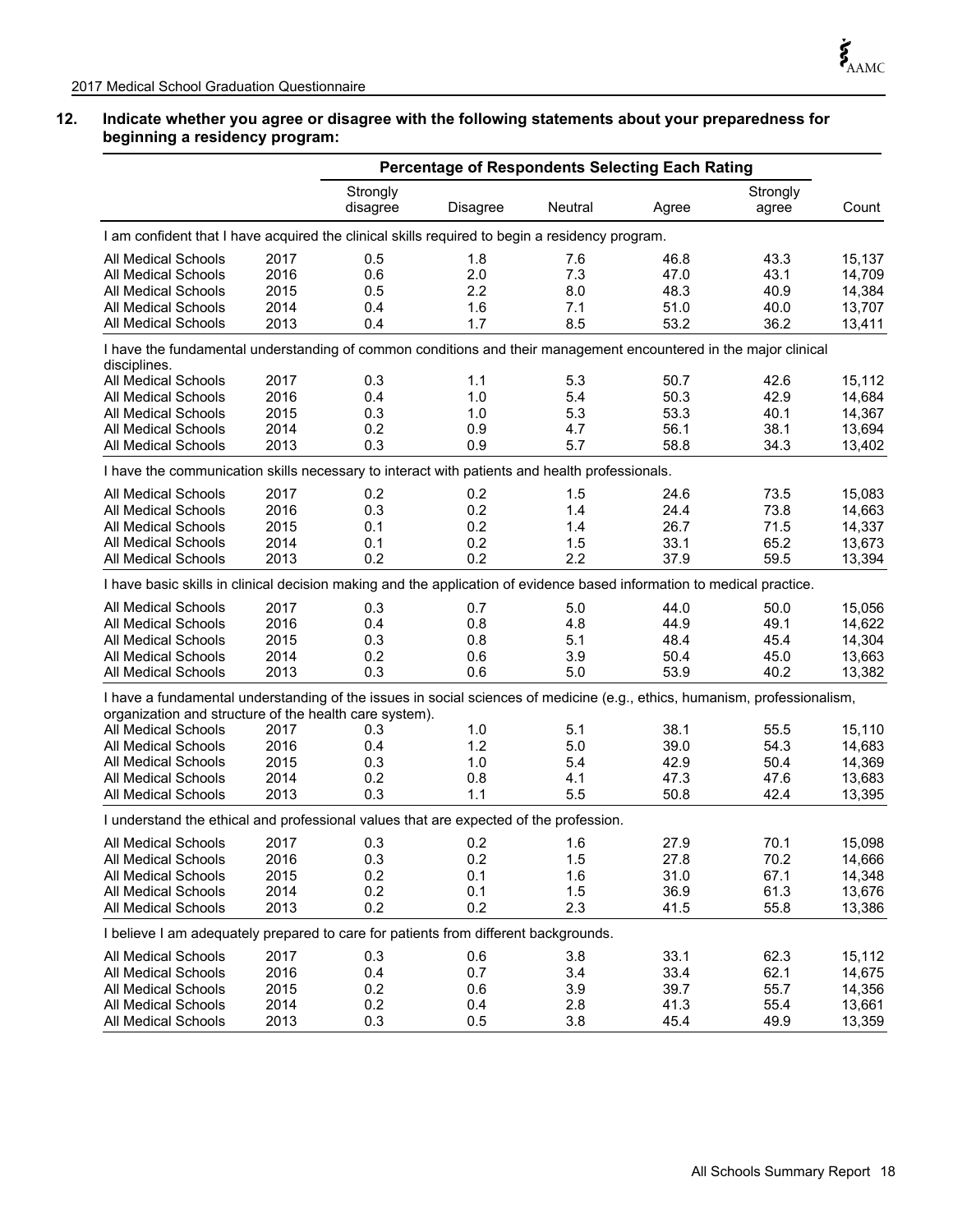|     |                                                                                                                                                                                                   |         |                | <b>All Schools</b> |         |         |
|-----|---------------------------------------------------------------------------------------------------------------------------------------------------------------------------------------------------|---------|----------------|--------------------|---------|---------|
|     |                                                                                                                                                                                                   | 2013    | 2014           | 2015               | 2016    | 2017    |
| 13. | Have you had a clinical training experience during medical school at a<br><b>Department of Veterans Affairs medical facility?</b>                                                                 |         |                |                    |         |         |
|     |                                                                                                                                                                                                   | Percent | Percent        | Percent            | Percent | Percent |
|     | Yes                                                                                                                                                                                               | 62.7    | 61.2           | 59.0               | 60.5    | 58.9    |
|     | <b>No</b>                                                                                                                                                                                         | 37.3    | 38.8           | 41.0               | 39.5    | 41.1    |
|     | Number of respondents                                                                                                                                                                             | 14,050  | 14,210         | 14,564             | 14,705  | 15,137  |
|     | How would you rate the value of your Department of Veterans Affairs<br>clinical training experience?<br>Note: Only those who responded "Yes" to the prior question could<br>respond to this item. |         |                |                    |         |         |
|     |                                                                                                                                                                                                   | Percent | <b>Percent</b> | <b>Percent</b>     | Percent | Percent |
|     | Poor                                                                                                                                                                                              | 2.4     | 3.0            | 2.7                | 2.6     | 2.4     |
|     | Fair                                                                                                                                                                                              | 6.0     | 5.7            | 5.6                | 5.6     | 6.0     |
|     | Adequate                                                                                                                                                                                          | 21.0    | 20.6           | 20.9               | 21.6    | 21.8    |
|     | Very Good                                                                                                                                                                                         | 37.3    | 36.6           | 36.9               | 38.0    | 37.1    |
|     | Excellent                                                                                                                                                                                         | 33.3    | 34.1           | 33.8               | 32.2    | 32.7    |
|     | Number of respondents                                                                                                                                                                             | 8,802   | 8,687          | 8,590              | 8,881   | 8,892   |
| 14. | Indicate the activities you will have participated in during medical school<br>on an elective (for credit) or volunteer (not required) basis:                                                     |         |                |                    |         |         |
|     |                                                                                                                                                                                                   | Percent | Percent        | Percent            | Percent | Percent |
|     | Independent study project for credit                                                                                                                                                              | 42.4    | 43.8           | 32.5               | 46.6    | 47.8    |
|     | Research project with faculty member                                                                                                                                                              | 68.2    | 69.3           | 69.4               | 74.1    | 77.3    |
|     | Authorship (sole or joint) of a peer-reviewed paper submitted<br>for publication                                                                                                                  | 41.7    | 42.0           | 47.8               | 46.5    | 48.6    |
|     | Authorship (sole or joint) of a peer-reviewed oral or poster<br>presentation                                                                                                                      |         | 43.6           | 52.5               | 50.3    | 53.3    |
|     | Global health experience                                                                                                                                                                          | 30.2    | 29.0           | 31.2               | 28.0    | 27.1    |
|     | Educating elementary, high school or college students about<br>careers in health professions or biological sciences                                                                               | 45.1    | 44.9           | 44.7               | 48.4    | 49.6    |

| <u>oarooro in noaith profoolono or biologioal oolonooo</u><br>Providing health education (e.g., HIV/AIDS education, breast                                  | 57.6   | 59.6   | 60.5   | 61.5   | 61.6   |
|-------------------------------------------------------------------------------------------------------------------------------------------------------------|--------|--------|--------|--------|--------|
| cancer awareness, smoking cessation, obesity)                                                                                                               |        |        |        |        |        |
| Field experience in providing health education in the<br>community (e.g., adult/child protective services, family<br>violence program, rape crisis hotline) | 41.2   | 37.9   | 36.2   | 35.0   | 36.0   |
| Field experience in home care                                                                                                                               | 31.7   | 33.1   | 32.6   | 33.3   | 33.2   |
| Learned another language in order to improve<br>commmunication with patients                                                                                | 24.8   | 23.6   | 23.7   | 23.9   | 24.8   |
| Learned the proper use of the interpreter when needed                                                                                                       | 70.8   | 74.1   | 73.1   | 79.4   | 79.7   |
| Experience related to health disparities                                                                                                                    | 68.6   | 71.4   | 61.7   | 75.2   | 76.6   |
| Experience related to cultural awareness and cultural<br>competence                                                                                         | 67.5   | 70.9   | 64.2   | 72.4   | 73.7   |
| Community-based research project                                                                                                                            | 27.5   | 29.2   | 26.0   | 31.4   | 31.8   |
| Field experience in nursing home care                                                                                                                       | 30.7   | 32.2   | 31.9   | 31.8   | 31.2   |
| Experience with a free clinic for the underserved population                                                                                                | 72.5   | 74.5   | 73.5   | 73.0   | 72.3   |
| Other                                                                                                                                                       | 2.9    | 3.5    | 1.9    | 2.3    | 2.5    |
| Number of respondents                                                                                                                                       | 13.964 | 14,089 | 14.551 | 14.701 | 15,132 |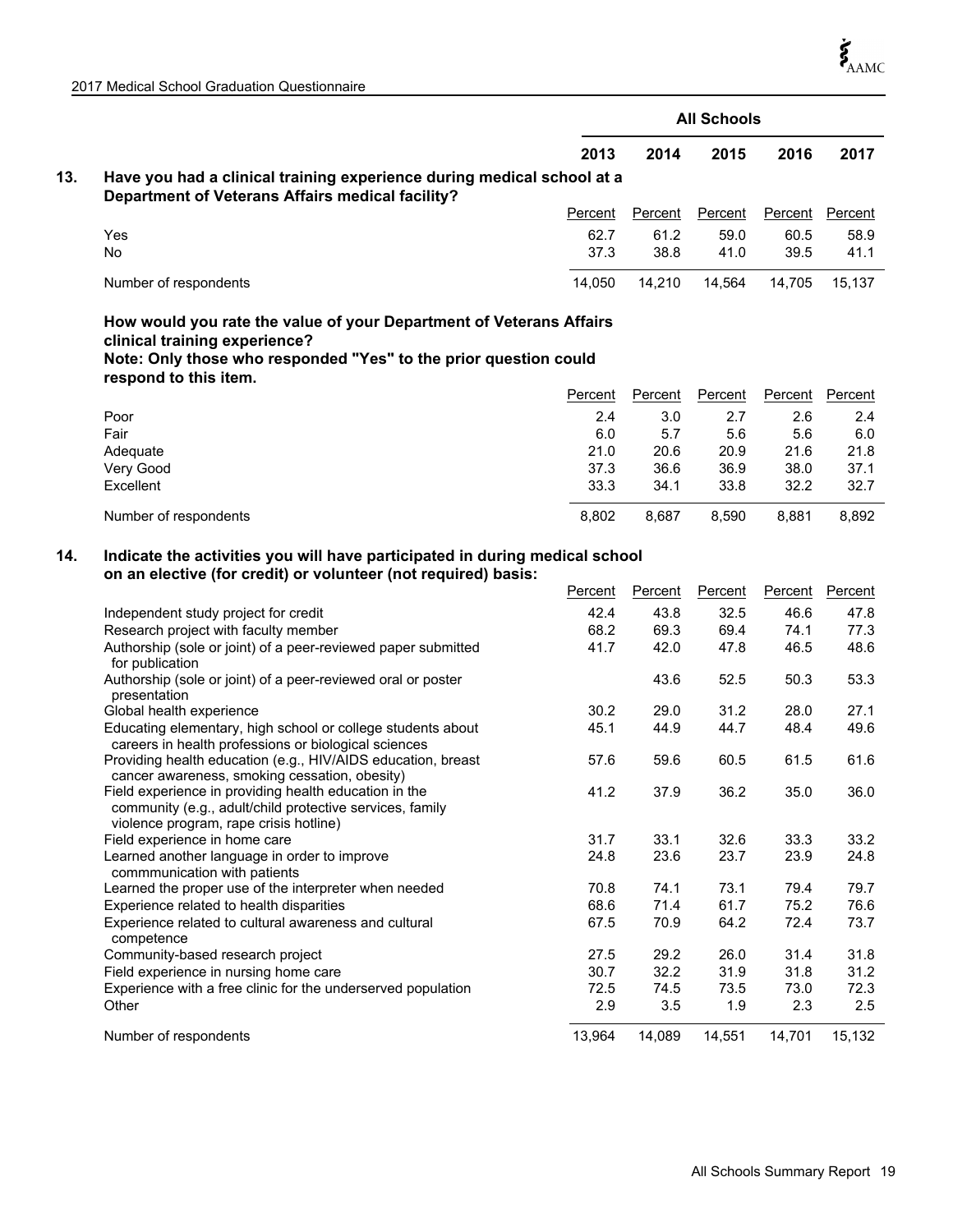# **15. Indicate whether you agree or disagree with the following statement:**

|                                                              |      |                      | <b>Percentage of Respondents Selecting Each Rating</b> |         |       |                   |        |  |  |
|--------------------------------------------------------------|------|----------------------|--------------------------------------------------------|---------|-------|-------------------|--------|--|--|
|                                                              |      | Strongly<br>disagree | Disagree                                               | Neutral | Agree | Strongly<br>agree | Count  |  |  |
| received appropriate guidance in the selection of electives. |      |                      |                                                        |         |       |                   |        |  |  |
| All Medical Schools                                          | 2017 | 2.8                  | 8.2                                                    | 17.7    | 45.3  | 26.1              | 14.862 |  |  |
| All Medical Schools                                          | 2016 | 3.3                  | 9.4                                                    | 19.2    | 45.2  | 22.9              | 14.607 |  |  |
| All Medical Schools                                          | 2015 | 3.9                  | 11.7                                                   | 20.4    | 43.2  | 20.9              | 14.445 |  |  |
| All Medical Schools                                          | 2014 | 4.5                  | 13.0                                                   | 21.0    | 43.1  | 18.2              | 14.051 |  |  |
| All Medical Schools                                          | 2013 | 4.4                  | 16.0                                                   | 20.5    | 43.2  | 16.0              | 13.368 |  |  |

#### **16. Based on your experiences, indicate whether you agree or disagree with the following statements:**

|                                                                                                                                            |      | <b>Percentage of Respondents Selecting Each Rating</b> |                   |         |       |                   |        |  |
|--------------------------------------------------------------------------------------------------------------------------------------------|------|--------------------------------------------------------|-------------------|---------|-------|-------------------|--------|--|
|                                                                                                                                            |      | Strongly<br>disagree                                   | <b>Disagree</b>   | Neutral | Agree | Strongly<br>agree | Count  |  |
| My knowledge or opinion was influenced or changed by becoming more aware of the perspectives of individuals from different<br>backgrounds. |      |                                                        |                   |         |       |                   |        |  |
| All Medical Schools                                                                                                                        | 2017 | 0.6                                                    | 2.2               | 11.5    | 46.5  | 39.3              | 15,008 |  |
| All Medical Schools                                                                                                                        | 2016 | 0.9                                                    | 2.7               | 13.4    | 47.9  | 35.1              | 14,557 |  |
| All Medical Schools                                                                                                                        | 2015 | 1.0                                                    | 2.1               | 11.5    | 47.7  | 37.7              | 14.435 |  |
| All Medical Schools                                                                                                                        | 2014 | 0.8                                                    | 3.3               | 16.7    | 55.1  | 24.1              | 13,892 |  |
| All Medical Schools                                                                                                                        | 2013 | 1.0                                                    | 3.7               | 17.3    | 56.4  | 21.6              | 13,188 |  |
| The diversity within my medical school class enhanced my training and skills to work with individuals from different<br>backgrounds.       |      |                                                        |                   |         |       |                   |        |  |
| All Medical Schools                                                                                                                        | 2017 | 3.7                                                    | 9.0               | 20.9    | 35.5  | 31.0              | 15,029 |  |
| All Medical Schools                                                                                                                        | 2016 | 4.1                                                    | 10.4              | 23.4    | 35.4  | 26.6              | 14.580 |  |
| All Medical Schools                                                                                                                        | 2015 | 4.1                                                    | 10.2              | 23.7    | 35.8  | 26.2              | 14.454 |  |
| All Medical Schools                                                                                                                        | 2014 | 3.9                                                    | 10.2 <sub>1</sub> | 23.6    | 39.8  | 22.5              | 13,896 |  |
| All Medical Schools                                                                                                                        | 2013 | 3.1                                                    | 8.9               | 20.7    | 44.9  | 22.4              | 13,188 |  |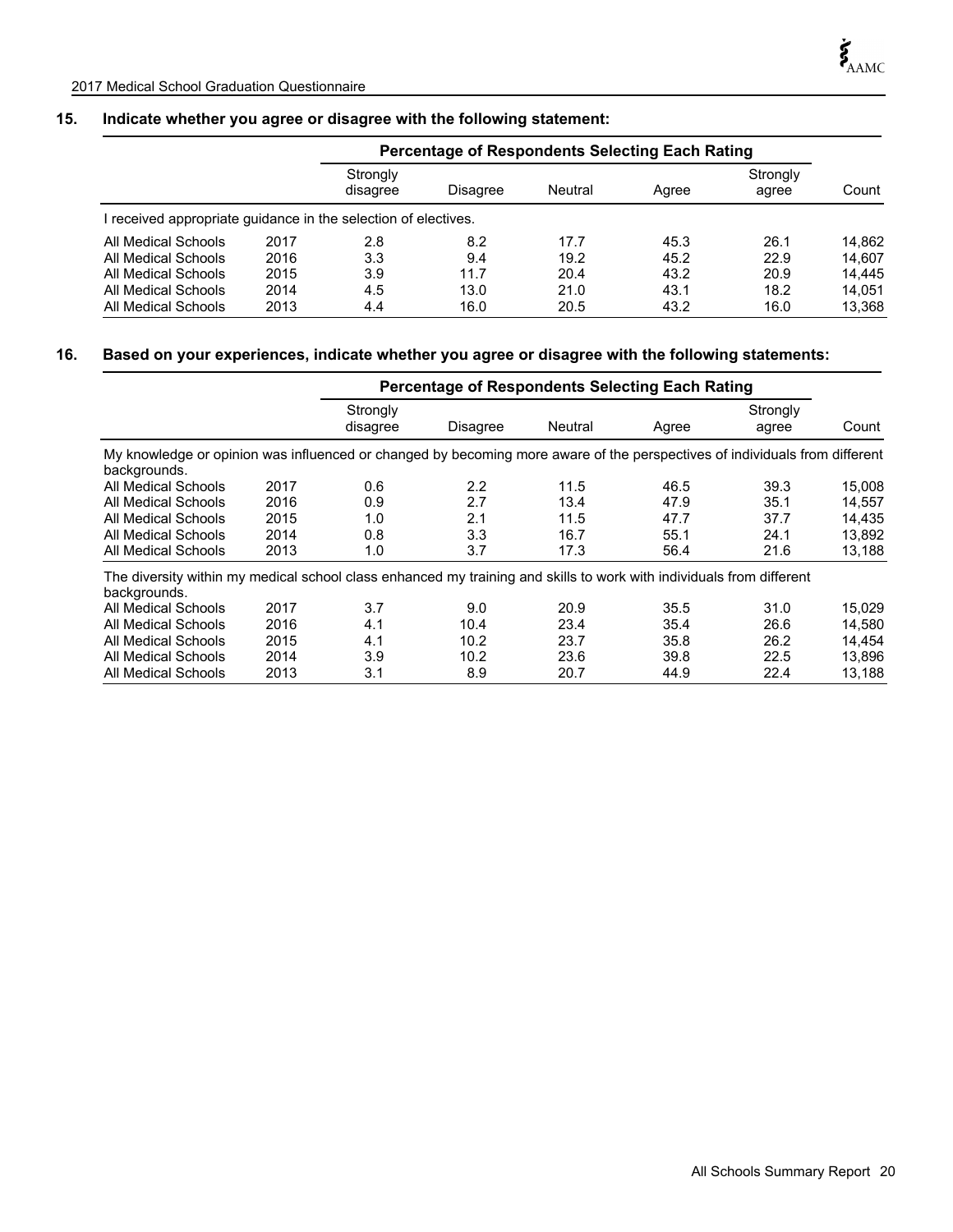#### **17. Learning Environment Scales**

A shortened version of the Medical School Learning Environment Survey (MSLES) instrument consists of 7 items measuring two dimensions of the learning environment – emotional climate, and student-faculty interaction. Each subscale is calculated by summing across the items, which are measured on a 0-5 point scale. **Higher scores for each subscale indicate more positive perceptions of the learning environment.** Only participants who responded to every item on the scale are included in the summary statistics. For each subscale, the mean score, the standard deviation, and the number of respondents are displayed below. Additionally, a reliability estimate (Cronbach's alpha) is shown as a measure of internal consistency. The measure varies from 0 to 1, and an instrument is often considered to be reliable if the estimate is 0.7 or higher.

#### **Emotional Climate**

The emotional climate subscale combines the responses of three items assessing a student's affective response to the learning environment. These questions ask to what extent [or, how often] the educational experience leads to a sense of achievement, valuing oneself, and confidence in one's academic abilities. The possible range of responses for the emotional climate subscale is 0 to 15. Higher scores are correlated with positive perceptions of the learning environment.

|                     |      | Reliability<br>Estimate | Mean | Standard<br><b>Deviation</b> | Count  |
|---------------------|------|-------------------------|------|------------------------------|--------|
| All Medical Schools | 2017 | 0.9                     | 9.6  | 3.2                          | 14.747 |
| All Medical Schools | 2016 | 0.9                     | 9.7  | 3.2                          | 14.272 |

#### **Student-Faculty Interaction**

The student-faculty interaction subscale combines responses to four items assessing a student's perception of faculty supportiveness. In addition to asking about perceived distance between faculty and students, these questions ask to what extent students feel that faculty are helpful when providing academic advice, when providing non-academic advice, and when answering questions and providing criticism. The possible range of responses for the student-faculty interaction subscale is 0 to 20, and higher scores are correlated with positive perceptions of the learning environment.

|                     |      | Reliability<br>Estimate | Mean | Standard<br>Deviation | Count  |
|---------------------|------|-------------------------|------|-----------------------|--------|
| All Medical Schools | 2017 | 0.8                     | 14.3 | 3.4                   | 14.621 |
| All Medical Schools | 2016 | 0.8                     | 14.2 | 3.4                   | 14.184 |

**18. Think about how often you experience[d] the following at your medical school. Determine your response by choosing one of the categories of frequency given below. Choose the category that best approximates your perceptions.**

|                                                                                                                                        |      | Percentage of Respondents Selecting Each Rating |                 |           |                 |               |        |        |
|----------------------------------------------------------------------------------------------------------------------------------------|------|-------------------------------------------------|-----------------|-----------|-----------------|---------------|--------|--------|
|                                                                                                                                        |      | Never                                           | Almost<br>never | Sometimes | Fairly<br>often | Verv<br>often | Always | Count  |
| There are disconnects between what I am taught about professional behaviors/attitudes and what I see being demonstrated<br>by faculty. |      |                                                 |                 |           |                 |               |        |        |
| All Medical Schools                                                                                                                    | 2017 | 8.0                                             | 36.8            | 34.7      | 9.4             | 7.8           | 3.3    | 14,836 |
| All Medical Schools                                                                                                                    | 2016 | 7.3                                             | 36.7            | 35.0      | 9.6             | 7.8           | 3.6    | 14.374 |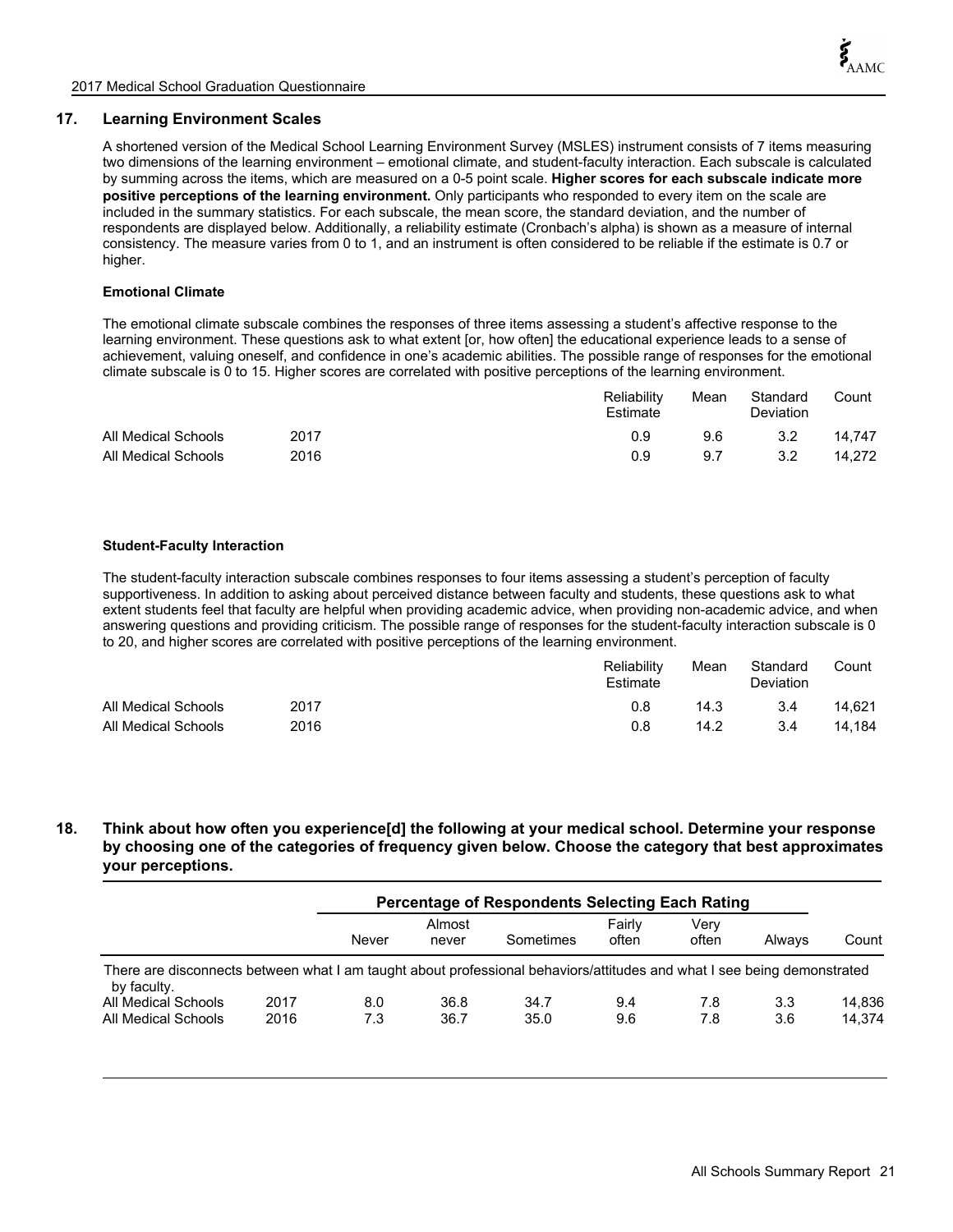## **19. Please rate how often the following professional behaviors/attitudes are demonstrated by your medical school's faculty.**

|                                                          |              | <b>Percentage of Respondents Selecting Each Rating</b> |                 |              |                 |               |              |                  |
|----------------------------------------------------------|--------------|--------------------------------------------------------|-----------------|--------------|-----------------|---------------|--------------|------------------|
|                                                          |              | Never                                                  | Almost<br>never | Sometimes    | Fairly<br>often | Very<br>often | Always       | Count            |
| Respecting patient confidentiality                       |              |                                                        |                 |              |                 |               |              |                  |
| All Medical Schools<br><b>All Medical Schools</b>        | 2017<br>2016 | 0.1<br>0.1                                             | 0.1<br>0.1      | 1.8<br>1.7   | 7.3<br>7.2      | 38.3<br>39.1  | 52.5<br>51.8 | 14,760<br>14,276 |
| Using professional language/avoiding derogatory language |              |                                                        |                 |              |                 |               |              |                  |
| <b>All Medical Schools</b><br><b>All Medical Schools</b> | 2017<br>2016 | 0.4<br>0.4                                             | 1.0<br>1.3      | 3.7<br>3.6   | 12.9<br>13.2    | 47.5<br>47.3  | 34.5<br>34.1 | 14,754<br>14,262 |
|                                                          |              |                                                        |                 |              |                 |               |              |                  |
| Being respectful of house staff and other physicians     |              |                                                        |                 |              |                 |               |              |                  |
| All Medical Schools<br><b>All Medical Schools</b>        | 2017<br>2016 | 0.1<br>0.2                                             | 0.3<br>0.3      | 3.7<br>3.7   | 14.6<br>14.8    | 50.1<br>50.7  | 31.3<br>30.3 | 14,752<br>14,262 |
|                                                          |              |                                                        |                 |              |                 |               |              |                  |
| Respecting diversity                                     |              |                                                        |                 |              |                 |               |              |                  |
| All Medical Schools<br>All Medical Schools               | 2017<br>2016 | 0.1<br>0.2                                             | 0.5<br>0.5      | 4.5<br>4.4   | 12.6<br>12.7    | 41.7<br>42.4  | 40.6<br>39.9 | 14,723<br>14,237 |
|                                                          |              |                                                        |                 |              |                 |               |              |                  |
| Being respectful of other health professions             |              |                                                        |                 |              |                 |               |              |                  |
| All Medical Schools<br><b>All Medical Schools</b>        | 2017<br>2016 | 0.1<br>0.2                                             | 0.4<br>0.5      | 5.4<br>5.1   | 16.9<br>17.1    | 46.1<br>46.3  | 31.1<br>30.9 | 14,677<br>14,198 |
| Being respectful of other specialties                    |              |                                                        |                 |              |                 |               |              |                  |
| <b>All Medical Schools</b><br>All Medical Schools        | 2017<br>2016 | 0.2<br>0.2                                             | 1.3<br>1.2      | 10.0<br>10.7 | 26.5<br>27.1    | 44.4<br>43.5  | 17.6<br>17.2 | 14,752<br>14,268 |
|                                                          |              |                                                        |                 |              |                 |               |              |                  |
| Providing direction and constructive feedback            |              |                                                        |                 |              |                 |               |              |                  |
| All Medical Schools<br>All Medical Schools               | 2017<br>2016 | 0.2<br>0.3                                             | 1.9<br>1.7      | 12.0<br>12.8 | 25.4<br>25.4    | 42.2<br>41.3  | 18.3<br>18.6 | 14,743<br>14,251 |
|                                                          |              |                                                        |                 |              |                 |               |              |                  |
| Showing respectful interaction with students             |              |                                                        |                 |              |                 |               |              |                  |
| All Medical Schools<br>All Medical Schools               | 2017<br>2016 | 0.1<br>0.2                                             | 0.5<br>0.4      | 6.0<br>6.2   | 19.3<br>19.4    | 50.5<br>50.6  | 23.5<br>23.2 | 14,729<br>14,243 |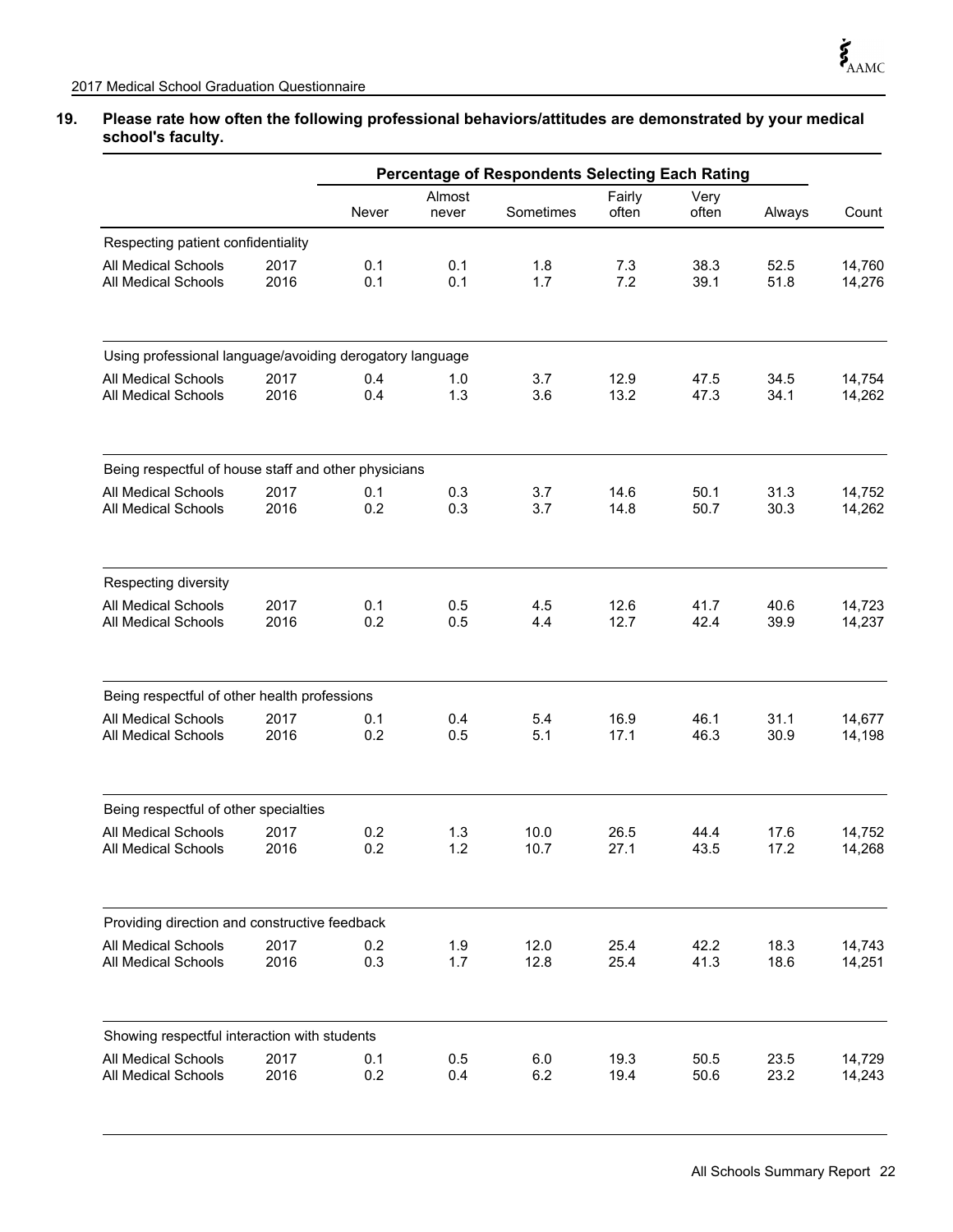#### **19. Please rate how often the following professional behaviors/attitudes are demonstrated by your medical school's faculty. (Continued)**

|                                                                      |              | <b>Percentage of Respondents Selecting Each Rating</b> |                 |            |                 |               |              |                  |
|----------------------------------------------------------------------|--------------|--------------------------------------------------------|-----------------|------------|-----------------|---------------|--------------|------------------|
|                                                                      |              | Never                                                  | Almost<br>never | Sometimes  | Fairly<br>often | Very<br>often | Always       | Count            |
| Showing empathy and compassion                                       |              |                                                        |                 |            |                 |               |              |                  |
| All Medical Schools<br>All Medical Schools                           | 2017<br>2016 | 0.1<br>0.2                                             | 0.5<br>0.5      | 6.1<br>6.2 | 20.4<br>20.5    | 50.0<br>50.2  | 22.7<br>22.4 | 14,718<br>14,239 |
| Being respectful of patients' dignity and autonomy                   |              |                                                        |                 |            |                 |               |              |                  |
| <b>All Medical Schools</b><br>All Medical Schools                    | 2017<br>2016 | 0.1<br>0.1                                             | 0.3<br>0.3      | 4.1<br>4.3 | 14.7<br>15.4    | 48.4<br>48.6  | 32.4<br>31.2 | 14,676<br>14,168 |
| Actively listened and showed interest in patients                    |              |                                                        |                 |            |                 |               |              |                  |
| <b>All Medical Schools</b><br>All Medical Schools                    | 2017<br>2016 | 0.1<br>0.1                                             | 0.3<br>0.3      | 4.7<br>4.7 | 18.2<br>17.9    | 52.9<br>53.4  | 23.9<br>23.7 | 14,748<br>14,260 |
| Taking time and effort to explain information to patients            |              |                                                        |                 |            |                 |               |              |                  |
| All Medical Schools<br>All Medical Schools                           | 2017<br>2016 | 0.1<br>0.1                                             | 0.8<br>0.8      | 7.6<br>8.1 | 22.4<br>22.3    | 48.6<br>48.6  | 20.5<br>20.1 | 14,734<br>14,247 |
| Advocating appropriately on behalf of his/her patients               |              |                                                        |                 |            |                 |               |              |                  |
| All Medical Schools<br>All Medical Schools                           | 2017<br>2016 | 0.1<br>0.1                                             | 0.4<br>0.4      | 5.5<br>5.5 | 17.0<br>17.1    | 49.2<br>49.7  | 27.8<br>27.2 | 14,728<br>14,234 |
| Resolving conflicts in ways that respect the dignity of all involved |              |                                                        |                 |            |                 |               |              |                  |
| All Medical Schools<br>All Medical Schools                           | 2017<br>2016 | 0.1<br>0.1                                             | 0.4<br>0.4      | 4.9<br>5.2 | 17.3<br>17.2    | 50.4<br>51.3  | 26.8<br>25.8 | 14,713<br>14,225 |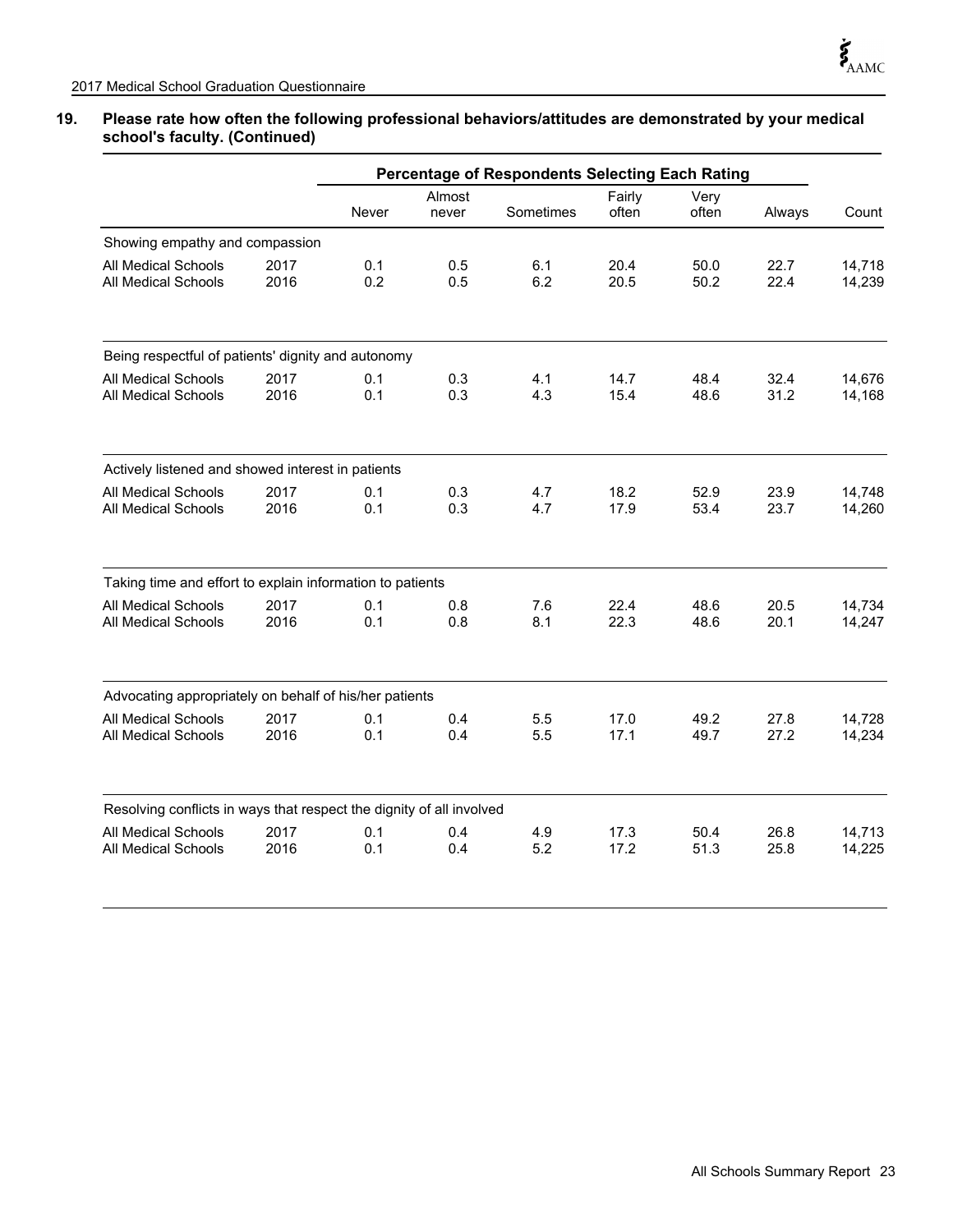#### **20. Indicate whether you agree or disagree with the following statements.**

|                                                                                                       |      |                      | <b>Percentage of Respondents Selecting Each Rating</b> |         |       |                   |        |  |
|-------------------------------------------------------------------------------------------------------|------|----------------------|--------------------------------------------------------|---------|-------|-------------------|--------|--|
|                                                                                                       |      | Strongly<br>disagree | <b>Disagree</b>                                        | Neutral | Agree | Strongly<br>agree | Count  |  |
| My medical school has done a good job of fostering and nurturing my development as a person           |      |                      |                                                        |         |       |                   |        |  |
| All Medical Schools                                                                                   | 2017 | 2.2                  | 6.0                                                    | 17.9    | 40.1  | 33.8              | 13,908 |  |
| All Medical Schools                                                                                   | 2016 | 2.5                  | 5.7                                                    | 17.3    | 41.7  | 32.9              | 13,533 |  |
| My medical school has done a good job of fostering and nurturing my development as a future physician |      |                      |                                                        |         |       |                   |        |  |
| All Medical Schools                                                                                   | 2017 | 0.7                  | 1.5                                                    | 6.0     | 42.3  | 49.5              | 14.749 |  |
| All Medical Schools                                                                                   | 2016 | 0.7                  | 1.5                                                    | 5.9     | 43.3  | 48.6              | 14.263 |  |

#### **21. Tolerance for Ambiguity (TFA) Scale**

Tolerance for Ambiguity (TFA) is a measure of one's ability to cope with situations of uncertainty. Scales measuring TFA have been used in prior research to show how ambiguity impacts medical education and medical care. TFA scores are calculated by summing across 7 items, which are measured on a 1-6 point scale. **The possible range of scores is 7 to 42, and higher scores are correlated with higher tolerance for ambiguity.** Only participants who responded to every item on the scale are included in the summary statistics. The mean TFA score, the standard deviation, and the number of respondents are displayed below. Additionally, a reliability estimate (Cronbach's alpha) is shown as a measure of internal consistency. The measure varies from 0 to 1, and an instrument is considered to be reliable if the estimate is 0.7 or higher.

| <b>Tolerance for Ambiguity (TFA) Scale</b> |      | Reliability<br>Estimate | Mean | Standard<br>Deviation | Count  |
|--------------------------------------------|------|-------------------------|------|-----------------------|--------|
| All Medical Schools                        | 2017 | 0.8                     | 24.8 | 6.1                   | 14.415 |
| All Medical Schools                        | 2016 | 0.8                     | 24.8 | 6.2                   | 13.894 |

#### **22. Interpersonal Reactivity Index (IRI)**

The Interpersonal Reactivity Index (IRI) is a measure of individual differences in empathy. Scales measuring empathy have been used in prior research to show how levels of empathy may change throughout medical education. For Y2Q purposes, the IRI consists of 8 items. These include 4 items from each of the IRI subscales – perspective taking and empathic concern. IRI scores are calculated by summing across the 8 items, which are measured on a 0-4 point scale. **The possible range of scores is 0 to 32, and higher scores are correlated with higher levels of empathy.** Only participants who responded to every item on the scale are included in the summary statistics. The mean IRI score, the standard deviation, and the number of respondents are displayed below. Additionally, a reliability estimate (Cronbach's alpha) is shown as a measure of internal consistency. The measure varies from 0 to 1, and an instrument is considered to be reliable if the estimate is 0.7 or higher.

| Interpersonal Reactivity Index (IRI) |      | Reliability<br>Estimate | Mean | Standard<br>Deviation | Count  |
|--------------------------------------|------|-------------------------|------|-----------------------|--------|
| All Medical Schools                  | 2017 | 0.8                     | 23.8 | 4.6                   | 14.289 |
| All Medical Schools                  | 2016 | 0.8                     | 23.6 | 4.7                   | 13.822 |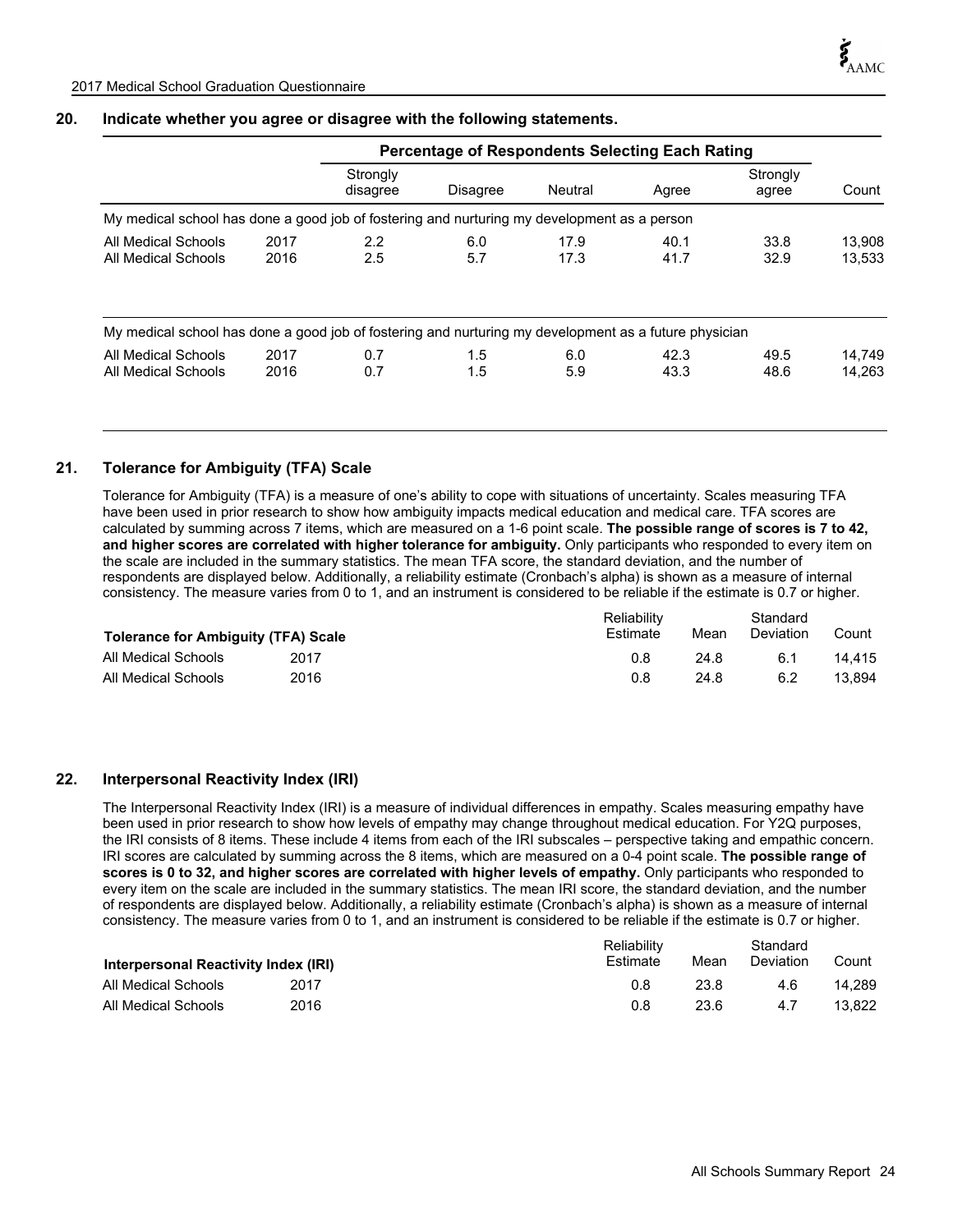#### **23. Oldenburg Burnout Inventory for Medical Students Scale**

The Oldenburg Burnout Inventory for Medical Students (OLBI-MS) is a modified and shortened version of the Oldenburg Burnout Inventory (OLBI). The OLBI-MS instrument consists of 16 items measuring two dimensions of burnout – exhaustion and disengagement. Each subscale is calculated by summing across the items, which are measured on a 0-3 point scale. **Higher scores are correlated with higher levels of burnout.** Only participants who responded to every item on the scale are included in the summary statistics. For each subscale, the mean score, the standard deviation, and the number of respondents are displayed below. Additionally, a reliability estimate (Cronbach's alpha) is shown as a measure of internal consistency. The measure varies from 0 to 1, and an instrument is often considered to be reliable if the estimate is 0.7 or higher.

#### **Disengagement**

The disengagement subscale includes eight items on a 0-3 point scale and refers to distancing oneself from the object and content of medical school work and to negative attitudes toward medical school in general. The possible range of responses for the disengagement subscale is 0 to 24, and higher scores are correlated with higher levels of burnout.

|                     |      | Reliability<br>Estimate | Mean | Standard<br><b>Deviation</b> | Count  |
|---------------------|------|-------------------------|------|------------------------------|--------|
| All Medical Schools | 2017 | 0.8                     | 9.8  | 3.7                          | 14.196 |
| All Medical Schools | 2016 | 0.8                     | 9.8  | 3.6                          | 13.691 |

#### **Exhaustion**

The exhaustion subscale includes eight items on a 0-3 point scale and refers to the cognitive and physical strain as a consequence of the demands of medical school. The possible range of responses for the exhaustion subscale is 0 to 24, and higher scores are correlated with higher levels of burnout.

|                     |      | Reliability<br>Estimate | Mean | Standard<br>Deviation | Count  |
|---------------------|------|-------------------------|------|-----------------------|--------|
| All Medical Schools | 2017 | 0.8                     | 11.1 | -3.7                  | 14.139 |
| All Medical Schools | 2016 | 0.8                     | 11.1 | 3.6                   | 13.689 |

|     |                                                                                        |         | <b>All Schools</b> |         |         |         |  |  |
|-----|----------------------------------------------------------------------------------------|---------|--------------------|---------|---------|---------|--|--|
|     |                                                                                        | 2013    | 2014               | 2015    | 2016    | 2017    |  |  |
| 24. | In which of the following activities do you plan to participate during your<br>career? |         |                    |         |         |         |  |  |
|     | Note: Percentages may not sum to 100% as multiple responses are<br>allowed.            |         |                    |         |         |         |  |  |
|     |                                                                                        | Percent | Percent            | Percent | Percent | Percent |  |  |
|     | <b>Patient Care</b>                                                                    |         |                    | 97.9    | 97.2    | 97.1    |  |  |
|     | Research                                                                               |         |                    | 59.7    | 52.2    | 52.9    |  |  |
|     | Teaching                                                                               |         |                    | 85.3    | 83.6    | 83.1    |  |  |
|     | <b>Medical School Faculty</b>                                                          |         |                    | 45.5    | 45.3    | 45.0    |  |  |
|     | Administration (e.g., Department Chair, Dean)                                          |         |                    | 26.6    | 28.6    | 28.3    |  |  |
|     | <b>Military Service</b>                                                                |         |                    | 4.7     | 4.8     | 4.1     |  |  |
|     | Public Health                                                                          |         |                    | 25.0    | 28.0    | 29.8    |  |  |
|     | Other                                                                                  |         |                    | 2.2     | 3.5     | 3.2     |  |  |
|     | Number of respondents                                                                  |         |                    | 13.909  | 13.990  | 14.485  |  |  |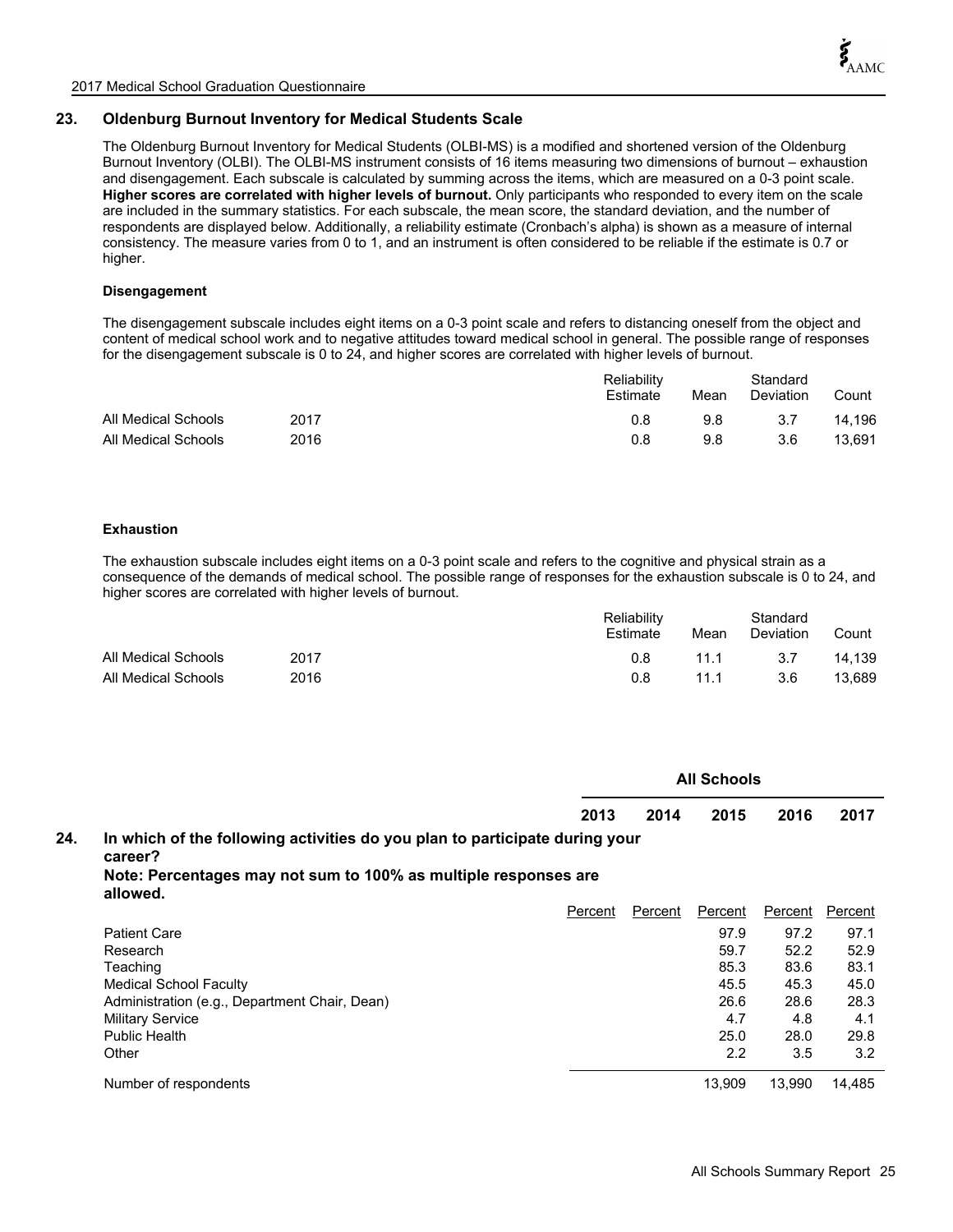|     |                                                                                                                                                        |                | <b>All Schools</b> |                |                |            |  |
|-----|--------------------------------------------------------------------------------------------------------------------------------------------------------|----------------|--------------------|----------------|----------------|------------|--|
|     |                                                                                                                                                        | 2013           | 2014               | 2015           | 2016           | 2017       |  |
| 25. | Do you anticipate providing patient care full-time or part-time?<br>Note: Only those who selected "Patient Care" at Q24 could respond to this<br>item. | <b>Percent</b> | Percent            | <b>Percent</b> | <b>Percent</b> | Percent    |  |
|     |                                                                                                                                                        |                |                    | 89.7           |                | 88.4       |  |
|     | Full-time (at least 36 hours a week)<br>Part-time (less than 36 hours a week)                                                                          |                |                    | 10.3           | 88.2<br>11.8   | 11.6       |  |
|     | Number of respondents                                                                                                                                  |                |                    | 13,594         | 13,567         | 14,032     |  |
| 26. | How exclusively do you expect to be involved in research?<br>Note: Only those who selected "Research" at Q24 could respond to this<br>item.            |                |                    |                |                |            |  |
|     |                                                                                                                                                        | <b>Percent</b> | Percent            | Percent        | Percent        | Percent    |  |
|     | Full-time                                                                                                                                              |                |                    | 2.5            | 2.8            | 2.5        |  |
|     | Significantly involved                                                                                                                                 |                |                    | 42.2           | 44.5           | 44.1       |  |
|     | Involved in a limited way                                                                                                                              |                |                    | 55.3           | 52.6           | 53.4       |  |
|     | Number of respondents                                                                                                                                  |                |                    | 8,301          | 7,294          | 7,647      |  |
| 27. | When thinking about your career, what is your intended area of practice?                                                                               | Percent        | <b>Percent</b>     | <b>Percent</b> | <b>Percent</b> | Percent    |  |
|     | Anesthesiology or subspecialty                                                                                                                         |                |                    | 6.2            | 5.7            | 5.5        |  |
|     | Dermatology or subspecialty                                                                                                                            |                |                    | 2.4            | 2.4            | 2.4        |  |
|     | Emergency Medicine or subspecialty                                                                                                                     |                |                    | 8.4            | 8.8            | 9.4        |  |
|     | Family Medicine or subspecialty                                                                                                                        |                |                    | 8.5            | 8.6            | 8.7        |  |
|     | Internal Medicine or subspecialty                                                                                                                      |                |                    | 20.0           | 19.6           | 19.0       |  |
|     | Internal Medicine/Pediatrics                                                                                                                           |                |                    | 1.9            | 2.0            | 1.8        |  |
|     | Medical Genetics or subspecialty                                                                                                                       |                |                    | 0.1            | 0.1            | 0.0        |  |
|     | Neurological Surgery                                                                                                                                   |                |                    | 1.2            | 1.3            | 1.0        |  |
|     | Neurology or subspecialty                                                                                                                              |                |                    | 2.6            | 3.1            | 2.9        |  |
|     | <b>Nuclear Medicine</b>                                                                                                                                |                |                    | 0.0            | 0.0            | 0.0        |  |
|     | Obstetrics and Gynecology or subspecialty                                                                                                              |                |                    | 6.1            | 5.9            | 6.3        |  |
|     | Ophthalmology or subspecialty<br>Orthopaedic Surgery or subspecialty                                                                                   |                |                    | 2.5<br>4.7     | 2.5<br>4.5     | 2.3<br>4.2 |  |
|     | Otolaryngology or subspecialty                                                                                                                         |                |                    | 2.0            | 1.8            | 1.6        |  |
|     | Pathology or subspecialty                                                                                                                              |                |                    | 1.5            | 1.4            | $1.2$      |  |
|     | Pediatrics or subspecialty                                                                                                                             |                |                    | 11.6           | 11.3           | 11.2       |  |
|     | Physical Medicine and Rehabilitation or subspecialty                                                                                                   |                |                    | 1.0            | 1.2            | 1.4        |  |
|     | Plastic Surgery or subspecialty                                                                                                                        |                |                    | 0.8            | 0.9            | 1.0        |  |
|     | Preventive Medicine or subspecialty                                                                                                                    |                |                    | 0.1            | 0.1            | 0.1        |  |
|     | Psychiatry or subspecialty                                                                                                                             |                |                    | 4.4            | 4.9            | 5.3        |  |
|     | <b>Radiation Oncology</b>                                                                                                                              |                |                    | 1.0            | 0.9            | 1.0        |  |
|     | Radiology or subspecialty                                                                                                                              |                |                    | 3.7            | 4.1            | 4.5        |  |
|     | Surgery - General Surgery or subspecialty                                                                                                              |                |                    | 6.2            | 6.1            | 6.2        |  |
|     | Thoracic Surgery or subspecialty                                                                                                                       |                |                    | 0.5            | 0.4            | 0.4        |  |
|     | Urology or subspecialty                                                                                                                                |                |                    | 1.6            | 1.6            | 1.6        |  |
|     | Vascular Surgery or subspecialty                                                                                                                       |                |                    | 0.3            | 0.3            | 0.3        |  |
|     | Undecided                                                                                                                                              |                |                    | 0.5            | 0.5            | 0.4        |  |
|     | I do not plan to practice medicine                                                                                                                     |                |                    | 0.2            | 0.2            | 0.2        |  |
|     | Number of respondents                                                                                                                                  |                |                    | 13,939         | 14,029         | 14,526     |  |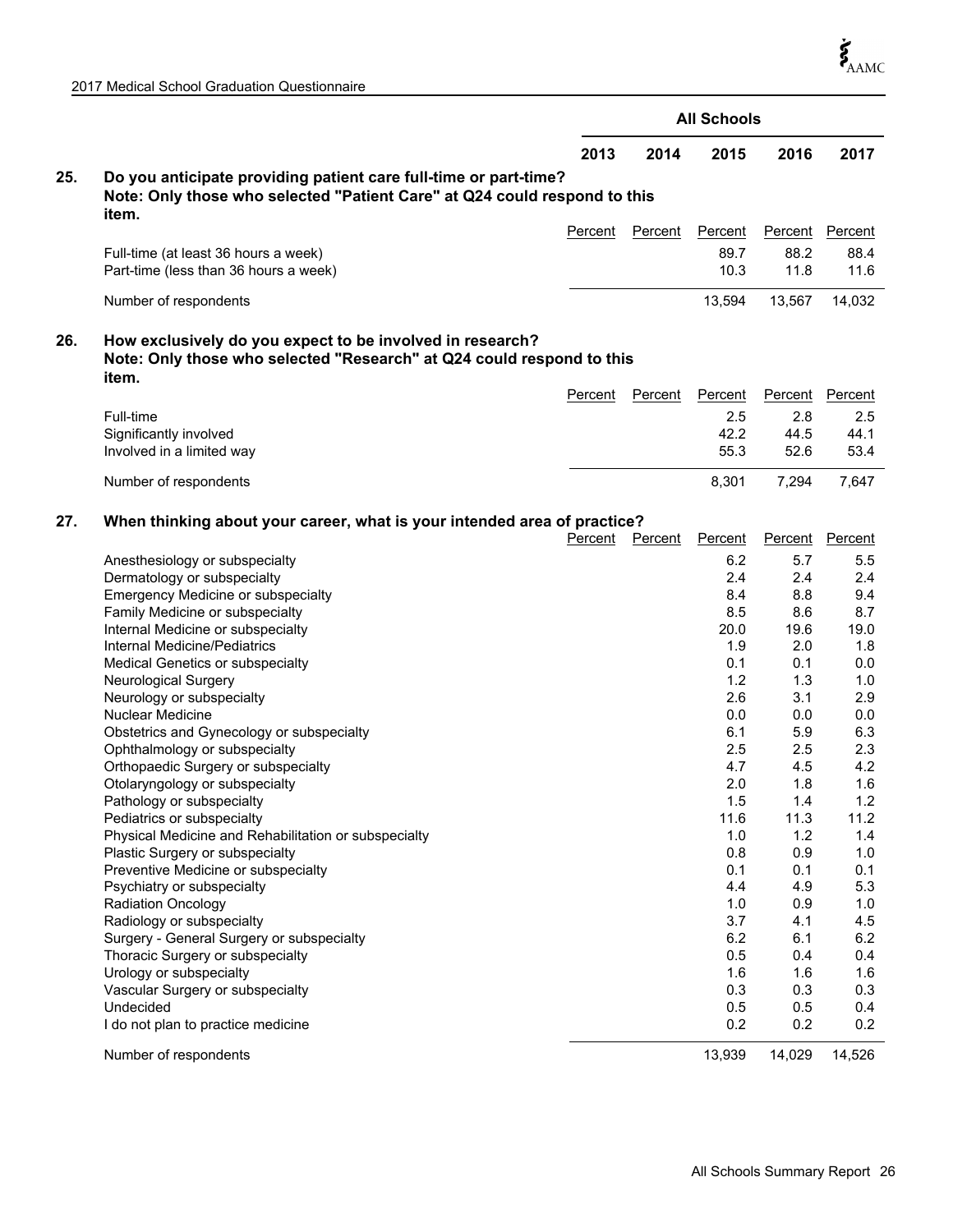|     |                                                                                                                         | <b>All Schools</b> |         |         |         |         |  |
|-----|-------------------------------------------------------------------------------------------------------------------------|--------------------|---------|---------|---------|---------|--|
|     |                                                                                                                         | 2013               | 2014    | 2015    | 2016    | 2017    |  |
| 28. | Do you plan, at some point in your career, to work as a hospitalist (i.e.,<br>full-time care of hospitalized patients)? |                    |         |         |         |         |  |
|     |                                                                                                                         | Percent            | Percent | Percent | Percent | Percent |  |
|     | Yes                                                                                                                     |                    |         | 18.4    | 18.9    | 17.6    |  |
|     | No                                                                                                                      |                    |         | 44.5    | 44.8    | 46.9    |  |
|     | Not sure                                                                                                                |                    |         | 37.1    | 36.3    | 35.5    |  |
|     | Number of respondents                                                                                                   |                    |         | 13.923  | 14.006  | 14.513  |  |

**29. How useful were the following resources in learning about specialty choice and career planning? Note: In 2013 only those responding "Yes" to "Are you planning to become certified in a specialty?" were offered this question. From 2014-2017 all respondents were offered this question.**

|                                                                                                                        |                                      | <b>Percentage of Respondents Selecting Each Rating</b> |                                 |                                      |                                      |                                      |                                                |
|------------------------------------------------------------------------------------------------------------------------|--------------------------------------|--------------------------------------------------------|---------------------------------|--------------------------------------|--------------------------------------|--------------------------------------|------------------------------------------------|
|                                                                                                                        |                                      | Did not<br>use                                         | Not<br>useful                   | Somewhat<br>useful                   | Moderately<br>useful                 | Very<br>useful                       | Count                                          |
| Advising/Mentoring                                                                                                     |                                      |                                                        |                                 |                                      |                                      |                                      |                                                |
| All Medical Schools<br><b>All Medical Schools</b><br>All Medical Schools<br>All Medical Schools<br>All Medical Schools | 2017<br>2016<br>2015<br>2014<br>2013 | 5.6<br>5.8<br>7.3<br>8.4<br>7.3                        | 5.5<br>6.0<br>5.2<br>5.8<br>7.0 | 13.8<br>13.5<br>12.9<br>13.3<br>15.4 | 27.5<br>27.4<br>29.2<br>29.6<br>29.2 | 47.5<br>47.4<br>45.3<br>42.9<br>41.1 | 14,430<br>13,930<br>13,878<br>13,370<br>11,227 |
| AAMC's Careers in Medicine website                                                                                     |                                      |                                                        |                                 |                                      |                                      |                                      |                                                |
| All Medical Schools<br>All Medical Schools<br>All Medical Schools<br>All Medical Schools<br>All Medical Schools        | 2017<br>2016<br>2015<br>2014<br>2013 | 30.2<br>31.4<br>28.7<br>32.1<br>30.7                   | 8.2<br>8.4<br>5.5<br>6.5<br>6.3 | 23.7<br>23.7<br>19.5<br>19.7<br>20.1 | 24.9<br>23.6<br>28.6<br>26.0<br>27.6 | 13.0<br>12.9<br>17.8<br>15.7<br>15.4 | 14,395<br>13,900<br>13,839<br>13,313<br>11,191 |
| Specialty interest group-sponsored panels and presentations                                                            |                                      |                                                        |                                 |                                      |                                      |                                      |                                                |
| All Medical Schools<br>All Medical Schools<br>All Medical Schools<br>All Medical Schools<br>All Medical Schools        | 2017<br>2016<br>2015<br>2014<br>2013 | 14.1<br>15.0<br>15.4<br>16.1<br>14.8                   | 5.8<br>6.1<br>4.0<br>4.5<br>4.4 | 21.9<br>22.7<br>16.9<br>18.6<br>19.8 | 33.8<br>32.8<br>33.6<br>34.2<br>34.4 | 24.4<br>23.5<br>30.2<br>26.6<br>26.6 | 14,422<br>13,901<br>13,849<br>13,348<br>11,178 |
| School-sponsored career planning workshops and courses                                                                 |                                      |                                                        |                                 |                                      |                                      |                                      |                                                |
| All Medical Schools<br>All Medical Schools<br>All Medical Schools<br>All Medical Schools<br><b>All Medical Schools</b> | 2017<br>2016<br>2015<br>2014<br>2013 | 28.6<br>29.2<br>31.8<br>37.2<br>33.9                   | 9.7<br>9.2<br>7.4<br>7.9<br>8.1 | 21.6<br>22.7<br>16.6<br>16.7<br>18.0 | 27.2<br>26.3<br>27.4<br>24.8<br>25.6 | 12.9<br>12.6<br>16.7<br>13.4<br>14.4 | 14,416<br>13,899<br>13,841<br>13,321<br>11,166 |
| Participation in in-house and extramural electives                                                                     |                                      |                                                        |                                 |                                      |                                      |                                      |                                                |
| All Medical Schools<br>All Medical Schools<br><b>All Medical Schools</b><br>All Medical Schools<br>All Medical Schools | 2017<br>2016<br>2015<br>2014<br>2013 | 13.9<br>13.9<br>16.7<br>18.5<br>15.0                   | 3.8<br>3.7<br>2.9<br>2.9<br>3.2 | 11.4<br>11.3<br>9.0<br>9.6<br>11.1   | 26.4<br>25.9<br>24.5<br>24.9<br>26.1 | 44.5<br>45.0<br>46.9<br>44.1<br>44.7 | 14,439<br>13,925<br>13,850<br>13,341<br>11,206 |
| Other publications and web-based resources                                                                             |                                      |                                                        |                                 |                                      |                                      |                                      |                                                |
| All Medical Schools<br>All Medical Schools<br>All Medical Schools<br>All Medical Schools<br>All Medical Schools        | 2017<br>2016<br>2015<br>2014<br>2013 | 22.6<br>23.5<br>24.9<br>27.7<br>24.6                   | 4.5<br>4.4<br>2.4<br>3.1<br>3.1 | 21.6<br>21.1<br>15.4<br>15.7<br>18.6 | 31.6<br>32.1<br>33.4<br>32.0<br>32.1 | 19.9<br>18.9<br>23.9<br>21.5<br>21.5 | 14,397<br>13,895<br>13,833<br>13,291<br>11,152 |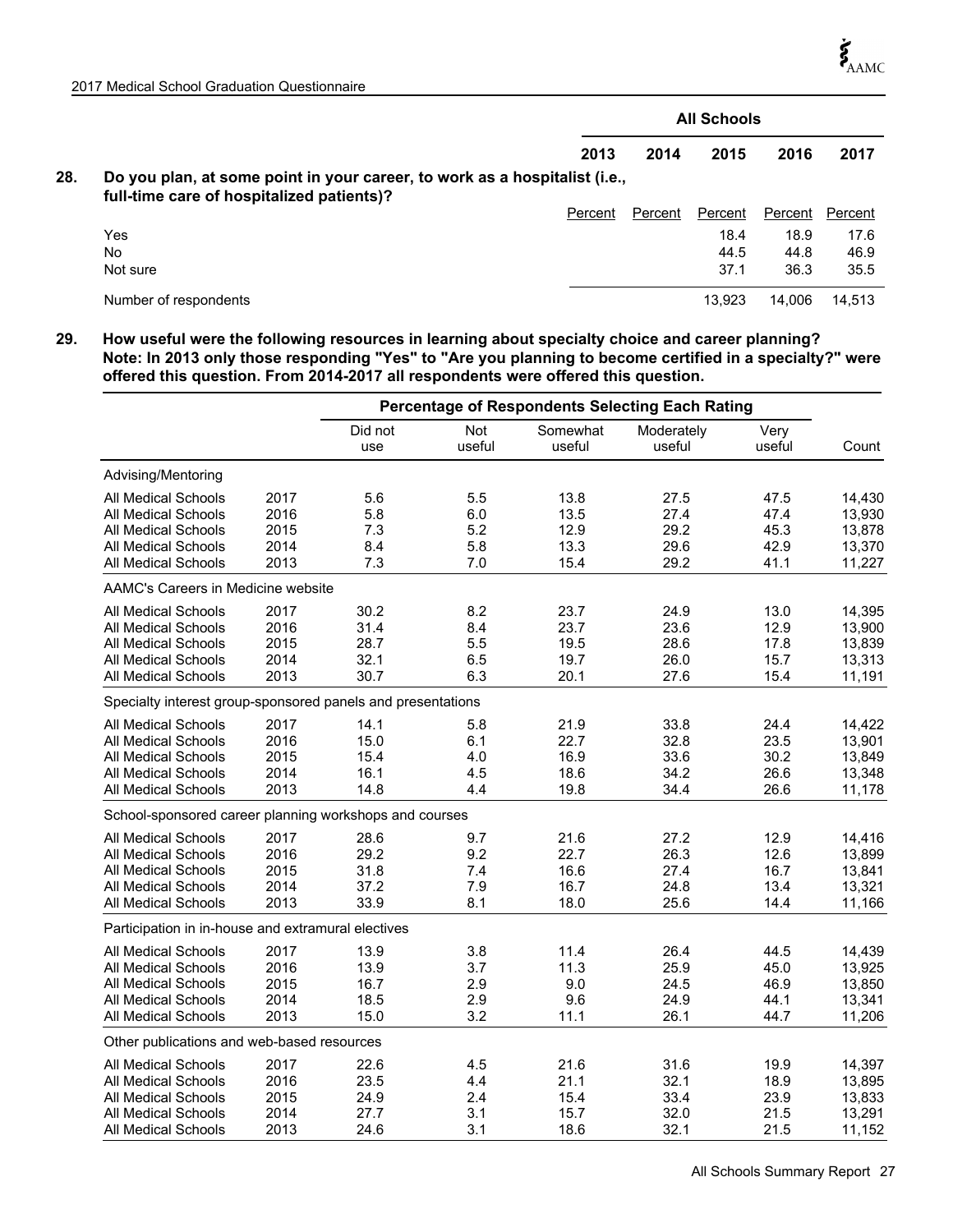# **30. How influential were the following in helping you choose your specialty?**

## **Note: In 2013 only those responding "Yes" to "Are you planning to become certified in a specialty?" were offered this question. From 2014 to 2017 all respondents were offered this question.**

|                                 |      | <b>Percentage of Respondents Selecting Each Rating</b> |                    |                       |                     |        |
|---------------------------------|------|--------------------------------------------------------|--------------------|-----------------------|---------------------|--------|
|                                 |      | <b>No</b><br>influence                                 | Minor<br>influence | Moderate<br>influence | Strong<br>influence | Count  |
| Competitiveness of specialty    |      |                                                        |                    |                       |                     |        |
| All Medical Schools             | 2017 | 29.7                                                   | 30.9               | 30.4                  | 9.0                 | 14,462 |
| All Medical Schools             | 2016 | 29.7                                                   | 29.8               | 31.1                  | 9.3                 | 13,969 |
| <b>All Medical Schools</b>      | 2015 | 30.8                                                   | 28.7               | 30.6                  | 10.0                | 13,897 |
| All Medical Schools             | 2014 | 30.4                                                   | 27.9               | 31.2                  | 10.6                | 12,053 |
| All Medical Schools             | 2013 | 30.6                                                   | 27.5               | 31.5                  | 10.4                | 11,243 |
| Level of educational debt       |      |                                                        |                    |                       |                     |        |
| All Medical Schools             | 2017 | 54.5                                                   | 24.0               | 15.3                  | 6.2                 | 14,438 |
| All Medical Schools             | 2016 | 52.9                                                   | 24.0               | 15.9                  | 7.2                 | 13,943 |
| All Medical Schools             | 2015 | 51.8                                                   | 24.0               | 16.4                  | 7.8                 | 13,880 |
| All Medical Schools             | 2014 | 50.5                                                   | 22.9               | 17.8                  | 8.8                 | 12,038 |
| <b>All Medical Schools</b>      | 2013 | 49.0                                                   | 23.3               | 19.0                  | 8.8                 | 11,228 |
| Role model influence            |      |                                                        |                    |                       |                     |        |
| All Medical Schools             | 2017 | 7.4                                                    | 12.0               | 30.1                  | 50.4                | 14,454 |
| All Medical Schools             | 2016 | 6.9                                                    | 11.4               | 29.5                  | 52.2                | 13,942 |
| All Medical Schools             | 2015 | 7.6                                                    | 11.0               | 28.8                  | 52.6                | 13,888 |
| All Medical Schools             | 2014 | 7.9                                                    | 10.6               | 29.0                  | 52.5                | 12,040 |
| All Medical Schools             | 2013 | 8.2                                                    | 11.8               | 29.7                  | 50.3                | 11,241 |
| Options for fellowship training |      |                                                        |                    |                       |                     |        |
| <b>All Medical Schools</b>      | 2017 | 18.8                                                   | 19.9               | 30.0                  | 31.2                | 14,432 |
| All Medical Schools             | 2016 | 18.2                                                   | 19.1               | 30.3                  | 32.5                | 13,938 |
| All Medical Schools             | 2015 | 18.1                                                   | 17.6               | 29.9                  | 34.5                | 13,871 |
| <b>All Medical Schools</b>      | 2014 | 20.2                                                   | 19.8               | 29.3                  | 30.7                | 12,043 |
| All Medical Schools             | 2013 | 20.1                                                   | 19.3               | 31.4                  | 29.1                | 11,238 |
| Income expectations             |      |                                                        |                    |                       |                     |        |
| All Medical Schools             | 2017 | 22.5                                                   | 32.1               | 32.3                  | 13.2                | 14,457 |
| All Medical Schools             | 2016 | 22.2                                                   | 31.1               | 32.8                  | 13.9                | 13,965 |
| <b>All Medical Schools</b>      | 2015 | 22.2                                                   | 30.8               | 32.8                  | 14.2                | 13,890 |
| All Medical Schools             | 2014 | 22.0                                                   | 30.6               | 32.9                  | 14.5                | 12,050 |
| All Medical Schools             | 2013 | 21.6                                                   | 30.6               | 33.9                  | 13.9                | 11,237 |
| Length of residency training    |      |                                                        |                    |                       |                     |        |
| All Medical Schools             | 2017 | 24.4                                                   | 32.6               | 30.8                  | 12.2                | 14,461 |
| <b>All Medical Schools</b>      | 2016 | 24.3                                                   | 32.5               | 30.1                  | 13.1                | 13,959 |
| All Medical Schools             | 2015 | 24.0                                                   | 31.9               | 31.3                  | 12.8                | 13,896 |
| All Medical Schools             | 2014 | 25.0                                                   | 31.3               | 31.3                  | 12.5                | 12,048 |
| All Medical Schools             | 2013 | 25.5                                                   | 31.7               | 31.3                  | 11.5                | 11,239 |
| Family expectations             |      |                                                        |                    |                       |                     |        |
| All Medical Schools             | 2017 | 45.2                                                   | 23.2               | 19.8                  | 11.9                | 14,462 |
| All Medical Schools             | 2016 | 44.5                                                   | 22.7               | 19.9                  | 12.9                | 13,958 |
| All Medical Schools             | 2015 | 43.5                                                   | 22.1               | 20.5                  | 13.9                | 13,890 |
| All Medical Schools             | 2014 | 43.3                                                   | 22.6               | 20.5                  | 13.6                | 12,044 |
| All Medical Schools             | 2013 | 42.5                                                   | 22.8               | 21.1                  | 13.6                | 11,240 |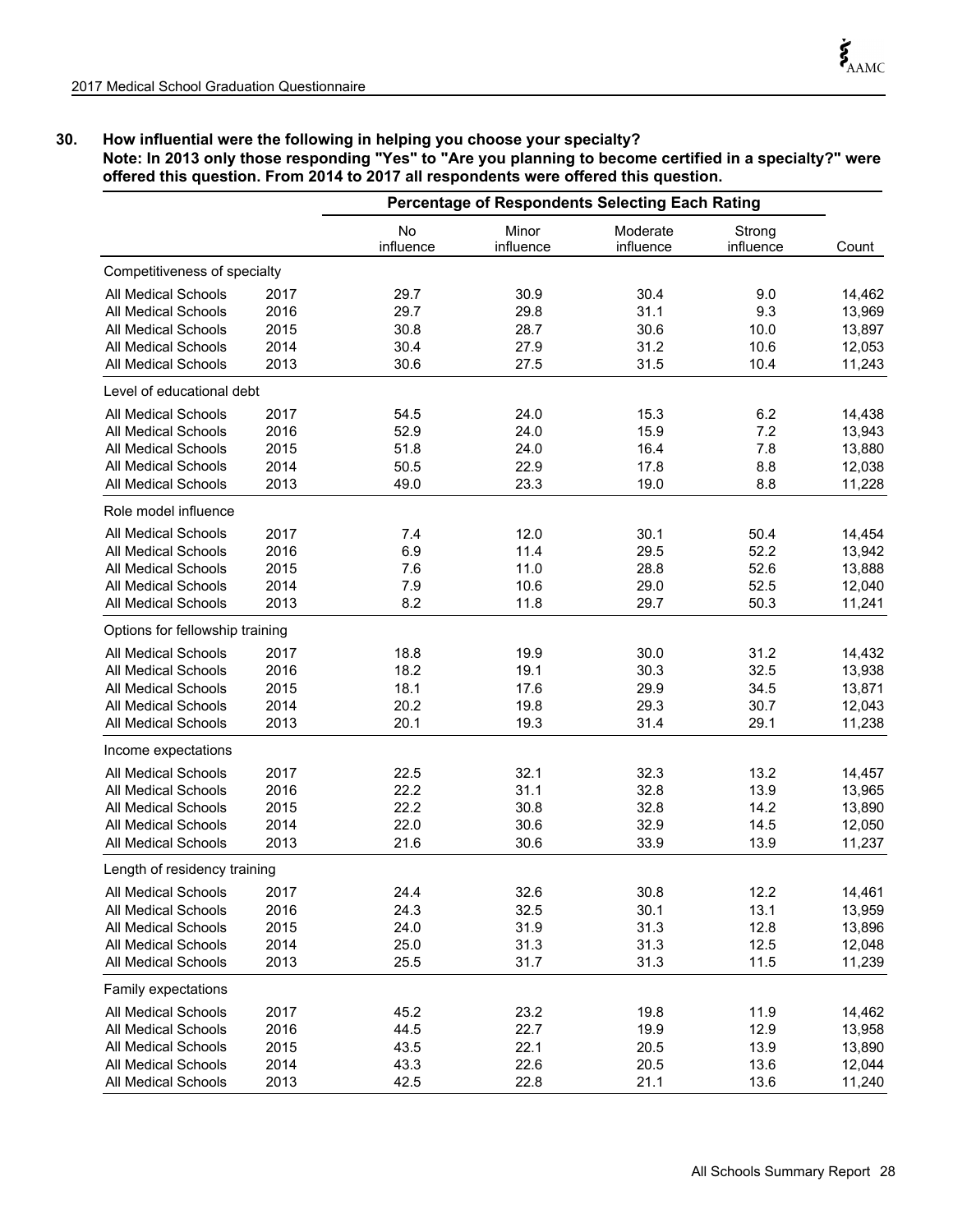**31.**

# **30. How influential were the following in helping you choose your specialty?**

**Note: In 2013 only those responding "Yes" to "Are you planning to become certified in a specialty?" were offered this question. From 2014 to 2017 all respondents were offered this question. (Continued)**

|                                             |      |                        | <b>Percentage of Respondents Selecting Each Rating</b> |                       |                     |        |
|---------------------------------------------|------|------------------------|--------------------------------------------------------|-----------------------|---------------------|--------|
|                                             |      | <b>No</b><br>influence | Minor<br>influence                                     | Moderate<br>influence | Strong<br>influence | Count  |
| My future family plans                      |      |                        |                                                        |                       |                     |        |
| <b>All Medical Schools</b>                  | 2017 | 18.7                   | 21.1                                                   | 32.4                  | 27.8                | 14,457 |
| All Medical Schools                         | 2016 | 17.9                   | 19.9                                                   | 32.3                  | 29.9                | 13,954 |
| All Medical Schools                         | 2015 | 17.7                   | 19.6                                                   | 31.8                  | 31.0                | 13,888 |
| All Medical Schools                         | 2014 | 16.6                   | 19.9                                                   | 32.3                  | 31.2                | 12,047 |
| <b>All Medical Schools</b>                  | 2013 | 17.1                   | 19.4                                                   | 32.9                  | 30.6                | 11,241 |
| Work/Life balance                           |      |                        |                                                        |                       |                     |        |
| <b>All Medical Schools</b>                  | 2017 | 6.0                    | 15.8                                                   | 35.4                  | 42.8                | 14,453 |
| All Medical Schools                         | 2016 | 5.9                    | 15.3                                                   | 35.1                  | 43.8                | 13,931 |
| All Medical Schools                         | 2015 | 6.3                    | 15.2                                                   | 33.8                  | 44.7                | 13,875 |
| <b>All Medical Schools</b>                  | 2014 | 6.2                    | 15.4                                                   | 34.4                  | 44.0                | 12,023 |
| <b>All Medical Schools</b>                  | 2013 | 6.6                    | 15.2                                                   | 34.5                  | 43.7                | 11,216 |
| Fit with personality, interests, and skills |      |                        |                                                        |                       |                     |        |
| <b>All Medical Schools</b>                  | 2017 | 0.4                    | 1.1                                                    | 11.5                  | 87.1                | 14,462 |
| <b>All Medical Schools</b>                  | 2016 | 0.4                    | 1.1                                                    | 11.4                  | 87.0                | 13,960 |
| All Medical Schools                         | 2015 | 0.4                    | 0.9                                                    | 9.6                   | 89.0                | 13,907 |
| All Medical Schools                         | 2014 | 0.4                    | 1.2                                                    | 10.9                  | 87.4                | 12,051 |
| All Medical Schools                         | 2013 | 0.3                    | 1.4                                                    | 12.3                  | 86.0                | 11,243 |
| Content of specialty                        |      |                        |                                                        |                       |                     |        |
| <b>All Medical Schools</b>                  | 2017 | 0.6                    | 1.5                                                    | 16.3                  | 81.6                | 14,455 |
| <b>All Medical Schools</b>                  | 2016 | 0.5                    | 1.6                                                    | 16.0                  | 81.9                | 13,945 |
| All Medical Schools                         | 2015 | 0.5                    | 1.4                                                    | 13.7                  | 84.4                | 13,892 |
| <b>All Medical Schools</b>                  | 2014 | 0.4                    | 1.5                                                    | 15.4                  | 82.8                | 12,045 |
| <b>All Medical Schools</b>                  | 2013 | 0.3                    | 1.7                                                    | 16.2                  | 81.8                | 11,226 |

|                                                                                                                                                                                                       |         |         | <b>All Schools</b> |         |         |
|-------------------------------------------------------------------------------------------------------------------------------------------------------------------------------------------------------|---------|---------|--------------------|---------|---------|
|                                                                                                                                                                                                       | 2013    | 2014    | 2015               | 2016    | 2017    |
| Where do you hope to work after completing your medical training?<br>Note: The response options were revised in 2016. "Undecided" was added<br>and other locations were discontinued or consolidated. |         |         |                    |         |         |
|                                                                                                                                                                                                       | Percent | Percent | Percent            | Percent | Percent |
| Alabama                                                                                                                                                                                               |         |         |                    | 1.0     | 0.9     |
| Aloeko                                                                                                                                                                                                |         |         |                    | ΩΩ      | ΩΩ      |

| <b>Aldudilla</b>     | <b>I.V</b> | ∪.ෟ  |
|----------------------|------------|------|
| Alaska               | 0.2        | 0.2  |
| Arizona              | 1.0        | 0.8  |
| Arkansas             | 0.3        | 0.2  |
| California           | 14.3       | 15.0 |
| Colorado             | 2.2        | 2.0  |
| Connecticut          | 0.4        | 0.6  |
| Delaware             | 0.0        | 0.1  |
| District of Columbia | 0.8        | 0.8  |
| Florida              | 3.7        | 3.7  |
| Georgia              | 1.5        | 1.9  |
| Hawaii               | 0.5        | 0.4  |
| Idaho                | 0.2        | 0.3  |
| lowa                 | 0.6        | 0.3  |
| Illinois             | 3.6        | 3.5  |
| Indiana              | 0.6        | 0.6  |
|                      |            |      |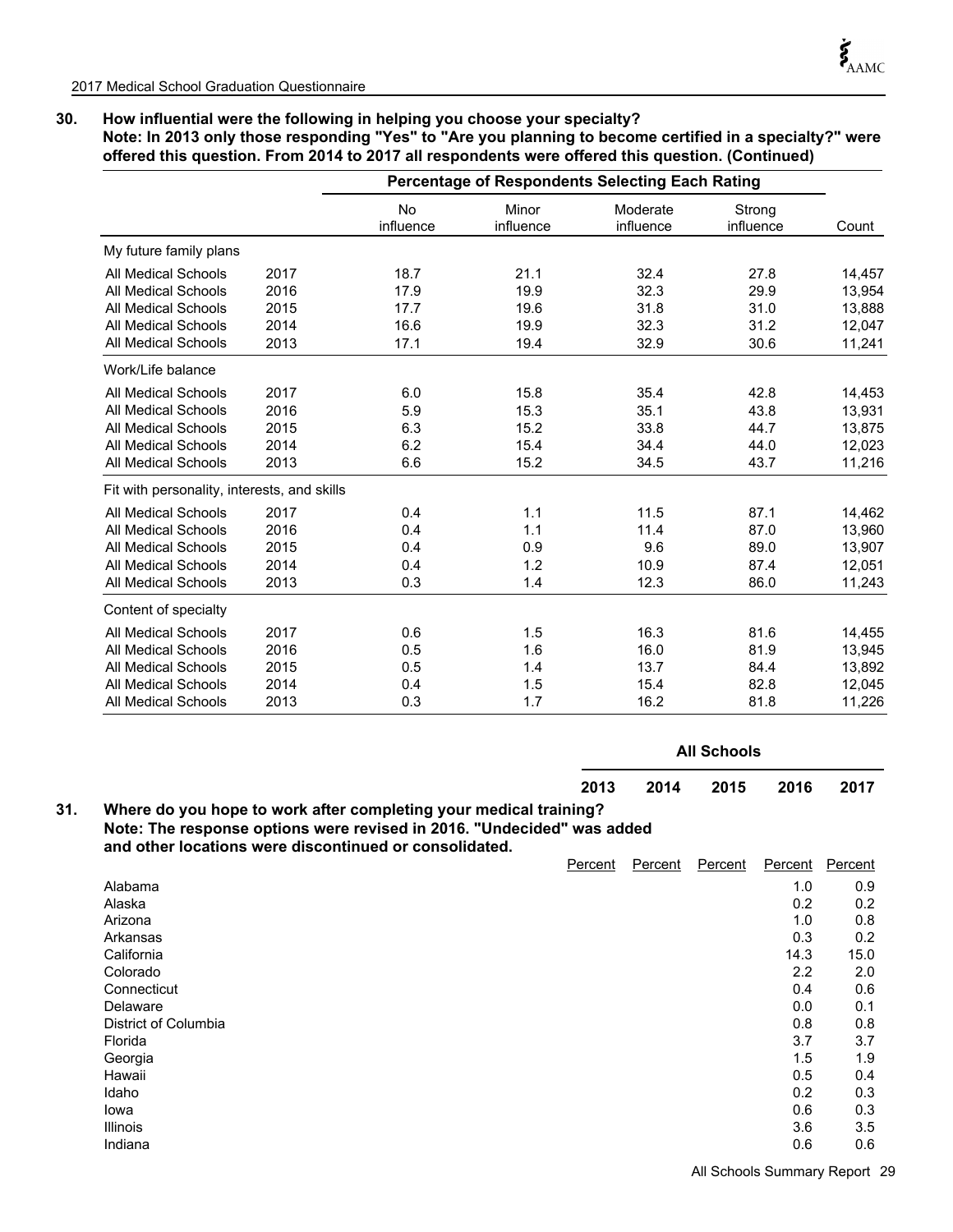$\boldsymbol{\dot{\xi}}_{\text{AMC}}$ 

|     |                                                                                                                                                                                                                   |         | <b>All Schools</b> |         |         |
|-----|-------------------------------------------------------------------------------------------------------------------------------------------------------------------------------------------------------------------|---------|--------------------|---------|---------|
|     | 2013                                                                                                                                                                                                              | 2014    | 2015               | 2016    | 2017    |
| 31. | Where do you hope to work after completing your medical training?<br>Note: The response options were revised in 2016. "Undecided" was added<br>and other locations were discontinued or consolidated. (Continued) |         |                    |         |         |
|     | Percent                                                                                                                                                                                                           | Percent | Percent            | Percent | Percent |
|     | Kansas                                                                                                                                                                                                            |         |                    | 0.7     | 0.5     |
|     | Kentucky                                                                                                                                                                                                          |         |                    | 0.7     | 0.8     |
|     | Louisiana                                                                                                                                                                                                         |         |                    | 1.0     | 1.0     |
|     | Maine                                                                                                                                                                                                             |         |                    | 0.3     | 0.3     |
|     | Maryland                                                                                                                                                                                                          |         |                    | 1.3     | 1.0     |
|     | Massachusetts                                                                                                                                                                                                     |         |                    | 2.9     | 3.7     |
|     | Michigan                                                                                                                                                                                                          |         |                    | 2.2     | 2.6     |
|     | Minnesota                                                                                                                                                                                                         |         |                    | 1.7     | 1.6     |
|     | Mississippi                                                                                                                                                                                                       |         |                    | 0.4     | 0.4     |
|     | Missouri                                                                                                                                                                                                          |         |                    | 1.1     | 1.0     |
|     | Montana                                                                                                                                                                                                           |         |                    | 0.3     | 0.3     |
|     | Nebraska                                                                                                                                                                                                          |         |                    | 0.4     | 0.4     |
|     | Nevada                                                                                                                                                                                                            |         |                    | 0.2     | 0.2     |
|     | New Hampshire                                                                                                                                                                                                     |         |                    | 0.1     | 0.1     |
|     | New Jersey                                                                                                                                                                                                        |         |                    | 1.0     | 0.9     |
|     | New Mexico                                                                                                                                                                                                        |         |                    | 0.4     | 0.4     |
|     | New York                                                                                                                                                                                                          |         |                    | 6.6     | 6.1     |
|     | North Carolina                                                                                                                                                                                                    |         |                    | 2.7     | 2.5     |
|     | North Dakota                                                                                                                                                                                                      |         |                    | 0.1     | 0.0     |
|     | Ohio                                                                                                                                                                                                              |         |                    | 2.2     | 2.0     |
|     | Oklahoma                                                                                                                                                                                                          |         |                    | 0.5     | 0.3     |
|     | Oregon                                                                                                                                                                                                            |         |                    | 1.1     | 1.1     |
|     | Pennsylvania                                                                                                                                                                                                      |         |                    | 3.0     | 3.7     |
|     | Puerto Rico                                                                                                                                                                                                       |         |                    | 0.7     | 0.7     |
|     | Rhode Island                                                                                                                                                                                                      |         |                    | 0.1     | 0.1     |
|     | South Carolina                                                                                                                                                                                                    |         |                    | 1.0     | 1.1     |
|     | South Dakota                                                                                                                                                                                                      |         |                    | 0.2     | 0.3     |
|     | Tennessee                                                                                                                                                                                                         |         |                    | 1.2     | 1.3     |
|     | Texas                                                                                                                                                                                                             |         |                    | 6.6     | 5.9     |
|     | Utah                                                                                                                                                                                                              |         |                    | 0.8     | 0.8     |
|     | Vermont                                                                                                                                                                                                           |         |                    | 0.3     | 0.2     |
|     | Virginia                                                                                                                                                                                                          |         |                    | 1.4     | 1.5     |
|     | Washington                                                                                                                                                                                                        |         |                    | 2.2     | 2.2     |
|     | West Virginia                                                                                                                                                                                                     |         |                    | 0.2     | 0.4     |
|     | Wisconsin                                                                                                                                                                                                         |         |                    | 1.0     | 1.2     |
|     | Wyoming                                                                                                                                                                                                           |         |                    | 0.1     | 0.2     |
|     | U.S. Territory/Possession                                                                                                                                                                                         |         |                    | 0.1     | 0.0     |
|     | Canada                                                                                                                                                                                                            |         |                    | 0.2     | 0.3     |
|     | Other Foreign Country                                                                                                                                                                                             |         |                    | 0.6     | 0.7     |
|     | Undecided                                                                                                                                                                                                         |         |                    | 21.7    | 20.6    |
|     | Number of respondents                                                                                                                                                                                             |         |                    | 12,018  | 12,242  |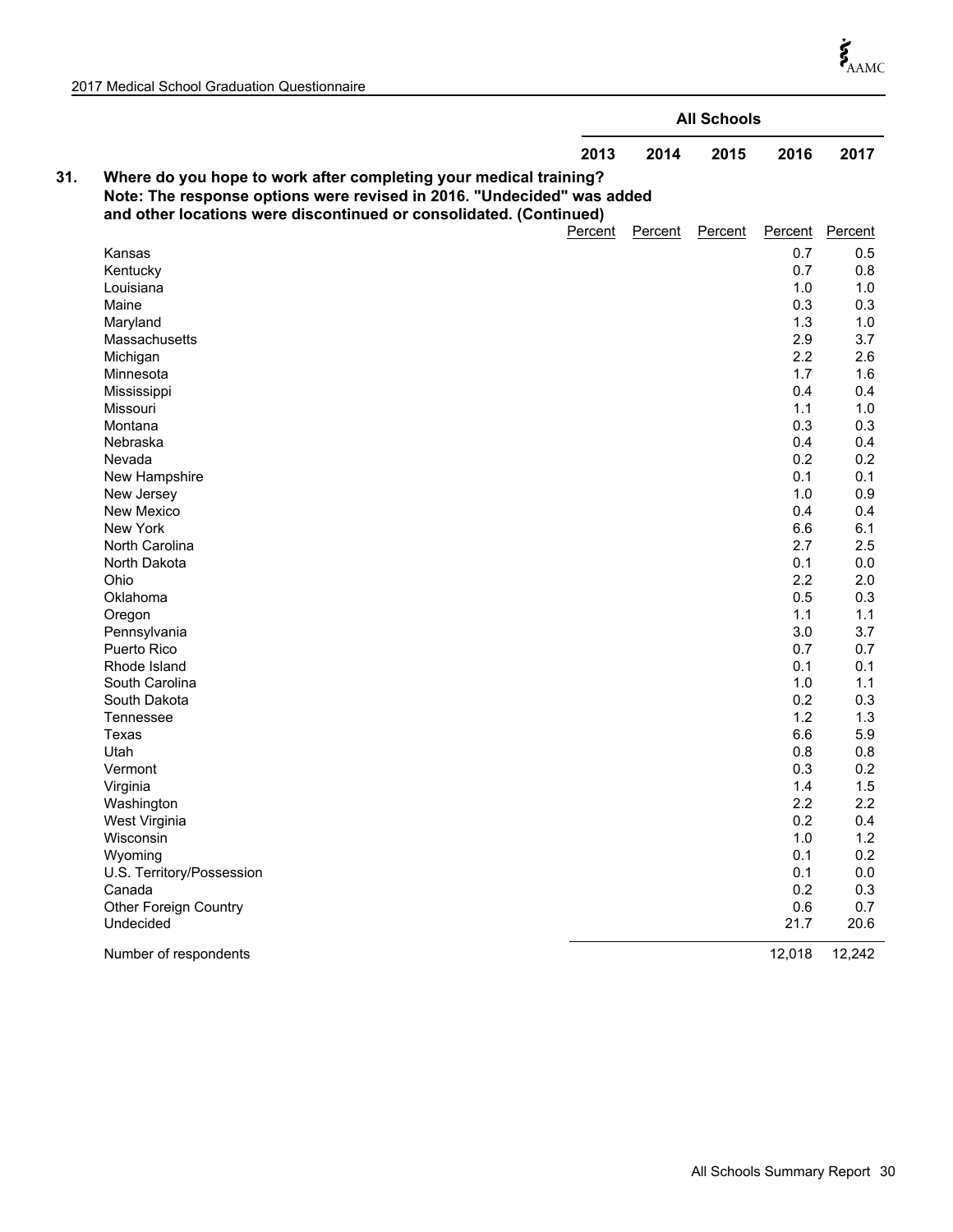$\boldsymbol{\dot{\zeta}}_{\mathrm{AAMC}}$ 

|  |  |  | 2017 Medical School Graduation Questionnaire |
|--|--|--|----------------------------------------------|
|--|--|--|----------------------------------------------|

|     |                                                                                                                                                                                                                                                                                                                                                                                        |                                   |                                        | <b>All Schools</b>                                       |                                                                 |                                                                 |
|-----|----------------------------------------------------------------------------------------------------------------------------------------------------------------------------------------------------------------------------------------------------------------------------------------------------------------------------------------------------------------------------------------|-----------------------------------|----------------------------------------|----------------------------------------------------------|-----------------------------------------------------------------|-----------------------------------------------------------------|
|     |                                                                                                                                                                                                                                                                                                                                                                                        | 2013                              | 2014                                   | 2015                                                     | 2016                                                            | 2017                                                            |
| 32. | Please indicate the setting in which you plan to work after the completion<br>of your medical education and training:<br>Note: In 2015, "Suburb of moderate size city" was inadvertently omitted                                                                                                                                                                                       |                                   |                                        |                                                          |                                                                 |                                                                 |
|     | from the response options.                                                                                                                                                                                                                                                                                                                                                             | Percent                           | Percent                                | Percent                                                  | <b>Percent</b>                                                  | Percent                                                         |
|     | Large city (population 500,000 or more)<br>Suburb of a large city<br>City of moderate size (population 50,000 to 500,000)<br>Suburb of moderate size city<br>Small city (population 10,000 to 50,000--other than suburb)<br>Town (population 2,500 to 10,000--other than suburb)<br>Small town (population less than 2,500)<br>Rural/unincorporated area<br>Undecided or no preference |                                   |                                        | 41.5<br>14.8<br>23.3<br>4.8<br>1.9<br>0.5<br>1.1<br>12.2 | 38.6<br>14.1<br>21.3<br>4.8<br>4.0<br>1.7<br>0.6<br>1.1<br>13.8 | 39.7<br>13.1<br>21.5<br>4.9<br>4.2<br>1.8<br>0.6<br>1.2<br>13.0 |
|     | Number of respondents                                                                                                                                                                                                                                                                                                                                                                  |                                   |                                        | 13,889                                                   | 13,968                                                          | 14,477                                                          |
| 33. | Do you plan to work primarily in an underserved area?<br>Note: From 2013 to 2014 the question was, "Do you plan to practice in an<br>underserved area?"<br>Yes<br><b>No</b><br>Undecided                                                                                                                                                                                               | Percent<br>30.6<br>22.6<br>46.7   | <b>Percent</b><br>30.4<br>20.8<br>48.9 | Percent<br>22.3<br>29.8<br>47.9                          | <b>Percent</b><br>23.1<br>28.8<br>48.1                          | <b>Percent</b><br>25.5<br>27.0<br>47.4                          |
|     | Number of respondents                                                                                                                                                                                                                                                                                                                                                                  | 13,213                            | 13,429                                 | 13,904                                                   | 13,977                                                          | 14,467                                                          |
| 34. | Regardless of location, do you plan to care primarily for an underserved<br>population?<br>Yes<br><b>No</b><br>Undecided                                                                                                                                                                                                                                                               | Percent<br>27.7<br>30.7<br>41.7   | Percent<br>27.3<br>28.7<br>44.1        | Percent<br>28.2<br>26.5<br>45.3                          | Percent<br>29.8<br>25.6<br>44.6                                 | Percent<br>33.4<br>23.0<br>43.6                                 |
|     | Number of respondents                                                                                                                                                                                                                                                                                                                                                                  | 13,213                            | 13,429                                 | 13,898                                                   | 13,980                                                          | 14,477                                                          |
| 35. | If you could revisit your career choice, would you choose to attend<br>medical school again?                                                                                                                                                                                                                                                                                           |                                   |                                        |                                                          |                                                                 |                                                                 |
|     |                                                                                                                                                                                                                                                                                                                                                                                        | Percent                           | Percent                                | Percent                                                  | Percent                                                         | Percent                                                         |
|     | No<br>Probably not<br>Neutral<br>Probably yes<br>Yes                                                                                                                                                                                                                                                                                                                                   | 1.8<br>5.3<br>8.7<br>30.3<br>54.0 | 3.9<br>7.2<br>9.8<br>29.8<br>49.4      | 2.4<br>6.7<br>9.1<br>32.0<br>49.7                        | 1.9<br>6.0<br>8.9<br>32.3<br>50.9                               | 2.1<br>$5.5\,$<br>9.1<br>32.6<br>50.7                           |
|     | Number of respondents                                                                                                                                                                                                                                                                                                                                                                  | 11,327                            | 13,477                                 | 13,926                                                   | 13,998                                                          | 14,490                                                          |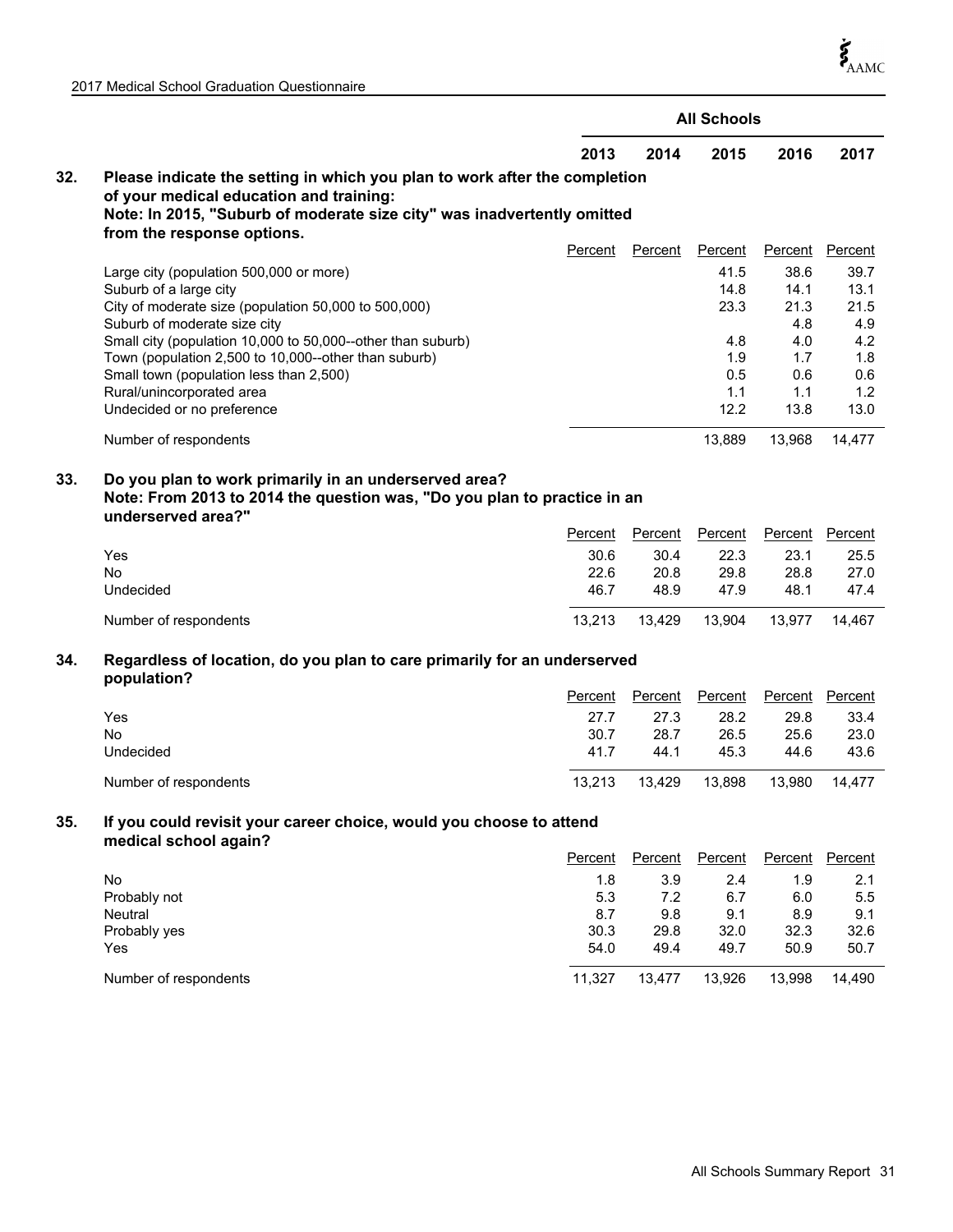**Note: For items with an asterisk (\*) respondents had the option to select "Did not use"; these responses are not included in the report calculations and counts.**

|                                                                                                                            |      |                      | <b>Percentage of Respondents Selecting Each Rating</b> |         |           |                   |        |
|----------------------------------------------------------------------------------------------------------------------------|------|----------------------|--------------------------------------------------------|---------|-----------|-------------------|--------|
|                                                                                                                            |      | Very<br>dissatisfied | Dissatisfied                                           | Neutral | Satisfied | Very<br>satisfied | Count  |
| Office of the Dean of Students/Associate Dean for Students: Accessibility                                                  |      |                      |                                                        |         |           |                   |        |
| All Medical Schools                                                                                                        | 2017 | 2.0                  | 3.2                                                    | 15.2    | 36.5      | 43.0              | 14.442 |
| <b>All Medical Schools</b>                                                                                                 | 2016 | 2.0                  | 3.2                                                    | 15.6    | 37.0      | 42.3              | 13,957 |
| <b>All Medical Schools</b>                                                                                                 | 2015 | 1.7                  | 2.8                                                    | 12.6    | 37.2      | 45.7              | 13,995 |
| <b>All Medical Schools</b>                                                                                                 | 2014 | 1.5                  | 2.9                                                    | 13.3    | 39.2      | 43.2              | 13,573 |
| All Medical Schools                                                                                                        | 2013 | 1.8                  | 3.3                                                    | 13.2    | 40.4      | 41.4              | 13,335 |
| Office of the Dean of Students/Associate Dean for Students: Awareness of student concerns                                  |      |                      |                                                        |         |           |                   |        |
| <b>All Medical Schools</b>                                                                                                 | 2017 | 3.9                  | 6.7                                                    | 16.7    | 35.7      | 37.0              | 14,427 |
| <b>All Medical Schools</b>                                                                                                 | 2016 | 3.6                  | 6.6                                                    | 16.9    | 37.3      | 35.6              | 13,952 |
| <b>All Medical Schools</b>                                                                                                 | 2015 | 3.3                  | 6.4                                                    | 15.6    | 36.7      | 37.9              | 13,987 |
| <b>All Medical Schools</b>                                                                                                 | 2014 | 3.0                  | 5.6                                                    | 15.4    | 38.8      | 37.2              | 13,545 |
| All Medical Schools                                                                                                        | 2013 | 3.0                  | 6.1                                                    | 15.0    | 39.1      | 36.8              | 13,312 |
| Office of the Dean of Students/Associate Dean for Students: Responsiveness to student problems                             |      |                      |                                                        |         |           |                   |        |
| All Medical Schools                                                                                                        | 2017 | 4.4                  | 6.9                                                    | 16.7    | 34.1      | 38.0              | 14,323 |
| <b>All Medical Schools</b>                                                                                                 | 2016 | 4.2                  | 6.7                                                    | 17.6    | 35.1      | 36.4              | 13.887 |
| <b>All Medical Schools</b>                                                                                                 | 2015 | 3.8                  | 6.7                                                    | 16.0    | 35.1      | 38.5              | 13,859 |
| <b>All Medical Schools</b>                                                                                                 | 2014 | 3.6                  | 6.6                                                    | 16.2    | 36.0      | 37.6              | 13,441 |
| <b>All Medical Schools</b>                                                                                                 | 2013 | 3.6                  | 6.7                                                    | 16.0    | 36.4      | 37.4              | 13,235 |
| Office of the Dean for Educational Programs/Curricular Affairs: Accessibility                                              |      |                      |                                                        |         |           |                   |        |
| <b>All Medical Schools</b>                                                                                                 | 2017 | 1.9                  | 3.6                                                    | 20.2    | 39.8      | 34.5              | 14,404 |
| <b>All Medical Schools</b>                                                                                                 | 2016 | 2.1                  | 3.3                                                    | 20.9    | 40.4      | 33.3              | 13,927 |
| <b>All Medical Schools</b>                                                                                                 | 2015 | 1.7                  | 2.8                                                    | 17.7    | 40.9      | 36.8              | 13,969 |
| All Medical Schools                                                                                                        | 2014 | 1.5                  | 2.9                                                    | 18.3    | 42.5      | 34.8              | 13,503 |
| All Medical Schools                                                                                                        | 2013 | 1.6                  | 3.1                                                    | 19.2    | 43.7      | 32.4              | 13,276 |
| Office of the Dean for Educational Programs/Curricular Affairs: Awareness of student concerns                              |      |                      |                                                        |         |           |                   |        |
| <b>All Medical Schools</b>                                                                                                 | 2017 | 3.3                  | 6.1                                                    | 20.5    | 38.3      | 31.8              | 14,386 |
| <b>All Medical Schools</b>                                                                                                 | 2016 | 3.2                  | 6.0                                                    | 20.8    | 39.5      | 30.5              | 13,905 |
| <b>All Medical Schools</b>                                                                                                 | 2015 | 2.8                  | 5.2                                                    | 19.2    | 39.3      | 33.6              | 13,940 |
| <b>All Medical Schools</b>                                                                                                 | 2014 | 2.3                  | 5.0                                                    | 18.6    | 41.5      | 32.5              | 13,480 |
| <b>All Medical Schools</b>                                                                                                 | 2013 | 2.4                  | 5.2                                                    | 19.8    | 41.9      | 30.7              | 13,261 |
| Office of the Dean for Educational Programs/Curricular Affairs: Responsiveness to student problems                         |      |                      |                                                        |         |           |                   |        |
| All Medical Schools                                                                                                        | 2017 | 3.7                  | 6.9                                                    | 21.0    | 36.3      | 32.1              | 14,380 |
| <b>All Medical Schools</b>                                                                                                 | 2016 | 3.9                  | 6.7                                                    | 22.0    | 36.8      | 30.7              | 13,909 |
| All Medical Schools                                                                                                        | 2015 | 3.5                  | 6.1                                                    | 19.2    | 37.7      | 33.5              | 13,941 |
| <b>All Medical Schools</b>                                                                                                 | 2014 | 2.9                  | 6.1                                                    | 19.7    | 39.4      | 32.0              | 13,474 |
| <b>All Medical Schools</b>                                                                                                 | 2013 | 3.0                  | 6.2                                                    | 20.4    | 39.7      | 30.8              | 13,262 |
| Office of the Dean for Educational Programs/Curricular Affairs: Participation of students on key medical school committees |      |                      |                                                        |         |           |                   |        |
| All Medical Schools                                                                                                        | 2017 | 2.4                  | 3.6                                                    | 21.6    | 38.1      | 34.3              | 14,374 |
| All Medical Schools                                                                                                        | 2016 | 2.4                  | 3.5                                                    | 22.2    | 39.0      | 33.0              | 13,890 |
| <b>All Medical Schools</b>                                                                                                 | 2015 | 2.1                  | 3.1                                                    | 19.5    | 38.5      | 36.9              | 13,932 |
| <b>All Medical Schools</b>                                                                                                 | 2014 | 1.7                  | 3.0                                                    | 19.9    | 41.2      | 34.2              | 13,450 |
| <b>All Medical Schools</b>                                                                                                 | 2013 | 1.8                  | 3.1                                                    | 20.8    | 41.9      | 32.5              | 13,227 |
| Student Support: Academic counseling*                                                                                      |      |                      |                                                        |         |           |                   |        |
| <b>All Medical Schools</b>                                                                                                 | 2017 | 4.2                  | 8.8                                                    | 13.6    | 38.5      | 35.0              | 11,283 |
| All Medical Schools                                                                                                        | 2016 | 4.2                  | 8.2                                                    | 13.7    | 39.3      | 34.5              | 10,720 |
| All Medical Schools                                                                                                        | 2015 | 3.7                  | 9.3                                                    | 12.9    | 37.8      | 36.3              | 9,839  |
| All Medical Schools                                                                                                        | 2014 | 3.8                  | 8.7                                                    | 12.7    | 40.0      | 34.9              | 9,298  |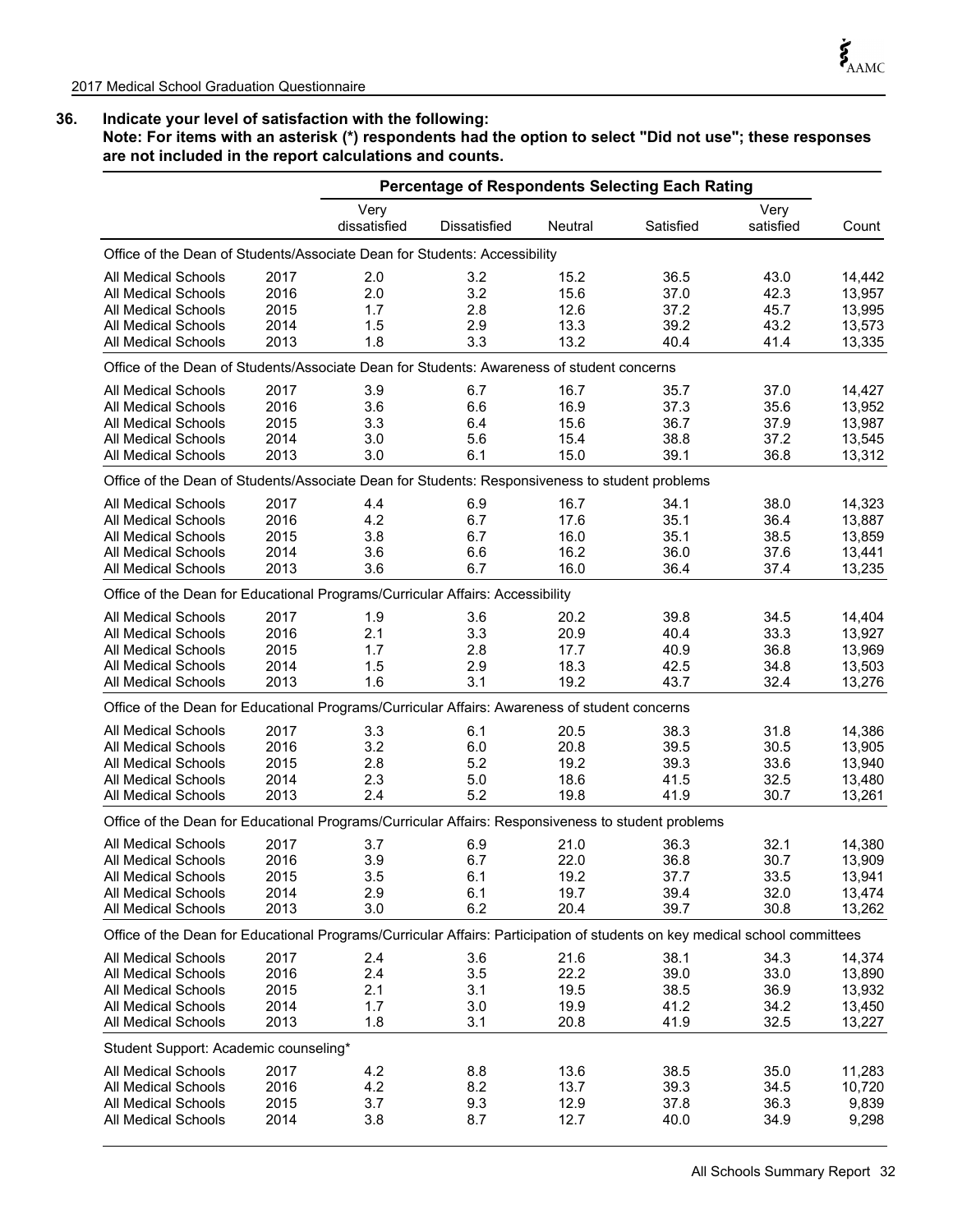**Note: For items with an asterisk (\*) respondents had the option to select "Did not use"; these responses are not included in the report calculations and counts. (Continued)**

|                                                                                                                                                    |                                      |                                 | <b>Percentage of Respondents Selecting Each Rating</b> |                                      |                                      |                                      |                                                |
|----------------------------------------------------------------------------------------------------------------------------------------------------|--------------------------------------|---------------------------------|--------------------------------------------------------|--------------------------------------|--------------------------------------|--------------------------------------|------------------------------------------------|
|                                                                                                                                                    |                                      | Very<br>dissatisfied            | Dissatisfied                                           | Neutral                              | Satisfied                            | Very<br>satisfied                    | Count                                          |
| Student Support: Tutoring*                                                                                                                         |                                      |                                 |                                                        |                                      |                                      |                                      |                                                |
| <b>All Medical Schools</b><br><b>All Medical Schools</b><br><b>All Medical Schools</b><br><b>All Medical Schools</b>                               | 2017<br>2016<br>2015<br>2014         | 3.5<br>4.1<br>3.1<br>3.1        | 7.3<br>7.0<br>7.4<br>7.3                               | 17.8<br>17.2<br>15.8<br>17.0         | 37.3<br>38.2<br>39.5<br>39.7         | 34.0<br>33.5<br>34.1<br>33.0         | 6,491<br>6,331<br>5,250<br>5,175               |
| Student Support: Personal counseling*                                                                                                              |                                      |                                 |                                                        |                                      |                                      |                                      |                                                |
| All Medical Schools<br><b>All Medical Schools</b><br>All Medical Schools<br><b>All Medical Schools</b><br><b>All Medical Schools</b>               | 2017<br>2016<br>2015<br>2014<br>2013 | 4.2<br>4.4<br>3.5<br>3.6<br>3.3 | 8.2<br>7.2<br>7.6<br>7.0<br>7.3                        | 15.3<br>15.1<br>13.4<br>14.3<br>12.5 | 34.8<br>35.5<br>34.4<br>36.5<br>37.8 | 37.5<br>37.8<br>41.1<br>38.6<br>39.1 | 8,132<br>7,727<br>6,443<br>6,444<br>7,278      |
| Student Support: Financial aid administrative services*                                                                                            |                                      |                                 |                                                        |                                      |                                      |                                      |                                                |
| <b>All Medical Schools</b><br>All Medical Schools<br><b>All Medical Schools</b><br>All Medical Schools<br>All Medical Schools                      | 2017<br>2016<br>2015<br>2014<br>2013 | 3.5<br>3.2<br>2.7<br>2.4<br>2.9 | 6.8<br>6.5<br>5.7<br>6.0<br>6.3                        | 14.6<br>14.5<br>12.8<br>12.0<br>11.1 | 36.9<br>38.0<br>37.6<br>39.1<br>40.8 | 38.1<br>37.7<br>41.3<br>40.4<br>38.9 | 11,179<br>10,833<br>11,091<br>11,012<br>11,053 |
| Student Support: Overall educational debt management counseling*                                                                                   |                                      |                                 |                                                        |                                      |                                      |                                      |                                                |
| All Medical Schools<br><b>All Medical Schools</b><br><b>All Medical Schools</b><br><b>All Medical Schools</b><br><b>All Medical Schools</b>        | 2017<br>2016<br>2015<br>2014<br>2013 | 4.6<br>4.2<br>3.5<br>2.8<br>3.3 | 10.0<br>9.5<br>9.0<br>8.3<br>9.4                       | 19.1<br>19.0<br>17.1<br>16.5<br>17.0 | 35.6<br>37.3<br>37.0<br>40.2<br>40.2 | 30.7<br>30.0<br>33.4<br>32.3<br>30.2 | 10,503<br>10,224<br>10,348<br>10,317<br>10,141 |
| Student Support: Senior Ioan exit interview*                                                                                                       |                                      |                                 |                                                        |                                      |                                      |                                      |                                                |
| <b>All Medical Schools</b><br><b>All Medical Schools</b><br><b>All Medical Schools</b><br><b>All Medical Schools</b><br><b>All Medical Schools</b> | 2017<br>2016<br>2015<br>2014<br>2013 | 2.8<br>2.5<br>2.0<br>1.6<br>1.7 | 4.9<br>4.7<br>3.9<br>3.5<br>4.0                        | 20.0<br>19.6<br>18.1<br>18.3<br>19.8 | 37.9<br>38.9<br>38.5<br>40.9<br>41.3 | 34.4<br>34.3<br>37.5<br>35.7<br>33.3 | 8,563<br>8,406<br>8,533<br>8,706<br>8,817      |
| Student Support: Faculty mentoring*                                                                                                                |                                      |                                 |                                                        |                                      |                                      |                                      |                                                |
| All Medical Schools<br><b>All Medical Schools</b><br>All Medical Schools<br><b>All Medical Schools</b><br><b>All Medical Schools</b>               | 2017<br>2016<br>2015<br>2014<br>2013 | 2.3<br>2.4<br>2.6<br>2.6<br>3.1 | 5.5<br>5.0<br>7.0<br>6.9<br>8.3                        | 12.0<br>11.9<br>12.4<br>12.6<br>13.6 | 35.9<br>37.0<br>34.2<br>36.4<br>37.5 | 44.4<br>43.8<br>43.8<br>41.4<br>37.4 | 13,759<br>13,239<br>13,055<br>12,602<br>12,220 |
| Career Planning Services: Career preference assessment activities*                                                                                 |                                      |                                 |                                                        |                                      |                                      |                                      |                                                |
| All Medical Schools<br>All Medical Schools<br>All Medical Schools<br>All Medical Schools<br>All Medical Schools                                    | 2017<br>2016<br>2015<br>2014<br>2013 | 4.1<br>4.3<br>4.0<br>4.1<br>4.0 | 9.6<br>9.1<br>10.5<br>10.7<br>11.6                     | 23.9<br>23.6<br>21.0<br>21.2<br>22.2 | 39.4<br>41.3<br>39.0<br>40.2<br>40.1 | 23.0<br>21.7<br>25.5<br>23.8<br>22.1 | 9,982<br>9,398<br>10,400<br>9,992<br>10,263    |
| Career Planning Services: Information about specialties*                                                                                           |                                      |                                 |                                                        |                                      |                                      |                                      |                                                |
| <b>All Medical Schools</b><br>All Medical Schools<br><b>All Medical Schools</b><br>All Medical Schools<br>All Medical Schools                      | 2017<br>2016<br>2015<br>2014<br>2013 | 3.0<br>3.1<br>3.0<br>3.1<br>3.2 | 8.1<br>7.6<br>9.3<br>9.1<br>9.5                        | 17.7<br>17.8<br>17.1<br>17.6<br>18.8 | 45.1<br>46.2<br>42.8<br>43.8<br>44.3 | 26.2<br>25.3<br>27.8<br>26.4<br>24.2 | 12,379<br>11,712<br>12,428<br>11,968<br>11,722 |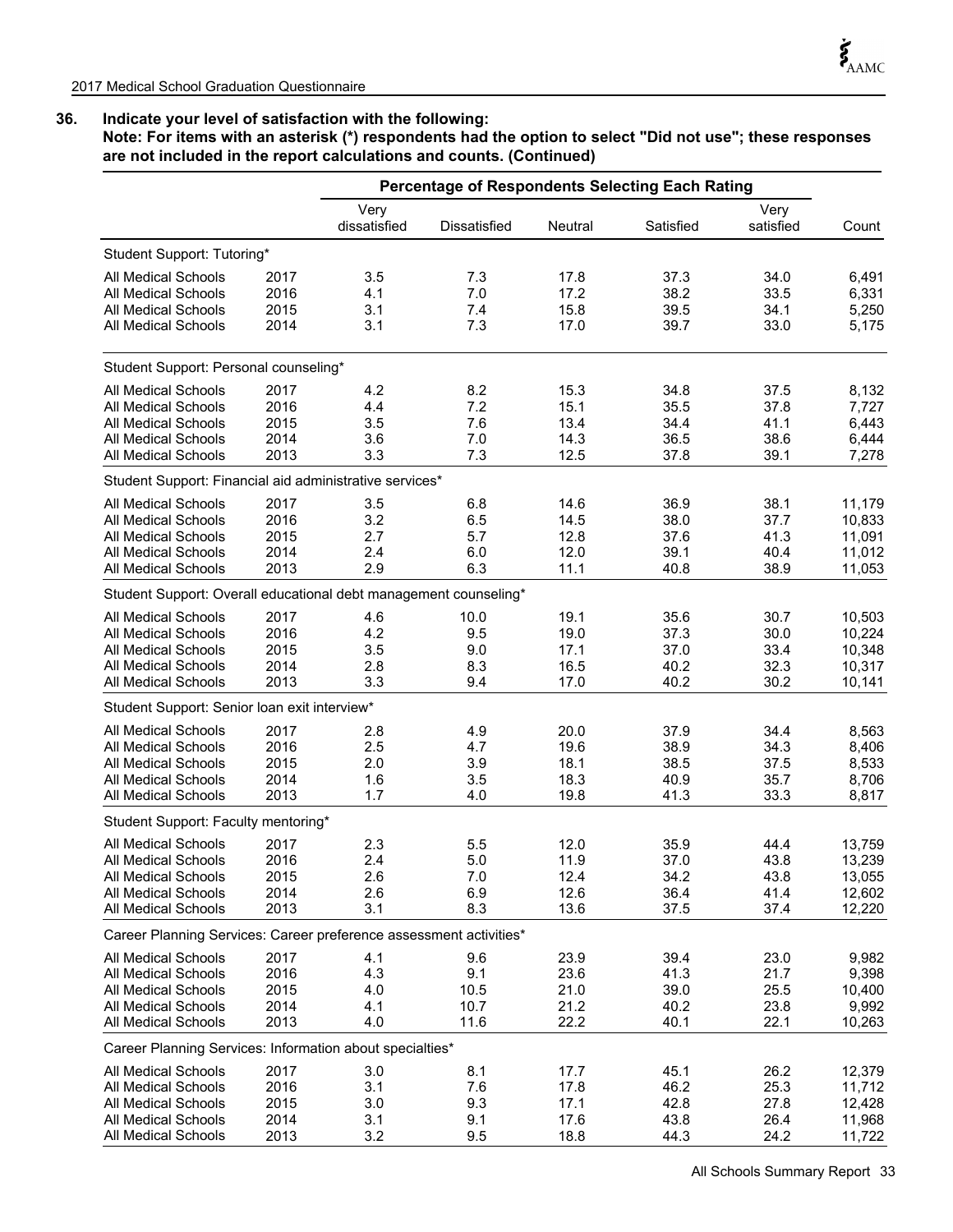**Note: For items with an asterisk (\*) respondents had the option to select "Did not use"; these responses are not included in the report calculations and counts. (Continued)**

|                                                                                                                              |      |                      | <b>Percentage of Respondents Selecting Each Rating</b> |         |           |                   |        |
|------------------------------------------------------------------------------------------------------------------------------|------|----------------------|--------------------------------------------------------|---------|-----------|-------------------|--------|
|                                                                                                                              |      | Very<br>dissatisfied | <b>Dissatisfied</b>                                    | Neutral | Satisfied | Very<br>satisfied | Count  |
| Career Planning Services: Information about alternative medical careers*                                                     |      |                      |                                                        |         |           |                   |        |
| All Medical Schools                                                                                                          | 2017 | 9.3                  | 20.4                                                   | 25.3    | 27.0      | 18.0              | 9,447  |
| All Medical Schools                                                                                                          | 2016 | 9.7                  | 19.7                                                   | 24.8    | 28.8      | 17.0              | 9,045  |
| <b>All Medical Schools</b>                                                                                                   | 2015 | 9.0                  | 21.3                                                   | 26.6    | 25.0      | 18.2              | 9,170  |
| All Medical Schools                                                                                                          | 2014 | 8.4                  | 23.5                                                   | 26.3    | 25.2      | 16.7              | 9,085  |
| All Medical Schools                                                                                                          | 2013 | 8.4                  | 23.4                                                   | 26.5    | 25.8      | 15.9              | 9,264  |
| Career Planning Services: Overall satisfaction with career planning services*                                                |      |                      |                                                        |         |           |                   |        |
| All Medical Schools                                                                                                          | 2017 | 4.4                  | 9.9                                                    | 21.9    | 41.6      | 22.3              | 12,222 |
| <b>All Medical Schools</b>                                                                                                   | 2016 | 4.3                  | 9.1                                                    | 22.2    | 43.4      | 21.0              | 11,607 |
| All Medical Schools                                                                                                          | 2015 | 3.9                  | 10.8                                                   | 21.2    | 39.7      | 24.4              | 12,282 |
| <b>All Medical Schools</b>                                                                                                   | 2014 | 3.9                  | 10.4                                                   | 20.7    | 42.4      | 22.7              | 11,826 |
| <b>All Medical Schools</b>                                                                                                   | 2013 | 4.0                  | 11.0                                                   | 22.5    | 41.6      | 21.0              | 11,590 |
| Wellness: Student programs/activities that promote effective stress management, a balanced lifestyle and overall well being* |      |                      |                                                        |         |           |                   |        |
| All Medical Schools                                                                                                          | 2017 | 3.1                  | 6.7                                                    | 18.1    | 38.8      | 33.3              | 12,541 |
| <b>All Medical Schools</b>                                                                                                   | 2016 | 2.9                  | 6.8                                                    | 17.1    | 40.5      | 32.8              | 11,858 |
| All Medical Schools                                                                                                          | 2015 | 2.5                  | 6.2                                                    | 15.8    | 40.6      | 34.9              | 11,620 |
| <b>All Medical Schools</b>                                                                                                   | 2014 | 2.6                  | 6.5                                                    | 16.9    | 41.7      | 32.3              | 10,661 |
| <b>All Medical Schools</b>                                                                                                   | 2013 | 2.6                  | 7.2                                                    | 17.9    | 42.4      | 29.8              | 10,873 |
| Student Health: Student health services*                                                                                     |      |                      |                                                        |         |           |                   |        |
| All Medical Schools                                                                                                          | 2017 | 2.9                  | 6.3                                                    | 11.4    | 41.7      | 37.8              | 12,213 |
| <b>All Medical Schools</b>                                                                                                   | 2016 | 3.3                  | 6.7                                                    | 11.2    | 42.3      | 36.6              | 11,753 |
| <b>All Medical Schools</b>                                                                                                   | 2015 | 2.8                  | 6.5                                                    | 11.0    | 43.2      | 36.5              | 11,725 |
| <b>All Medical Schools</b>                                                                                                   | 2014 | 3.0                  | 7.4                                                    | 11.8    | 44.8      | 33.0              | 11,454 |
| All Medical Schools                                                                                                          | 2013 | 3.4                  | 8.3                                                    | 12.6    | 45.3      | 30.4              | 11,317 |
| Student Health: Student mental health services*                                                                              |      |                      |                                                        |         |           |                   |        |
| All Medical Schools                                                                                                          | 2017 | 4.6                  | 7.7                                                    | 13.8    | 34.5      | 39.5              | 6,670  |
| <b>All Medical Schools</b>                                                                                                   | 2016 | 5.3                  | 7.3                                                    | 13.3    | 34.5      | 39.6              | 5,913  |
| <b>All Medical Schools</b>                                                                                                   | 2015 | 4.0                  | 6.8                                                    | 12.2    | 36.1      | 40.9              | 5,416  |
| <b>All Medical Schools</b>                                                                                                   | 2014 | 3.9                  | 7.0                                                    | 14.1    | 38.6      | 36.5              | 5,292  |
| <b>All Medical Schools</b>                                                                                                   | 2013 | 4.1                  | 6.4                                                    | 14.4    | 40.3      | 34.8              | 5,604  |
| Student Health: Student health insurance*                                                                                    |      |                      |                                                        |         |           |                   |        |
| <b>All Medical Schools</b>                                                                                                   | 2017 | 7.5                  | 13.5                                                   | 17.4    | 35.3      | 26.3              | 9,856  |
| <b>All Medical Schools</b>                                                                                                   | 2016 | 9.1                  | 13.1                                                   | 17.8    | 36.2      | 23.8              | 9,414  |
| All Medical Schools                                                                                                          | 2015 | 7.4                  | 13.3                                                   | 17.1    | 37.0      | 25.2              | 9,440  |
| All Medical Schools                                                                                                          | 2014 | 7.3                  | 12.9                                                   | 17.3    | 39.1      | 23.4              | 9,199  |
| All Medical Schools                                                                                                          | 2013 | 8.4                  | 14.9                                                   | 18.0    | 37.7      | 20.9              | 9,509  |
| Facilities: Library*                                                                                                         |      |                      |                                                        |         |           |                   |        |
| All Medical Schools                                                                                                          | 2017 | 1.4                  | 4.3                                                    | 7.9     | 39.5      | 46.8              | 13,975 |
| All Medical Schools                                                                                                          | 2016 | 1.7                  | 4.6                                                    | 7.8     | 40.6      | 45.3              | 13,438 |
| All Medical Schools                                                                                                          | 2015 | 1.3                  | 4.1                                                    | 7.6     | 41.0      | 45.9              | 13,525 |
| All Medical Schools                                                                                                          | 2014 | 1.1                  | 4.4                                                    | 7.0     | 42.4      | 45.0              | 13,167 |
| All Medical Schools                                                                                                          | 2013 | 1.3                  | 4.7                                                    | 8.2     | 43.8      | 42.0              | 12,987 |
| Facilities: Computer resource center*                                                                                        |      |                      |                                                        |         |           |                   |        |
| All Medical Schools                                                                                                          | 2017 | 1.4                  | 4.0                                                    | 10.0    | 40.8      | 43.9              | 12,776 |
| All Medical Schools                                                                                                          | 2016 | 1.8                  | 4.7                                                    | 10.0    | 41.8      | 41.6              | 12,541 |
| All Medical Schools                                                                                                          | 2015 | 1.3                  | 4.5                                                    | 9.0     | 42.1      | 43.1              | 12,734 |
| All Medical Schools                                                                                                          | 2014 | 1.3                  | 4.1                                                    | 8.6     | 43.6      | 42.4              | 12,529 |
| All Medical Schools                                                                                                          | 2013 | 1.2                  | 4.2                                                    | 9.1     | 45.5      | 40.1              | 12,531 |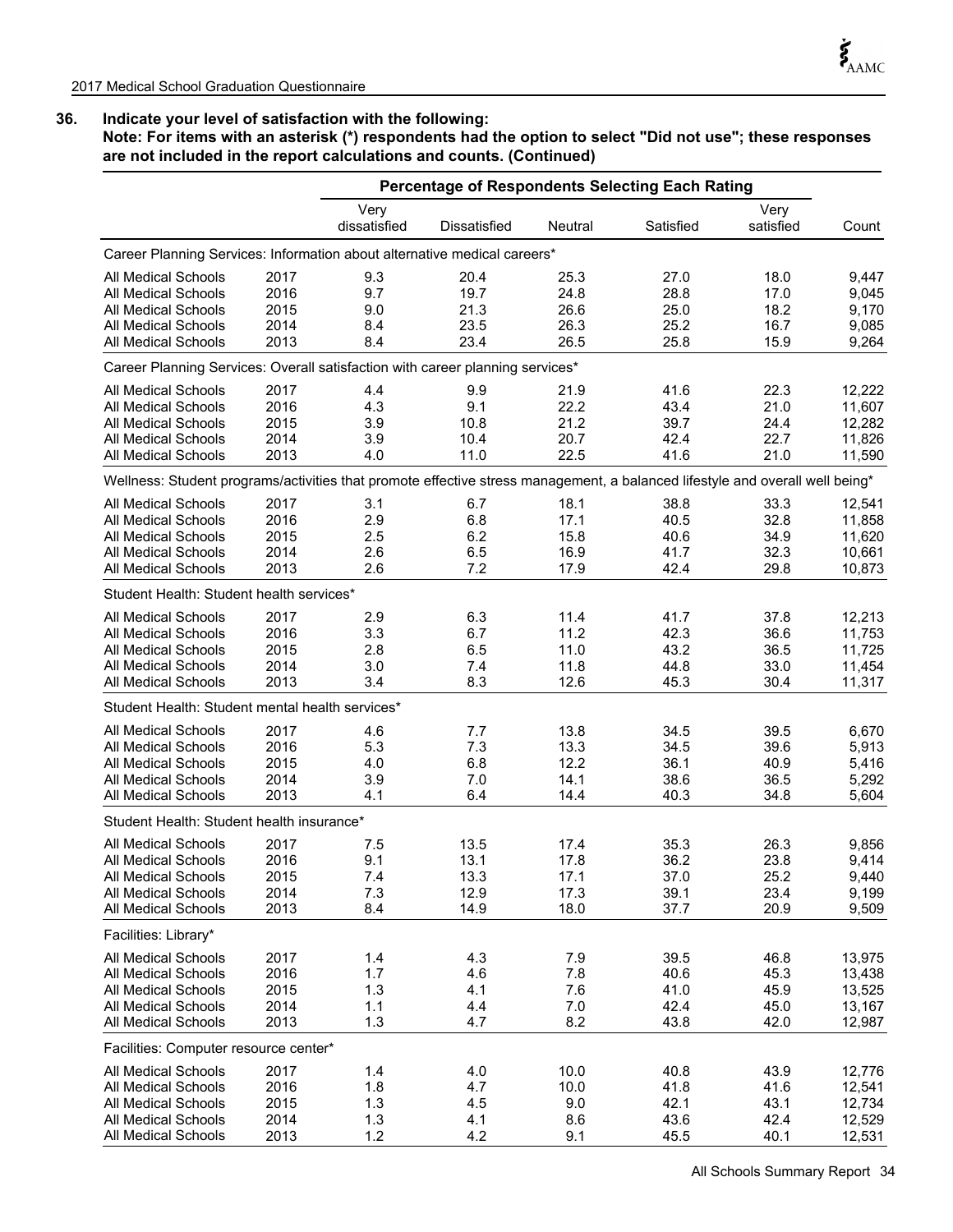**Note: For items with an asterisk (\*) respondents had the option to select "Did not use"; these responses are not included in the report calculations and counts. (Continued)**

|                                       |      |                      | <b>Percentage of Respondents Selecting Each Rating</b> |         |           |                   |        |
|---------------------------------------|------|----------------------|--------------------------------------------------------|---------|-----------|-------------------|--------|
|                                       |      | Very<br>dissatisfied | Dissatisfied                                           | Neutral | Satisfied | Very<br>satisfied | Count  |
| Facilities: Student study space*      |      |                      |                                                        |         |           |                   |        |
| All Medical Schools                   | 2017 | 2.7                  | 7.5                                                    | 10.5    | 37.5      | 41.8              | 14,068 |
| All Medical Schools                   | 2016 | 3.0                  | 8.2                                                    | 10.3    | 37.8      | 40.7              | 13,544 |
| All Medical Schools                   | 2015 | 2.4                  | 7.7                                                    | 10.3    | 38.8      | 40.8              | 13,556 |
| All Medical Schools                   | 2014 | 2.7                  | 8.3                                                    | 9.5     | 39.1      | 40.3              | 13,147 |
| All Medical Schools                   | 2013 | 2.3                  | 8.4                                                    | 10.5    | 41.8      | 37.0              | 12,937 |
| Facilities: Student relaxation space* |      |                      |                                                        |         |           |                   |        |
| All Medical Schools                   | 2017 | 4.4                  | 11.8                                                   | 16.7    | 33.9      | 33.2              | 12.817 |
| All Medical Schools                   | 2016 | 4.5                  | 11.5                                                   | 16.8    | 35.1      | 31.9              | 12.405 |
| All Medical Schools                   | 2015 | 4.1                  | 10.8                                                   | 16.6    | 35.8      | 32.7              | 12.501 |
| All Medical Schools                   | 2014 | 4.1                  | 11.6                                                   | 15.5    | 35.9      | 32.9              | 12,192 |
| All Medical Schools                   | 2013 | 3.7                  | 11.2                                                   | 16.4    | 38.3      | 30.5              | 12,073 |

|     |                                                                                                |         |         | <b>All Schools</b> |         |         |
|-----|------------------------------------------------------------------------------------------------|---------|---------|--------------------|---------|---------|
|     |                                                                                                | 2013    | 2014    | 2015               | 2016    | 2017    |
| 37. | Are you aware that your school has policies regarding the mistreatment of<br>medical students? |         |         |                    |         |         |
|     |                                                                                                | Percent | Percent | Percent            | Percent | Percent |
|     | Yes                                                                                            | 88.2    | 93.3    | 94.5               | 95.7    | 97.0    |
|     | <b>No</b>                                                                                      | 11.8    | 6.7     | 5.5                | 4.3     | 3.0     |
|     | Number of respondents                                                                          | 13.192  | 13.515  | 13.954             | 13.920  | 14.409  |

#### **Do you know the procedures at your school for reporting the mistreatment of medical students? 38.**

|                       | Percent | Percent |        | Percent Percent Percent |        |
|-----------------------|---------|---------|--------|-------------------------|--------|
| Yes                   | 71.7    | 78.6    | 80.8   | 82.3                    | 86.1   |
| No                    | 28.3    | 21.4    | 19.2   | 17.7                    | 13.9   |
| Number of respondents | 13.160  | 13.510  | 13.954 | 13.927                  | 14.402 |

**39. For each of the following behaviors, please indicate the frequency you personally experienced that behavior during medical school. Include in your response any behaviors performed by faculty, nurses, residents/interns, other institution employees or staff, and other students. Please do not include behaviors performed by patients.** 

**During medical school, how frequently have you...**

|                            |      |       |      | Percentage of Respondents Selecting Each Rating |            |        |
|----------------------------|------|-------|------|-------------------------------------------------|------------|--------|
|                            |      | Never | Once | Occasionally                                    | Frequently | Count  |
| Been publicly embarrassed? |      |       |      |                                                 |            |        |
| All Medical Schools        | 2017 | 57.0  | 21.0 | 21.1                                            | 0.9        | 14.396 |
| All Medical Schools        | 2016 | 58.1  | 20.5 | 20.4                                            | 1.0        | 13.904 |
| All Medical Schools        | 2015 | 53.7  | 17.9 | 27.0                                            | 1.4        | 13.877 |
| All Medical Schools        | 2014 | 53.7  | 18.3 | 26.6                                            | 1.4        | 13.243 |
| All Medical Schools        | 2013 | 52.8  | 18.1 | 27.5                                            | 1.5        | 13.014 |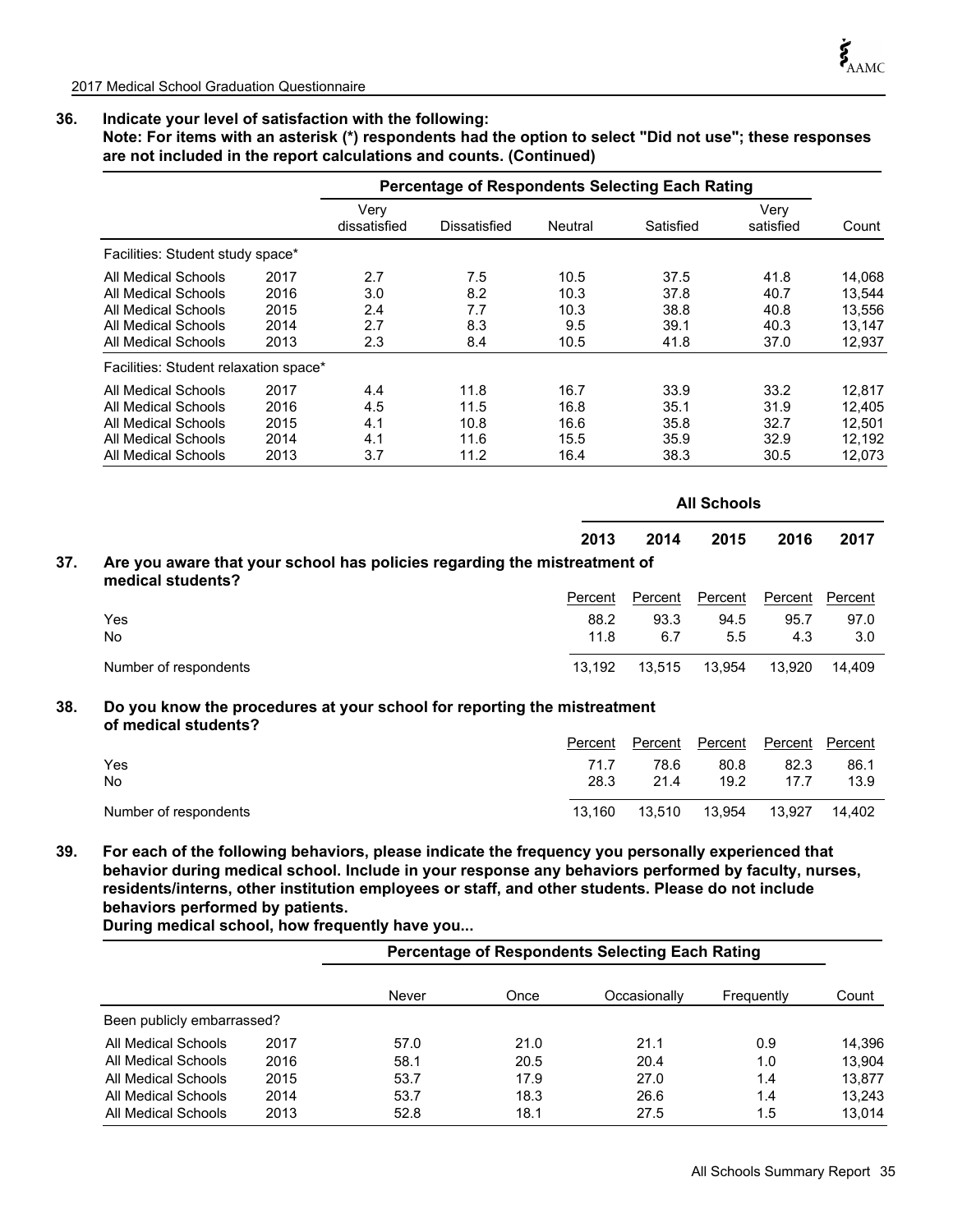**39. For each of the following behaviors, please indicate the frequency you personally experienced that behavior during medical school. Include in your response any behaviors performed by faculty, nurses, residents/interns, other institution employees or staff, and other students. Please do not include behaviors performed by patients.** 

**During medical school, how frequently have you... (Continued)**

|                                                                    |      |       |      | <b>Percentage of Respondents Selecting Each Rating</b> |            |        |
|--------------------------------------------------------------------|------|-------|------|--------------------------------------------------------|------------|--------|
|                                                                    |      | Never | Once | Occasionally                                           | Frequently | Count  |
| Been publicly humiliated?                                          |      |       |      |                                                        |            |        |
| All Medical Schools                                                | 2017 | 78.4  | 12.8 | 8.3                                                    | 0.5        | 14,382 |
| <b>All Medical Schools</b>                                         | 2016 | 78.8  | 12.6 | 8.2                                                    | 0.5        | 13,886 |
| All Medical Schools                                                | 2015 | 80.5  | 10.3 | 8.6                                                    | 0.6        | 13,852 |
| <b>All Medical Schools</b>                                         | 2014 | 77.3  | 12.4 | 9.6                                                    | 0.7        | 13,253 |
| All Medical Schools                                                | 2013 | 76.7  | 11.8 | 10.8                                                   | 0.7        | 13,011 |
| Been threatened with physical harm?                                |      |       |      |                                                        |            |        |
| All Medical Schools                                                | 2017 | 98.6  | 1.0  | 0.3                                                    | 0.0        | 14,382 |
| <b>All Medical Schools</b>                                         | 2016 | 98.6  | 1.0  | 0.3                                                    | 0.1        | 13,891 |
| <b>All Medical Schools</b>                                         | 2015 | 98.4  | 1.2  | 0.3                                                    | 0.1        | 13,855 |
| All Medical Schools                                                | 2014 | 98.3  | 1.3  | 0.3                                                    | 0.1        | 13,325 |
| All Medical Schools                                                | 2013 | 98.1  | 1.5  | 0.4                                                    | 0.1        | 13,113 |
| Been physically harmed?                                            |      |       |      |                                                        |            |        |
| <b>All Medical Schools</b>                                         | 2017 | 98.3  | 1.4  | 0.3                                                    | 0.0        | 14,373 |
| <b>All Medical Schools</b>                                         | 2016 | 98.1  | 1.6  | 0.3                                                    | 0.1        | 13,885 |
| <b>All Medical Schools</b>                                         | 2015 | 97.9  | 1.8  | 0.3                                                    | 0.0        | 13,857 |
| All Medical Schools                                                | 2014 | 97.6  | 2.1  | 0.2                                                    | 0.0        | 13,340 |
| All Medical Schools                                                | 2013 | 97.6  | 2.1  | 0.3                                                    | 0.1        | 13,115 |
| Been required to perform personal services?                        |      |       |      |                                                        |            |        |
| <b>All Medical Schools</b>                                         | 2017 | 93.8  | 4.2  | 1.8                                                    | 0.2        | 14,394 |
| All Medical Schools                                                | 2016 | 94.3  | 3.8  | 1.7                                                    | 0.1        | 13,901 |
| All Medical Schools                                                | 2015 | 92.1  | 5.1  | 2.6                                                    | 0.2        | 13,875 |
| All Medical Schools                                                | 2014 | 91.9  | 4.7  | 3.1                                                    | 0.3        | 13,323 |
| All Medical Schools                                                | 2013 | 91.0  | 5.4  | 3.3                                                    | 0.2        | 13,100 |
| Been subjected to unwanted sexual advances?                        |      |       |      |                                                        |            |        |
| All Medical Schools                                                | 2017 | 95.7  | 2.8  | 1.4                                                    | 0.1        | 14,387 |
| <b>All Medical Schools</b>                                         | 2016 | 96.2  | 2.4  | 1.3                                                    | 0.2        | 13,897 |
| <b>All Medical Schools</b>                                         | 2015 | 95.3  | 2.6  | 2.0                                                    | 0.1        | 13,868 |
| <b>All Medical Schools</b>                                         | 2014 | 95.6  | 2.4  | 1.8                                                    | 0.2        | 13,329 |
| All Medical Schools                                                | 2013 | 95.3  | 2.7  | 1.8                                                    | 0.2        | 13,098 |
| Been asked to exchange sexual favors for grades or other rewards?  |      |       |      |                                                        |            |        |
| All Medical Schools                                                | 2017 | 99.7  | 0.1  | 0.1                                                    | 0.0        | 14,385 |
| All Medical Schools                                                | 2016 | 99.8  | 0.1  | 0.1                                                    | 0.1        | 13,895 |
| All Medical Schools                                                | 2015 | 99.8  | 0.1  | 0.1                                                    | 0.0        | 13,863 |
| All Medical Schools                                                | 2014 | 99.8  | 0.1  | 0.1                                                    | 0.0        | 13,338 |
| All Medical Schools                                                | 2013 | 99.7  | 0.1  | 0.1                                                    | 0.0        | 13,121 |
| Been denied opportunities for training or rewards based on gender? |      |       |      |                                                        |            |        |
| All Medical Schools                                                | 2017 | 94.1  | 2.9  | 2.7                                                    | 0.4        | 14,390 |
| All Medical Schools                                                | 2016 | 94.4  | 2.6  | 2.6                                                    | 0.4        | 13,892 |
| All Medical Schools                                                | 2015 | 93.6  | 2.7  | 3.2                                                    | 0.4        | 13,863 |
| All Medical Schools                                                | 2014 | 94.5  | 2.4  | 2.8                                                    | 0.3        | 13,318 |
| All Medical Schools                                                | 2013 | 94.4  | 2.4  | 2.8                                                    | 0.4        | 13,113 |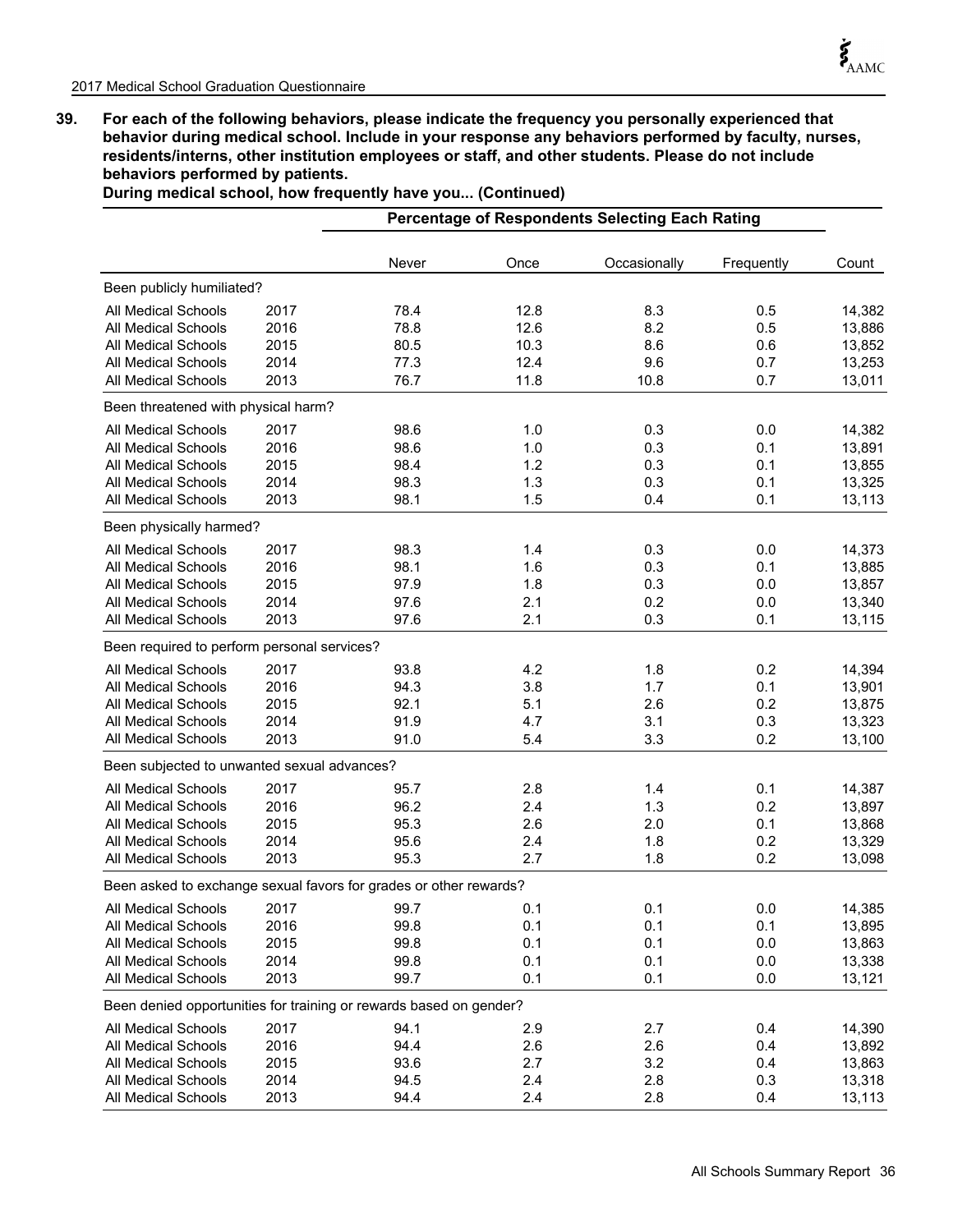**39. For each of the following behaviors, please indicate the frequency you personally experienced that behavior during medical school. Include in your response any behaviors performed by faculty, nurses, residents/interns, other institution employees or staff, and other students. Please do not include behaviors performed by patients.** 

|                                                                                                   |      |       |      | <b>Percentage of Respondents Selecting Each Rating</b> |            |        |
|---------------------------------------------------------------------------------------------------|------|-------|------|--------------------------------------------------------|------------|--------|
|                                                                                                   |      | Never | Once | Occasionally                                           | Frequently | Count  |
| Been subjected to offensive sexist remarks/names?                                                 |      |       |      |                                                        |            |        |
| <b>All Medical Schools</b>                                                                        | 2017 | 85.2  | 7.1  | 7.0                                                    | 0.7        | 14,382 |
| <b>All Medical Schools</b>                                                                        | 2016 | 87.1  | 6.3  | 6.1                                                    | 0.5        | 13,891 |
| <b>All Medical Schools</b>                                                                        | 2015 | 85.9  | 5.9  | 7.6                                                    | 0.6        | 13,862 |
| <b>All Medical Schools</b>                                                                        | 2014 | 86.8  | 5.2  | 7.4                                                    | 0.6        | 13,297 |
| All Medical Schools                                                                               | 2013 | 85.7  | 6.0  | 7.6                                                    | 0.7        | 13,058 |
| Received lower evaluations or grades solely because of gender rather than performance?            |      |       |      |                                                        |            |        |
| <b>All Medical Schools</b>                                                                        | 2017 | 94.2  | 3.9  | 1.6                                                    | 0.3        | 14,370 |
| <b>All Medical Schools</b>                                                                        | 2016 | 94.3  | 3.7  | 1.7                                                    | 0.3        | 13,889 |
| <b>All Medical Schools</b>                                                                        | 2015 | 93.8  | 4.0  | 1.9                                                    | 0.3        | 13,866 |
| <b>All Medical Schools</b>                                                                        | 2014 | 93.9  | 4.1  | 1.8                                                    | 0.2        | 13,325 |
| <b>All Medical Schools</b>                                                                        | 2013 | 93.9  | 4.1  | 1.7                                                    | 0.3        | 13,103 |
| Been denied opportunities for training or rewards based on race or ethnicity?                     |      |       |      |                                                        |            |        |
| All Medical Schools                                                                               | 2017 | 97.1  | 1.2  | 1.3                                                    | 0.5        | 14,384 |
| <b>All Medical Schools</b>                                                                        | 2016 | 97.1  | 0.9  | 1.5                                                    | 0.5        | 13,888 |
| All Medical Schools                                                                               | 2015 | 96.6  | 1.1  | 1.7                                                    | 0.6        | 13,861 |
| <b>All Medical Schools</b>                                                                        | 2014 | 97.1  | 0.9  | 1.4                                                    | 0.5        | 13,331 |
| <b>All Medical Schools</b>                                                                        | 2013 | 96.9  | 1.1  | 1.5                                                    | 0.6        | 13,112 |
| Been subjected to racially or ethnically offensive remarks/names?                                 |      |       |      |                                                        |            |        |
| All Medical Schools                                                                               | 2017 | 92.8  | 3.8  | 3.0                                                    | 0.4        | 14,380 |
| <b>All Medical Schools</b>                                                                        | 2016 | 93.3  | 3.5  | 2.7                                                    | 0.4        | 13,885 |
| <b>All Medical Schools</b>                                                                        | 2015 | 92.7  | 3.5  | 3.4                                                    | 0.3        | 13,856 |
| All Medical Schools                                                                               | 2014 | 93.3  | 3.1  | 3.3                                                    | 0.3        | 13,310 |
| All Medical Schools                                                                               | 2013 | 93.1  | 3.1  | 3.3                                                    | 0.4        | 13,086 |
| Received lower evaluations or grades solely because of race or ethnicity rather than performance? |      |       |      |                                                        |            |        |
| All Medical Schools                                                                               | 2017 | 97.2  | 1.5  | 1.0                                                    | 0.3        | 14,383 |
| <b>All Medical Schools</b>                                                                        | 2016 | 97.3  | 1.3  | 1.0                                                    | 0.4        | 13,870 |
| <b>All Medical Schools</b>                                                                        | 2015 | 97.0  | 1.5  | 1.2                                                    | 0.3        | 13,856 |
| <b>All Medical Schools</b>                                                                        | 2014 | 97.4  | 1.4  | 0.9                                                    | 0.2        | 13,316 |
| All Medical Schools                                                                               | 2013 | 97.7  | 1.2  | 0.8                                                    | 0.3        | 13,102 |
| Been denied opportunities for training or rewards based on sexual orientation?                    |      |       |      |                                                        |            |        |
| All Medical Schools                                                                               | 2017 | 99.5  | 0.2  | 0.2                                                    | 0.1        | 14,374 |
| All Medical Schools                                                                               | 2016 | 99.5  | 0.2  | 0.2                                                    | 0.1        | 13,878 |
| All Medical Schools                                                                               | 2015 | 99.5  | 0.2  | 0.3                                                    | 0.1        | 13,853 |
| <b>All Medical Schools</b>                                                                        | 2014 | 99.4  | 0.2  | 0.3                                                    | 0.1        | 13,324 |
| All Medical Schools                                                                               | 2013 | 99.5  | 0.1  | 0.2                                                    | 0.1        | 13,102 |
| Been subjected to offensive remarks/names related to sexual orientation?                          |      |       |      |                                                        |            |        |
| All Medical Schools                                                                               | 2017 | 97.9  | 1.0  | 1.0                                                    | 0.1        | 14,371 |
| All Medical Schools                                                                               | 2016 | 98.0  | 0.9  | 1.0                                                    | 0.2        | 13,870 |
| <b>All Medical Schools</b>                                                                        | 2015 | 97.9  | 0.9  | 1.1                                                    | 0.1        | 13,854 |
| All Medical Schools                                                                               | 2014 | 98.1  | 0.7  | 1.1                                                    | 0.1        | 13,307 |
| All Medical Schools                                                                               | 2013 | 97.7  | 0.8  | 1.3                                                    | 0.2        | 13,072 |

**During medical school, how frequently have you... (Continued)**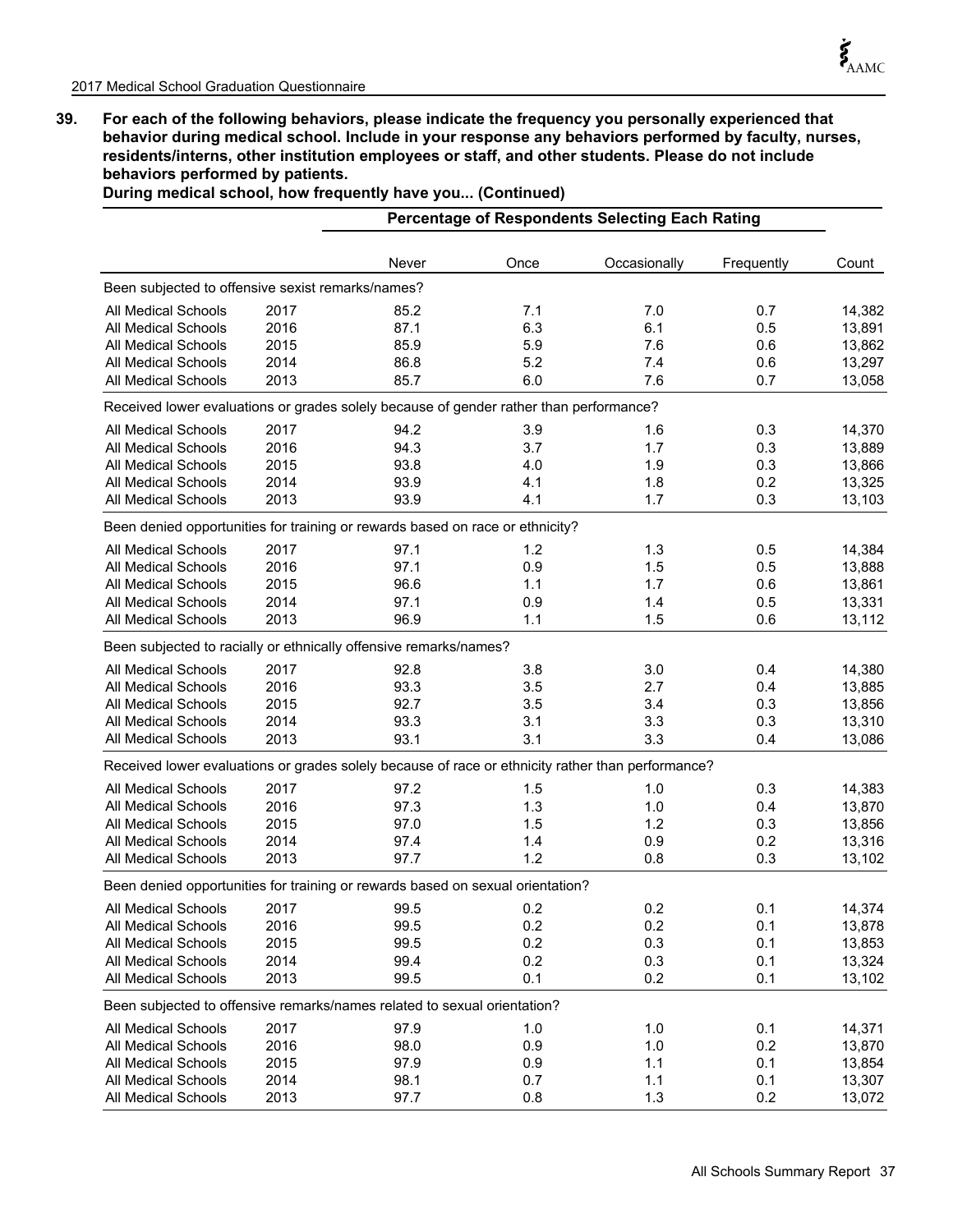**40.**

**39. For each of the following behaviors, please indicate the frequency you personally experienced that behavior during medical school. Include in your response any behaviors performed by faculty, nurses, residents/interns, other institution employees or staff, and other students. Please do not include behaviors performed by patients.** 

|                                                                                                    |      |              |            | <b>Percentage of Respondents Selecting Each Rating</b> |                    |                  |
|----------------------------------------------------------------------------------------------------|------|--------------|------------|--------------------------------------------------------|--------------------|------------------|
|                                                                                                    |      | Never        | Once       | Occasionally                                           | Frequently         | Count            |
| Received lower evaluations or grades solely because of sexual orientation rather than performance? |      |              |            |                                                        |                    |                  |
| All Medical Schools                                                                                | 2017 | 99.5         | 0.2        | 0.2                                                    | 0.0                | 14,354           |
| All Medical Schools                                                                                | 2016 | 99.5         | 0.3        | 0.1                                                    | 0.1                | 13,860           |
| All Medical Schools                                                                                | 2015 | 99.6         | 0.2        | 0.1                                                    | 0.1                | 13,832           |
| <b>All Medical Schools</b>                                                                         | 2014 | 99.6         | 0.2        | 0.2                                                    | 0.0                | 13,289           |
| All Medical Schools                                                                                | 2013 | 99.6         | 0.2        | 0.1                                                    | 0.1                | 13,066           |
| All Medical Schools                                                                                | 2017 | 91.6<br>92.4 | 4.3<br>3.7 | 3.5                                                    | 0.6                |                  |
| All Medical Schools                                                                                | 2016 |              |            | 3.3                                                    | 0.6                |                  |
|                                                                                                    |      |              |            |                                                        | <b>All Schools</b> | 14,372<br>13,874 |

**During medical school, how frequently have you... (Continued)**

**the listed behaviors, excluding "publicly embarrassed." The data are derived from the responses to the survey question reported in Q39 above.**

|                       |  |  | Percent | Percent | Percent | Percent Percent |        |
|-----------------------|--|--|---------|---------|---------|-----------------|--------|
| Yes                   |  |  |         | 39.9    | 38.7    | 38.1            | 39.3   |
| No.                   |  |  |         | 60.1    | 61.3    | 61.9            | 60.7   |
| Number of respondents |  |  |         | 13.366  | 13.886  | 13.910          | 14.405 |

**Sources of "publicly humiliated"-only behaviors experienced personally, as percent of all who answered Q39 above, including those who indicated they "Never" experienced any of the listed behaviors. The actual question was: "Indicate below which person(s) engaged in the behavior that was directed at you. Check all that apply." 41.**

|                                      | Percent | Percent | Percent | Percent | Percent |
|--------------------------------------|---------|---------|---------|---------|---------|
| Pre-clerkship faculty                |         | 0.8     | 0.7     | 0.8     | 0.9     |
| Clerkship faculty (classroom)        |         | 1.5     | 1.0     | 1.3     | 1.2     |
| Clerkship faculty (clinical setting) |         | 14.0    | 12.1    | 12.9    | 13.3    |
| Resident/Intern                      |         | 10.8    | 8.6     | 9.4     | 9.8     |
| Nurse                                |         | 4.7     | 2.9     | 3.7     | 3.8     |
| Administrator                        |         | 0.7     | 0.5     | 0.5     | 0.6     |
| Other institution employee           |         | 1.1     | 0.8     | 1.0     | 1.1     |
| Student                              |         | 1.7     | 1.1     | 1.4     | 1.5     |
| Number of respondents                |         | 13.366  | 13.886  | 13.910  | 14.405  |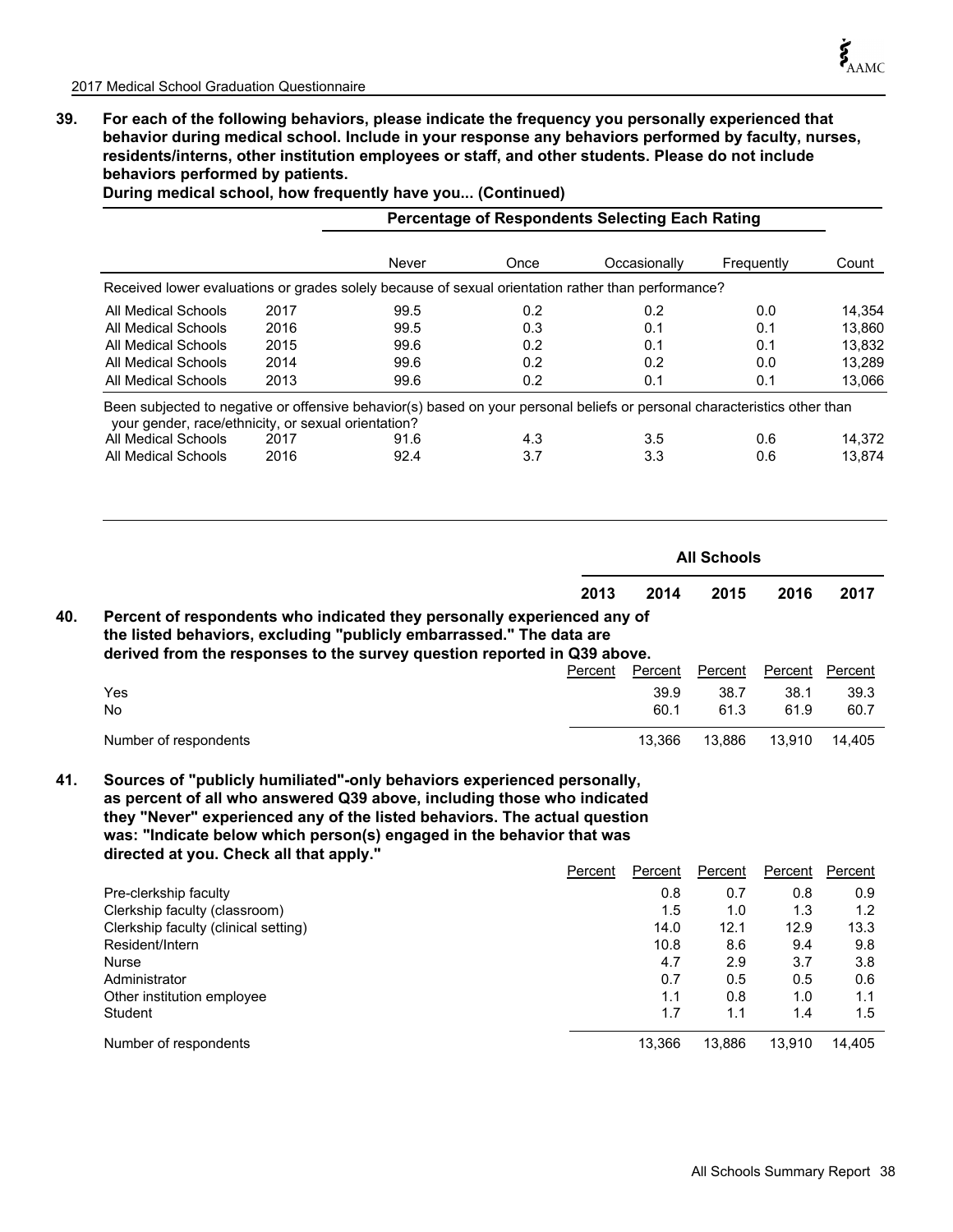$\boldsymbol{\xi}_{\text{AMC}}$ 

|     |                                                                                                                                                                                                                                                                                                                                                                                         | <b>All Schools</b> |                 |                 |                 |                 |  |  |
|-----|-----------------------------------------------------------------------------------------------------------------------------------------------------------------------------------------------------------------------------------------------------------------------------------------------------------------------------------------------------------------------------------------|--------------------|-----------------|-----------------|-----------------|-----------------|--|--|
|     |                                                                                                                                                                                                                                                                                                                                                                                         | 2013               | 2014            | 2015            | 2016            | 2017            |  |  |
| 42. | Sources of behaviors experienced personally, excluding "publicly<br>embarrassed" and "publicly humiliated," as percent of all who answered<br>Q39 above, including those who indicated they "Never" experienced any of<br>the listed behaviors. The actual question was: "Indicate below which<br>person(s) engaged in the behavior that was directed at you. Check all that<br>apply." |                    |                 |                 |                 |                 |  |  |
|     |                                                                                                                                                                                                                                                                                                                                                                                         | Percent            | Percent         | Percent         | Percent         | Percent         |  |  |
|     | Pre-clerkship faculty                                                                                                                                                                                                                                                                                                                                                                   | 1.7                | 1.7             | 2.0             | 1.9             | 2.4             |  |  |
|     | Clerkship faculty (classroom)                                                                                                                                                                                                                                                                                                                                                           | 1.9                | 1.9             | 2.3             | 2.2             | 2.2             |  |  |
|     | Clerkship faculty (clinical setting)                                                                                                                                                                                                                                                                                                                                                    | 19.4               | 18.1            | 18.8            | 17.7            | 19.2            |  |  |
|     | Resident/Intern                                                                                                                                                                                                                                                                                                                                                                         | 18.6               | 17.2            | 17.2            | 14.4            | 15.6            |  |  |
|     | <b>Nurse</b>                                                                                                                                                                                                                                                                                                                                                                            | 4.4                | 4.4             | 4.2             | 3.5             | 4.0             |  |  |
|     | Administrator                                                                                                                                                                                                                                                                                                                                                                           | 1.6                | 1.5             | 1.6             | 1.5             | 1.3             |  |  |
|     | Other institution employee                                                                                                                                                                                                                                                                                                                                                              | 3.4                | 3.1             | 4.0             | 3.3             | 4.0             |  |  |
|     | <b>Student</b>                                                                                                                                                                                                                                                                                                                                                                          | 4.3                | 4.7             | 5.8             | 4.9             | 5.6             |  |  |
|     | Number of respondents                                                                                                                                                                                                                                                                                                                                                                   | 13,146             | 13,366          | 13,886          | 13,910          | 14,405          |  |  |
| 43. | Did you report any of the behaviors listed above to a designated faculty<br>member or a member of the medical school administration empowered to<br>handle such complaints?<br>Note: The results include those who indicated they had personally<br>experienced at least "Once" any of the behaviors, excluding "publicly<br>embarrassed," listed in Q39 above.<br>Yes                  | Percent<br>18.7    | Percent<br>19.4 | Percent<br>19.3 | Percent<br>20.2 | Percent<br>21.0 |  |  |
|     | No                                                                                                                                                                                                                                                                                                                                                                                      | 81.3               | 80.6            | 80.7            | 79.8            | 79.0            |  |  |
|     | Number of respondents                                                                                                                                                                                                                                                                                                                                                                   | 5.487              | 5,292           | 5,310           | 5,277           | 5,632           |  |  |

**To whom did you report the behavior(s)? Check all that apply. Note: Only those who responded "Yes" to Q43 could respond to this item. As multiple responses were permitted, totals may exceed 100%. 44.**

|                                            | Percent | Percent | Percent | Percent | Percent |
|--------------------------------------------|---------|---------|---------|---------|---------|
| Dean of Students                           | 25.3    | 25.4    | 24.8    | 27.1    | 26.4    |
| Designated counselor/advocate/ombudsperson | 17.0    | 17.0    | 19.5    | 18.8    | 21.7    |
| Other medical school administrator         | 20.5    | 23.7    | 22.1    | 23.1    | 24.2    |
| <b>Faculty member</b>                      | 51.3    | 49.9    | 45.7    | 44.5    | 44.3    |
| Other                                      | 20.3    | 21.0    | 20.8    | 22.0    | 21.4    |
| Number of respondents                      | 1.025   | 1.026   | 1.026   | 1.068   | 1.185   |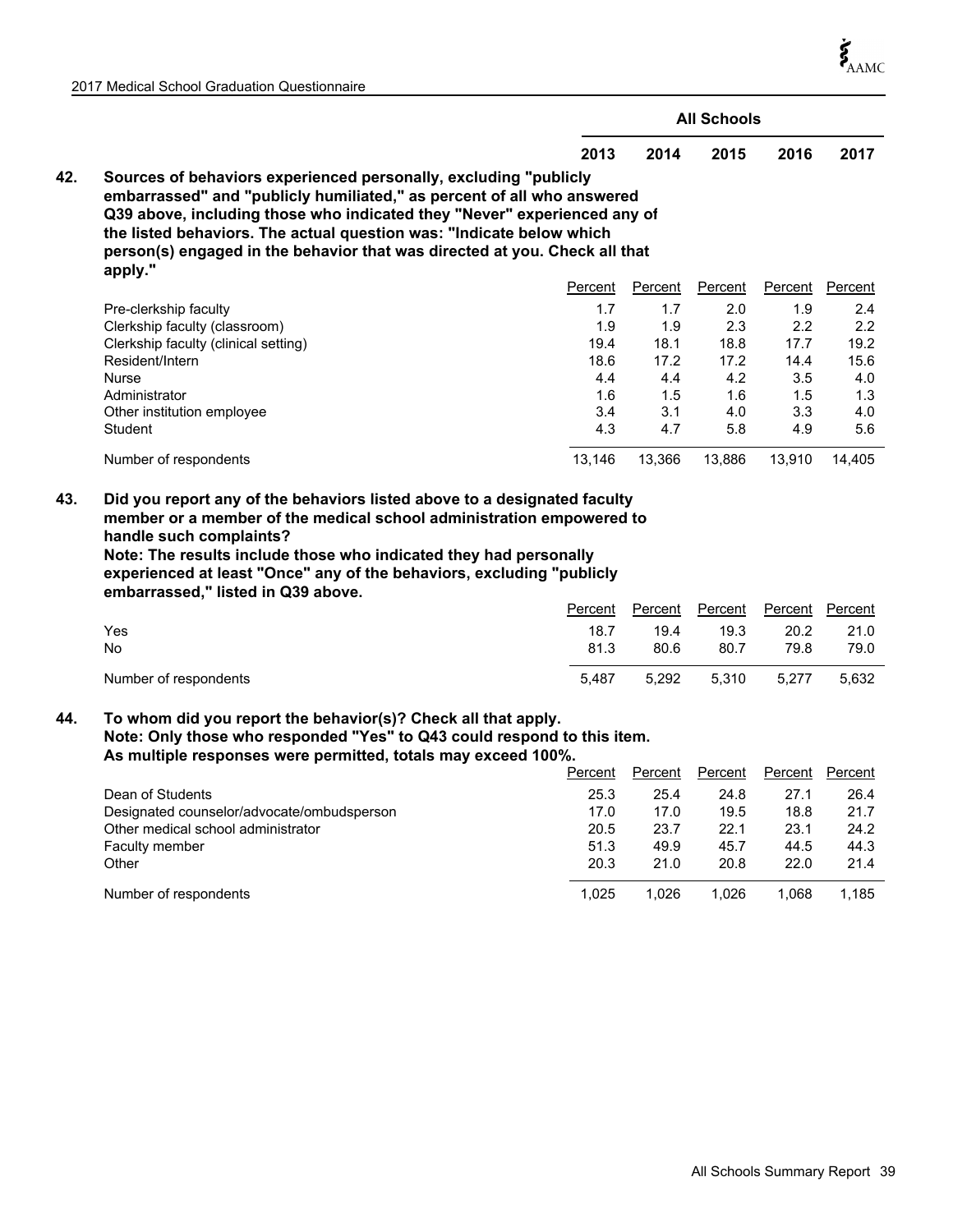**46.**

#### **45. How satisfied are you with the outcome of having reported the behavior(s)? Note: Only those who responded ''Yes'' to Q43 could respond to this item.**

|                     |      |                      | <b>Percentage of Respondents Selecting Each Rating</b> |         |           |                    |                   |       |
|---------------------|------|----------------------|--------------------------------------------------------|---------|-----------|--------------------|-------------------|-------|
|                     |      | Verv<br>dissatisfied | Dissatisfied                                           | Neutral | Satisfied |                    | Verv<br>satisfied | Count |
| All Medical Schools | 2017 | 16.3                 | 16.7                                                   | 26.5    | 24.8      |                    | 15.6              | 1,177 |
| All Medical Schools | 2016 | 13.7                 | 16.8                                                   | 27.4    | 24.6      |                    | 17.5              | 1,062 |
| All Medical Schools | 2015 | 18.2                 | 16.3                                                   | 26.8    | 24.5      |                    | 14.2              | 1,017 |
| All Medical Schools | 2014 | 14.7                 | 17.2                                                   | 30.1    | 24.4      |                    | 13.7              | 1,018 |
| All Medical Schools | 2013 | 14.6                 | 15.2                                                   | 30.4    | 25.6      |                    | 14.2              | 1,014 |
|                     |      |                      |                                                        |         |           | <b>All Schools</b> |                   |       |
|                     |      |                      |                                                        | 2013    | 2014      | 2015               | 2016              | 2017  |

**Note: The results include those who indicated they had personally experienced at least "Once" any of the behaviors, excluding "publicly embarrassed," listed in Q39 above. As multiple responses were permitted, totals may exceed 100%.**

|                                                      | Percent | Percent | Percent | Percent | Percent |
|------------------------------------------------------|---------|---------|---------|---------|---------|
| The incident did not seem important enough to report | 57.3    | 58.1    | 58.3    | 57.8    | 56.6    |
| I resolved the issue myself                          | 19.4    | 19.5    | 19.2    | 17.5    | 18.2    |
| did not think anything would be done about it        | 36.6    | 35.8    | 36.5    | 36.0    | 37.4    |
| Fear of reprisal                                     | 27.9    | 27.6    | 25.9    | 27.1    | 28.3    |
| did not know what to do                              | 11.8    | 10.3    | 9.1     | 9.0     | 8.7     |
| Other                                                | 7.6     | 7.7     | 9.3     | 9.0     | 8.4     |
| Number of respondents                                | 5,538   | 5.331   | 5.369   | 5.305   | 5.665   |

#### **During medical school, did you witness other students subjected to any of the behaviors listed above? Do not include experiences of embarrassment, or behaviors performed by patients. 47.**

|                       | Percent | Percent | Percent | Percent Percent |        |
|-----------------------|---------|---------|---------|-----------------|--------|
| Yes                   | 23.1    | 21.9    | 19.4    | 18.4            | 19.2   |
| No                    | 76.9    | 78.1    | 80.6    | 81.6            | 80.8   |
| Number of respondents | 13.146  | 13.367  | 13.874  | 13.903          | 14.404 |

#### **Did you report any of the behaviors that you witnessed to a designated faculty member or a member of the medical school administration empowered to handle such complaints? Note: Only those who responded ''Yes'' at Q47 could respond to this item. 48.**

|                       | Percent | Percent | Percent | Percent Percent |       |  |  |  |
|-----------------------|---------|---------|---------|-----------------|-------|--|--|--|
| Yes                   | 10.8    | 11.0    | 11.8    | 11.1            | 15.2  |  |  |  |
| No                    | 89.2    | 89.0    | 88.2    | 88.9            | 84.8  |  |  |  |
| Number of respondents | 3.015   | 2.910   | 2.678   | 2.547           | 2.764 |  |  |  |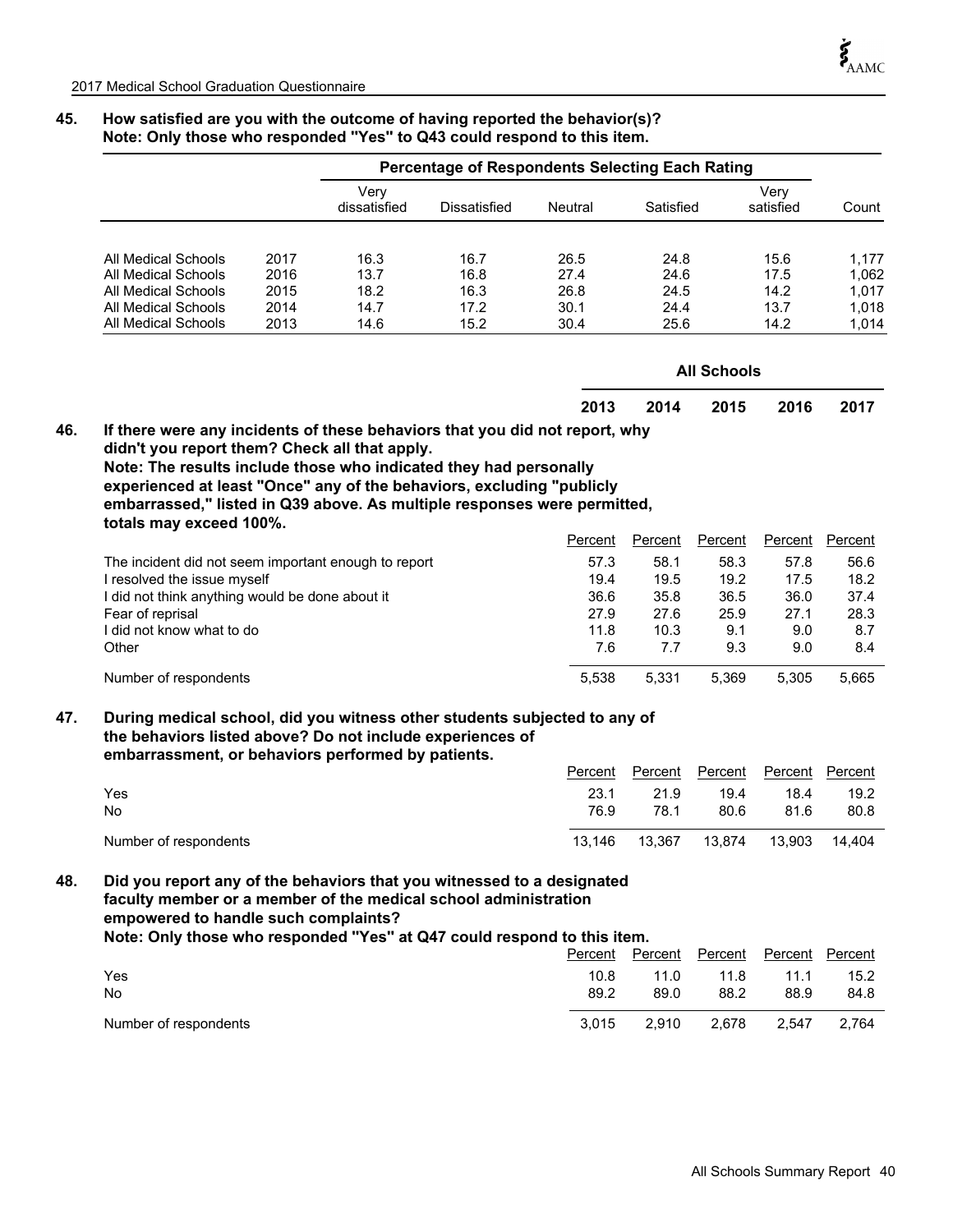|     |                                                                                                                                       | <b>All Schools</b> |                |                |                   |                 |
|-----|---------------------------------------------------------------------------------------------------------------------------------------|--------------------|----------------|----------------|-------------------|-----------------|
|     |                                                                                                                                       | 2013               | 2014           | 2015           | 2016              | 2017            |
| 49. | Did you receive any scholarships, stipends, or grants (not loans) for<br>medical school?                                              |                    |                |                |                   |                 |
|     |                                                                                                                                       | Percent            | Percent        | Percent        | Percent           | Percent         |
|     | Yes                                                                                                                                   | 61.6               | 61.4           | 61.2           | 62.7              | 63.2            |
|     | <b>No</b>                                                                                                                             | 38.4               | 38.6           | 38.8           | 37.3              | 36.8            |
|     | Number of respondents                                                                                                                 | 13,218             | 13,429         | 13,921         | 13,913            | 14,398          |
| 50. | <b>Scholarship Categories</b>                                                                                                         |                    |                |                |                   |                 |
|     | Note: The upper reportable limit was \$750,000.                                                                                       |                    |                |                |                   |                 |
|     |                                                                                                                                       | Percent            | Percent        | Percent        | Percent           | Percent         |
|     | No scholarships (\$0)                                                                                                                 | 39.2               | 39.6           | 39.5           | 38.0              | 37.6            |
|     | \$1 to \$24,999                                                                                                                       | 31.9               | 30.7           | 29.8           | 32.4              | 31.3            |
|     | \$25,000 to \$49,999                                                                                                                  | 8.4                | 9.0            | 9.4            | 9.9               | 10.3            |
|     | \$50,000 to \$74,999                                                                                                                  | 5.1                | 5.4            | 5.2            | 5.1               | 5.0             |
|     | \$75,000 to \$99,999                                                                                                                  | 2.9                | 2.7            | 2.9            | 2.5               | 2.9             |
|     | \$100,000 to \$149,999                                                                                                                | 4.3                | 4.8            | 4.6            | 4.3               | 4.8             |
|     | \$150,000 to \$199,999                                                                                                                | 2.8                | 2.4            | 2.3            | 2.2               | 2.1             |
|     | \$200,000 to \$299,999                                                                                                                | 3.6                | 3.5            | 3.9            | 3.8               | 4.1             |
|     | \$300,000 or more                                                                                                                     | 1.9                | 1.9            | 2.3            | 1.9               | 1.9             |
|     | Number of respondents                                                                                                                 | 12,945             | 13,102         | 13,685         | 13,665            | 14,110          |
|     | Median scholarship amount of those with scholarships                                                                                  | \$20,000           | \$23,000       | \$25,000       | \$20,000 \$24,000 |                 |
| 51. | Do you have any outstanding educational loans for your<br>college/premedical education?                                               |                    |                |                |                   |                 |
|     |                                                                                                                                       | Percent            | <b>Percent</b> | Percent        | Percent           | <b>Percent</b>  |
|     | Yes                                                                                                                                   | 36.6               | 35.7           | 34.8           | 34.2              | 33.8            |
|     | No                                                                                                                                    | 63.4               | 64.3           | 65.2           | 65.8              | 66.2            |
|     | Number of respondents                                                                                                                 | 13,204             | 13,409         | 13,913         | 13,905            | 14,388          |
| 52. | <b>Premedical Debt Categories</b><br>Note: The upper reportable limits were \$500,000 (2015 to 2017) and<br>\$300,000 (2013 to 2014). |                    |                |                |                   |                 |
|     |                                                                                                                                       | Percent            | Percent        | <b>Percent</b> |                   | Percent Percent |
|     | No debt $(\$0)$                                                                                                                       | 64.4               | 65.5           | 66.1           | 66.7              | 67.3            |
|     | \$1 to \$24,999                                                                                                                       | 21.1               | 19.9           | 16.6           | 15.9              | 15.0            |
|     | \$25,000 to \$49,999                                                                                                                  | 7.1                | 7.2            | 7.7            | 7.9               | 8.4             |
|     | \$50,000 to \$74,999                                                                                                                  | 3.3                | 3.4            | 3.8            | 3.5               | 3.7             |
|     | \$75,000 to \$99,999                                                                                                                  | 1.4                | 1.4            | 1.7            | 1.7               | 1.5             |
|     | \$100,000 to \$149,999                                                                                                                | 1.3                | 1.5            | 1.8            | 2.0               | 1.9             |
|     | \$150,000 to \$199,999                                                                                                                | 0.6                | 0.5            | 1.0            | 0.7               | 0.9             |
|     | \$200,000 or more                                                                                                                     | 0.6                | 0.7            | 1.3            | 1.5               | 1.3             |
|     | Number of respondents                                                                                                                 | 12,995             | 13,166         | 13,724         | 13,716            | 14,149          |
|     | Median premedical debt of those reporting premedical debt                                                                             | \$20,000           | \$20,000       | \$25,000       | \$25,000          | \$25,000        |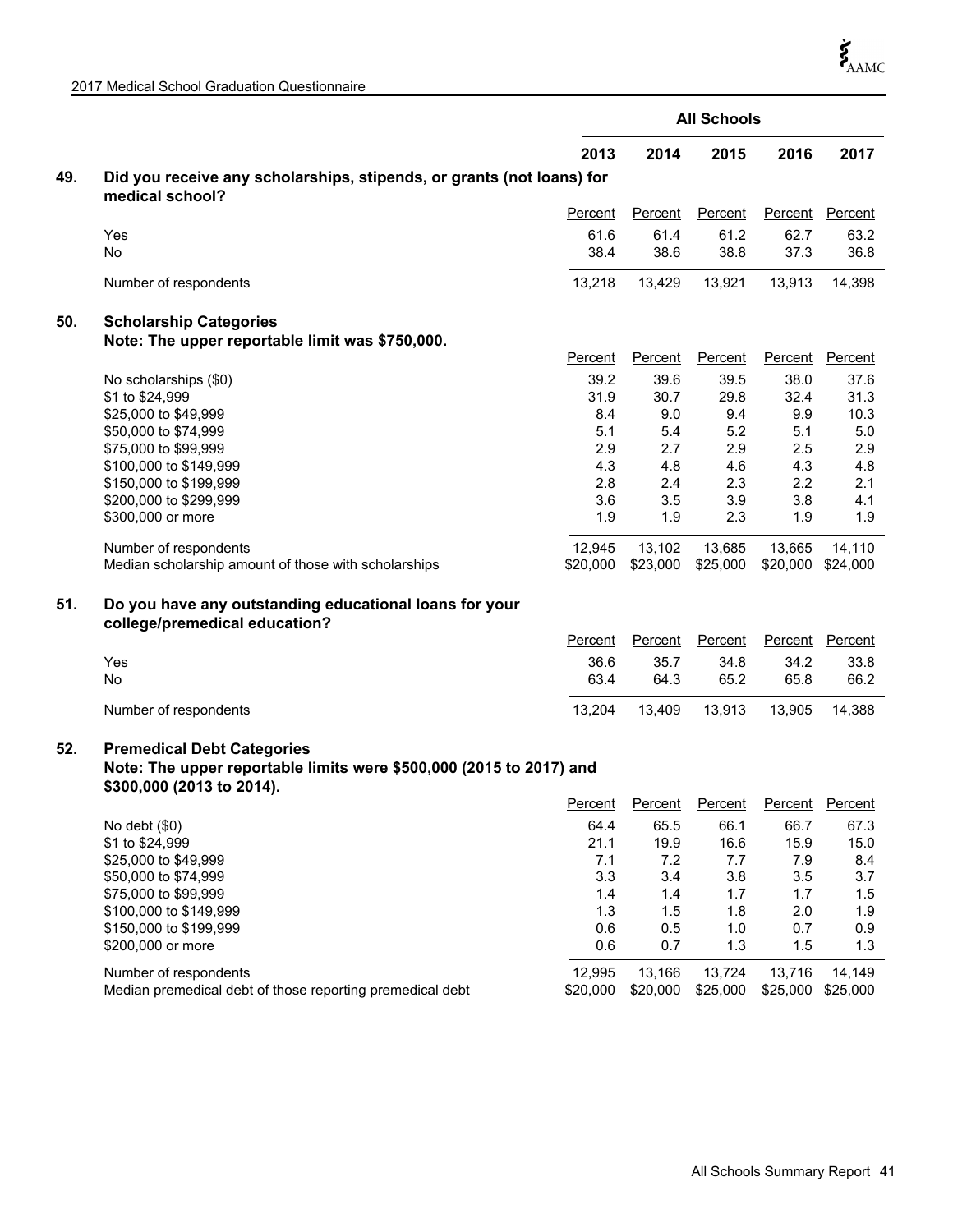|     |                                                                                                                                           | <b>All Schools</b> |                |         |                                                   |         |  |
|-----|-------------------------------------------------------------------------------------------------------------------------------------------|--------------------|----------------|---------|---------------------------------------------------|---------|--|
|     |                                                                                                                                           | 2013               | 2014           | 2015    | 2016                                              | 2017    |  |
| 53. | Do you have any outstanding educational loans (including loan service<br>commitments) for your medical school education?                  |                    |                |         |                                                   |         |  |
|     |                                                                                                                                           | Percent            | <b>Percent</b> | Percent | Percent                                           | Percent |  |
|     | Yes                                                                                                                                       | 84.4               | 82.6           | 78.5    | 73.6                                              | 73.1    |  |
|     | No.                                                                                                                                       | 15.6               | 17.4           | 21.5    | 26.4                                              | 26.9    |  |
|     | Number of respondents                                                                                                                     | 13,165             | 13,354         | 13,902  | 13,884                                            | 14,370  |  |
| 54. | <b>Medical School Debt Categories</b><br>Note: The upper reportable limits were \$600,000 (2015 to 2017) and<br>\$500,000 (2013 to 2014). |                    |                |         |                                                   |         |  |
|     |                                                                                                                                           | Percent            | Percent        | Percent | Percent                                           | Percent |  |
|     | No debt $(\$0)$                                                                                                                           | 15.9               | 17.9           | 22.0    | 26.9                                              | 27.6    |  |
|     | \$1 to \$49,999                                                                                                                           | 9.5                | 8.8            | 8.4     | 5.7                                               | 5.2     |  |
|     | \$50,000 to \$99,999                                                                                                                      | 8.7                | 8.2            | 7.5     | 6.6                                               | 6.6     |  |
|     | \$100,000 to \$149,999                                                                                                                    | 14.1               | 13.1           | 11.7    | 11.5                                              | 11.0    |  |
|     | \$150,000 to \$199,999                                                                                                                    | 21.9               | 19.5           | 17.7    | 16.9                                              | 16.6    |  |
|     | \$200,000 to \$299,999                                                                                                                    | 25.9               | 27.1           | 26.5    | 25.5                                              | 26.0    |  |
|     | \$300,000 to \$399,999                                                                                                                    | 3.8                | 4.8            | 5.7     | 6.2                                               | 6.1     |  |
|     | \$400,000 or more                                                                                                                         | 0.3                | 0.6            | 0.5     | 0.8                                               | 0.9     |  |
|     | Number of respondents                                                                                                                     | 12,866             | 12,979         | 13.616  | 13.610                                            | 14.030  |  |
|     | Median medical school debt of those reporting medical school debt                                                                         |                    |                |         | \$165,000 \$173,000 \$180,000 \$180,000 \$180,000 |         |  |

#### **Total Education Debt Categories 55.**

**Note: Total education debt is the sum of premedical debt and medical school debt. The displayed categories and averages are calculated using only records with complete responses to both questions. The upper reportable limits were \$1,100,000 (2015 to 2017) and \$800,000 (2013 to 2014).**

|                                                         | Percent | Percent                                           | Percent | Percent | Percent |
|---------------------------------------------------------|---------|---------------------------------------------------|---------|---------|---------|
| No debt $(\$0)$                                         | 14.5    | 16.3                                              | 19.2    | 24.0    | 24.6    |
| \$1 to \$49,999                                         | 9.8     | 9.4                                               | 9.6     | 6.8     | 6.3     |
| \$50,000 to \$99,999                                    | 8.3     | 8.0                                               | 7.2     | 6.6     | 6.6     |
| \$100,000 to \$149,999                                  | 13.1    | 11.9                                              | 10.6    | 10.6    | 10.4    |
| \$150,000 to \$199,999                                  | 20.0    | 18.3                                              | 16.4    | 15.8    | 15.2    |
| \$200,000 to \$299,999                                  | 27.4    | 27.4                                              | 26.6    | 25.5    | 25.8    |
| \$300,000 to \$399,999                                  | 5.8     | 7.1                                               | 8.0     | 8.2     | 8.7     |
| \$400,000 to \$499,999                                  | 0.8     | 1.2                                               | 1.6     | 1.9     | 1.7     |
| \$500,000 or more                                       | 0.3     | 0.4                                               | 0.7     | 0.7     | 0.7     |
| Number of respondents                                   | 12.783  | 12.889                                            | 13.520  | 13.523  | 13.945  |
| Median education debt of those reporting education debt |         | \$175,000 \$180,000 \$185,000 \$190,000 \$195,000 |         |         |         |

#### **Do you have any non-educational, consumer debt that you are legally required to repay? (This includes credit card debt, car loans, home mortgages, or other consumer debt.) 56.**

|                       | Percent | Percent | Percent | Percent Percent |        |
|-----------------------|---------|---------|---------|-----------------|--------|
| Yes                   |         |         | 23.9    | 23.5            | 22.1   |
| No                    |         |         | 76.1    | 76.5            | 77.9   |
| Number of respondents |         |         | 13.886  | 13.879          | 14.348 |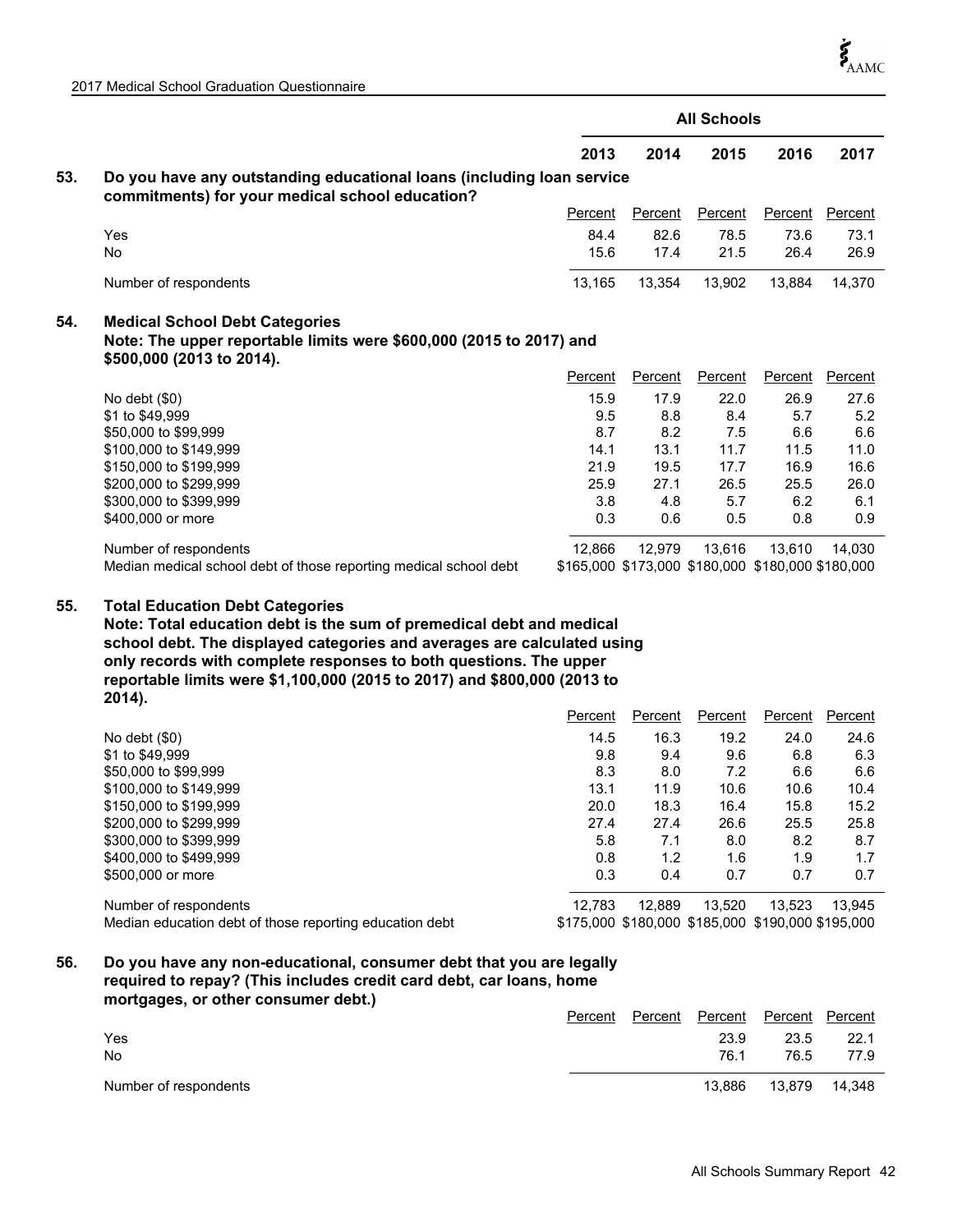$\boldsymbol{\dot{\zeta}}_{\mathrm{AAMC}}$ 

|  |  |  | 2017 Medical School Graduation Questionnaire |
|--|--|--|----------------------------------------------|
|--|--|--|----------------------------------------------|

|     |                                                                                                                                                                                                                                                                                                                                                                                                             |         | <b>All Schools</b> |                                                 |                                                 |                                                 |
|-----|-------------------------------------------------------------------------------------------------------------------------------------------------------------------------------------------------------------------------------------------------------------------------------------------------------------------------------------------------------------------------------------------------------------|---------|--------------------|-------------------------------------------------|-------------------------------------------------|-------------------------------------------------|
|     |                                                                                                                                                                                                                                                                                                                                                                                                             | 2013    | 2014               | 2015                                            | 2016                                            | 2017                                            |
| 57. | Please list the amount of your non-educational, consumer debt.<br>Note: Amounts totaling > \$10,000,000 for mortgage and total debt were<br>treated as invalid.                                                                                                                                                                                                                                             |         |                    |                                                 |                                                 |                                                 |
|     |                                                                                                                                                                                                                                                                                                                                                                                                             | Percent | Percent            | Percent                                         | Percent                                         | Percent                                         |
|     | No debt $(\$0)$<br>\$1 to \$24,999<br>\$25,000 to \$49,999<br>\$50,000 to \$74,999<br>\$75,000 to \$99,999<br>\$100,000 to \$149,999<br>\$150,000 or more                                                                                                                                                                                                                                                   |         |                    | 76.7<br>15.5<br>2.2<br>0.6<br>0.6<br>1.7<br>2.9 | 77.2<br>15.9<br>2.0<br>0.5<br>0.6<br>1.3<br>2.6 | 78.6<br>15.2<br>1.9<br>0.5<br>0.3<br>1.1<br>2.4 |
|     | Number of respondents<br>Median non-educational debt of those reporting non-educational debt                                                                                                                                                                                                                                                                                                                |         |                    | 13,789<br>\$15,000                              | 13,760                                          | 14,207<br>\$12,000 \$12,000                     |
| 58. | Please list the amount of your non-educational, consumer debt for each<br>category listed below.<br>Note: The number shown in each category is the median of those<br>providing valid figures. Amounts totaling > \$500,000 for credit cards, car<br>loans, residency, and other loans were treated as invalid, and amounts<br>totaling > \$10,000,000 for mortgage and total debt were treated as invalid. |         |                    |                                                 |                                                 |                                                 |
|     | Credit cards                                                                                                                                                                                                                                                                                                                                                                                                |         |                    | \$4,000                                         | \$4,000                                         | \$4,000                                         |
|     | Number of respondents                                                                                                                                                                                                                                                                                                                                                                                       |         |                    | 2,083                                           | 2,069                                           | 2,019                                           |
|     | Car loans                                                                                                                                                                                                                                                                                                                                                                                                   |         |                    | \$10,000                                        |                                                 | \$10,000 \$10,000                               |
|     | Number of respondents                                                                                                                                                                                                                                                                                                                                                                                       |         |                    | 1,177                                           | 1,144                                           | 1,139                                           |
|     | Mortgage                                                                                                                                                                                                                                                                                                                                                                                                    |         |                    |                                                 | \$140,000 \$145,500 \$150,000                   |                                                 |
|     | Number of respondents                                                                                                                                                                                                                                                                                                                                                                                       |         |                    | 768                                             | 674                                             | 586                                             |
|     | Residency and relocation loans                                                                                                                                                                                                                                                                                                                                                                              |         |                    | \$12,000                                        |                                                 | \$12,000 \$13,000                               |
|     | Number of respondents                                                                                                                                                                                                                                                                                                                                                                                       |         |                    | 675                                             | 571                                             | 448                                             |
|     | Other consumer loans                                                                                                                                                                                                                                                                                                                                                                                        |         |                    | \$7,000                                         |                                                 | \$10,000 \$10,000                               |
|     | Number of respondents                                                                                                                                                                                                                                                                                                                                                                                       |         |                    | 195                                             | 171                                             | 161                                             |
|     | Total amount                                                                                                                                                                                                                                                                                                                                                                                                |         |                    | \$15,000                                        |                                                 | \$12,000 \$12,000                               |
|     | Number of respondents                                                                                                                                                                                                                                                                                                                                                                                       |         |                    | 3,217                                           | 3,140                                           | 3,036                                           |
| 59. | Do you plan to enter into a loan-forgiveness program?                                                                                                                                                                                                                                                                                                                                                       | Percent | Percent            | Percent                                         | Percent                                         | Percent                                         |
|     | Yes                                                                                                                                                                                                                                                                                                                                                                                                         | 38.1    | 39.7               | 39.9                                            | 44.3                                            | 45.9                                            |
|     | No                                                                                                                                                                                                                                                                                                                                                                                                          | 61.9    | 60.3               | 60.1                                            | 55.7                                            | 54.1                                            |
|     | Number of respondents                                                                                                                                                                                                                                                                                                                                                                                       | 11,096  | 11,246             | 11,281                                          | 10,639                                          | 10,929                                          |
|     |                                                                                                                                                                                                                                                                                                                                                                                                             |         |                    |                                                 |                                                 |                                                 |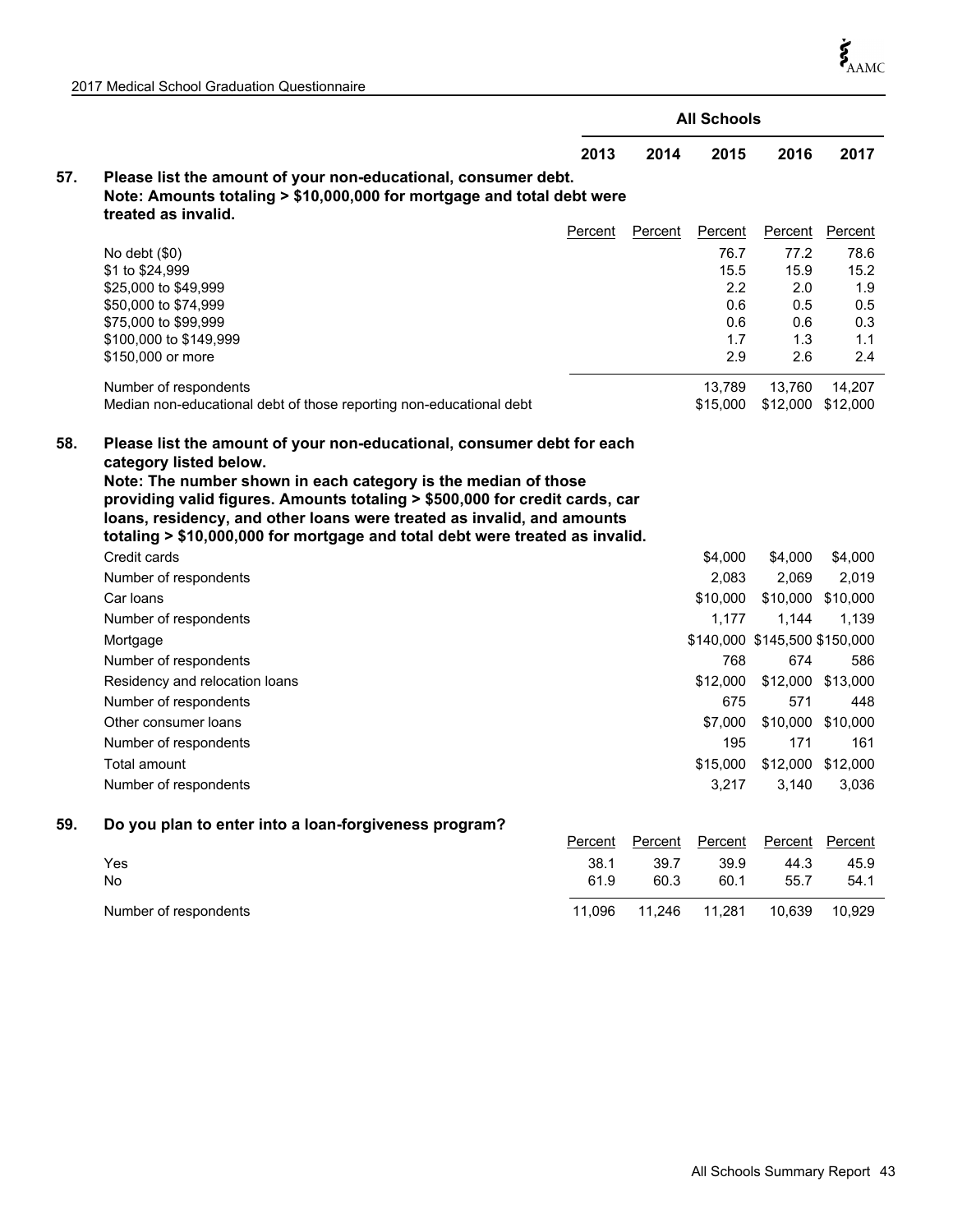$\boldsymbol{\dot{\zeta}}_{\mathrm{AAMC}}$ 

| 2017 Medical School Graduation Questionnaire |  |
|----------------------------------------------|--|
|----------------------------------------------|--|

| <b>All Schools</b>                                                                       |                                  |  |  |  |  |  |  |  |  |  |
|------------------------------------------------------------------------------------------|----------------------------------|--|--|--|--|--|--|--|--|--|
| 2013<br>2014<br>2015                                                                     | 2016<br>2017                     |  |  |  |  |  |  |  |  |  |
| 60.<br>Select the type of loan forgiveness program in which you plan to                  |                                  |  |  |  |  |  |  |  |  |  |
|                                                                                          | participate.                     |  |  |  |  |  |  |  |  |  |
| Note: Only those who selected "Yes" at Q59 could respond to this item.                   |                                  |  |  |  |  |  |  |  |  |  |
| Percent<br><b>Percent</b><br><b>Percent</b>                                              | Percent<br><b>Percent</b>        |  |  |  |  |  |  |  |  |  |
| 56.1<br>62.6<br>66.1<br>Department of Education's Public Service Loan Forgiveness (PSLF) | 71.4<br>73.2                     |  |  |  |  |  |  |  |  |  |
| National Health Service Corps<br>9.4<br>7.6<br>6.8                                       | 5.3<br>5.4                       |  |  |  |  |  |  |  |  |  |
| Indian Health Service Corps<br>0.6<br>0.7<br>0.5                                         | 0.8<br>0.6                       |  |  |  |  |  |  |  |  |  |
| Armed Services (Navy, Army, Air Force)<br>1.4<br>1.3<br>1.5                              | 0.9<br>0.9                       |  |  |  |  |  |  |  |  |  |
| 0.2<br>Uniformed Service (CDC, HHS)<br>0.1<br>0.2                                        | 0.2<br>0.1                       |  |  |  |  |  |  |  |  |  |
| 11.3<br>State loan forgiveness program<br>10.1<br>8.8                                    | 7.6<br>8.8                       |  |  |  |  |  |  |  |  |  |
| Hospital program (e.g., sign-on bonus)<br>13.6<br>11.8<br>10.7                           | 8.0<br>8.5                       |  |  |  |  |  |  |  |  |  |
| Private loan forgiveness program<br>0.9<br>0.7<br>1.1                                    | 0.7<br>0.8                       |  |  |  |  |  |  |  |  |  |
| 6.3<br>Other<br>4.7<br>4.9                                                               | 3.3<br>3.6                       |  |  |  |  |  |  |  |  |  |
| 4,167<br>Number of respondents<br>4,415<br>4,403                                         | 4,938<br>4,638                   |  |  |  |  |  |  |  |  |  |
| 61.<br><b>Gender Identity:</b>                                                           |                                  |  |  |  |  |  |  |  |  |  |
| Note: The results are derived from two questions: "What sex were you                     |                                  |  |  |  |  |  |  |  |  |  |
| assigned at birth?" (response options "Male" or "Female") and "What is                   |                                  |  |  |  |  |  |  |  |  |  |
|                                                                                          |                                  |  |  |  |  |  |  |  |  |  |
| your current gender identity?" (response options "Male," "Female," "Trans                |                                  |  |  |  |  |  |  |  |  |  |
| male/trans man," "Trans female/trans woman," "Genderqueer/gender                         |                                  |  |  |  |  |  |  |  |  |  |
| non-conforming," or "Different identity").                                               |                                  |  |  |  |  |  |  |  |  |  |
| Percent<br>Percent<br>Percent                                                            | Percent<br>Percent               |  |  |  |  |  |  |  |  |  |
| Same gender identity as the sex assigned at birth                                        | 99.7<br>99.8                     |  |  |  |  |  |  |  |  |  |
| Different gender identity from the sex assigned at birth                                 | 0.3<br>0.3                       |  |  |  |  |  |  |  |  |  |
|                                                                                          |                                  |  |  |  |  |  |  |  |  |  |
| Number of respondents                                                                    | 13,862<br>14,325                 |  |  |  |  |  |  |  |  |  |
|                                                                                          |                                  |  |  |  |  |  |  |  |  |  |
| 62.<br>How do you self-identify?                                                         |                                  |  |  |  |  |  |  |  |  |  |
| Percent<br>Percent<br>Percent                                                            | Percent<br>Percent               |  |  |  |  |  |  |  |  |  |
| <b>Bisexual</b>                                                                          | 2.1<br>2.3                       |  |  |  |  |  |  |  |  |  |
| Gay or lesbian                                                                           | 3.1<br>3.4                       |  |  |  |  |  |  |  |  |  |
| Heterosexual or straight                                                                 | 94.8<br>94.3                     |  |  |  |  |  |  |  |  |  |
|                                                                                          |                                  |  |  |  |  |  |  |  |  |  |
| Number of respondents                                                                    | 13,806<br>14,260                 |  |  |  |  |  |  |  |  |  |
| 63.<br>Region of medical school:                                                         |                                  |  |  |  |  |  |  |  |  |  |
| Percent<br><b>Percent</b><br><b>Percent</b>                                              | Percent<br>Percent               |  |  |  |  |  |  |  |  |  |
|                                                                                          |                                  |  |  |  |  |  |  |  |  |  |
| 30.1<br>29.7<br>29.5<br>Northeast                                                        | 28.8<br>29.0                     |  |  |  |  |  |  |  |  |  |
| 32.2<br>31.2<br>South<br>32.2                                                            | 33.3<br>33.2                     |  |  |  |  |  |  |  |  |  |
| 26.6<br>27.9<br>27.0<br>Midwest                                                          | 26.5<br>26.1                     |  |  |  |  |  |  |  |  |  |
| West<br>11.0<br>11.2<br>11.3                                                             | 11.5<br>11.6                     |  |  |  |  |  |  |  |  |  |
| Number of respondents<br>14,836<br>14,877<br>14,939                                      | 15,232<br>15,609                 |  |  |  |  |  |  |  |  |  |
|                                                                                          |                                  |  |  |  |  |  |  |  |  |  |
|                                                                                          |                                  |  |  |  |  |  |  |  |  |  |
| <b>Control of medical school:</b><br>64.                                                 |                                  |  |  |  |  |  |  |  |  |  |
| Percent<br>Percent<br>Percent                                                            | <b>Percent</b><br><b>Percent</b> |  |  |  |  |  |  |  |  |  |
| 39.6<br>Private<br>40.0<br>39.6                                                          | 39.0<br>39.4                     |  |  |  |  |  |  |  |  |  |
| Public<br>60.0<br>60.4<br>60.4                                                           | 61.0<br>60.6                     |  |  |  |  |  |  |  |  |  |